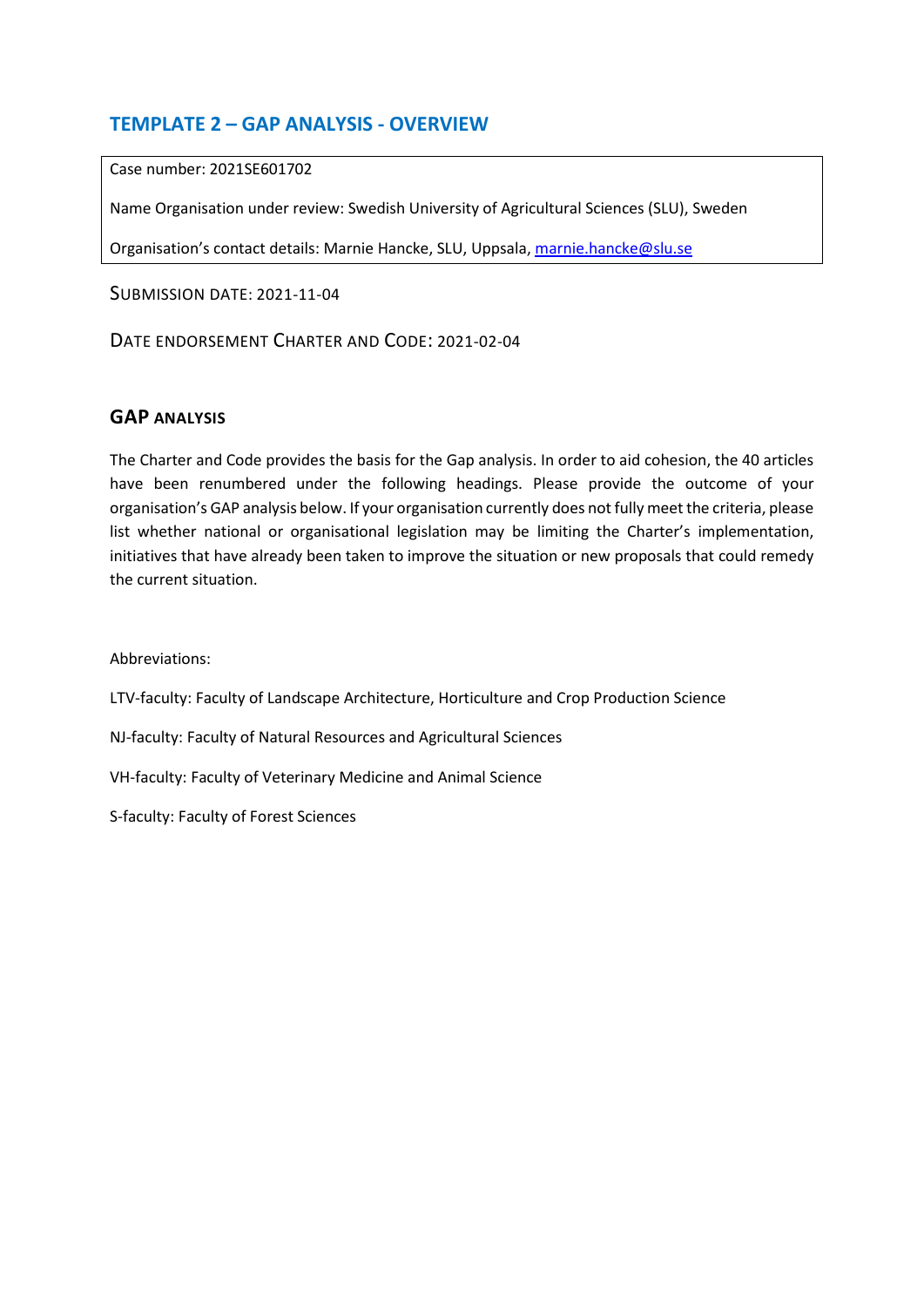## **European Charter for Researchers and Code of Conduct for the Recruitment of Researchers : GAP analysis overview**

| Status: to what extent does<br>this organisation meet the<br>following principles? | Implementation:<br>fully<br>$^{++}$<br>$\equiv$<br>implemented<br>$+/-$ = almost but<br>fully<br>not<br>implemented<br>$-/-$ = partially<br>implemented<br>$-$ = insufficiently<br>implemented | In case of $-$ , $-$ /+, or $+$ /-, please indicate the actual<br>"gap" between the principle and the current practice<br>in your organisation.<br>If relevant, list any national/regional legislation or<br>organisational regulation currently<br>impeding<br>implementation                                                                                                                                                                                                                                                                                                                                                                                                                                                                                                                                                                   | Initiatives undertaken and/or suggestions for<br>improvement:                                                                                                                                                                                                                                                                                                                                                                                                                                                                                                                                                                                                                                                                                                                                                                                                                             |
|------------------------------------------------------------------------------------|------------------------------------------------------------------------------------------------------------------------------------------------------------------------------------------------|--------------------------------------------------------------------------------------------------------------------------------------------------------------------------------------------------------------------------------------------------------------------------------------------------------------------------------------------------------------------------------------------------------------------------------------------------------------------------------------------------------------------------------------------------------------------------------------------------------------------------------------------------------------------------------------------------------------------------------------------------------------------------------------------------------------------------------------------------|-------------------------------------------------------------------------------------------------------------------------------------------------------------------------------------------------------------------------------------------------------------------------------------------------------------------------------------------------------------------------------------------------------------------------------------------------------------------------------------------------------------------------------------------------------------------------------------------------------------------------------------------------------------------------------------------------------------------------------------------------------------------------------------------------------------------------------------------------------------------------------------------|
| <b>Ethical and Professional Aspects</b>                                            |                                                                                                                                                                                                |                                                                                                                                                                                                                                                                                                                                                                                                                                                                                                                                                                                                                                                                                                                                                                                                                                                  |                                                                                                                                                                                                                                                                                                                                                                                                                                                                                                                                                                                                                                                                                                                                                                                                                                                                                           |
| 1. Research freedom                                                                | $^{++}$                                                                                                                                                                                        | <b>Relevant legislation</b><br>Higher Education Act (1992:1434)<br>Chapter 1, § 6: Higher education institutions must<br>operate under the general principle that academic<br>freedom must be promoted and protected:<br>1. research issues may be freely selected,<br>2. research methodologies may be freely developed,<br>and<br>3. research results may be freely published.<br>Administrative Procedure Act (2017:900)<br>Fundamental Law on Freedom of Expression<br>(1991:1469)<br>The purpose of this law is to secure the free<br>exchange of opinion, free and comprehensive<br>information, and freedom of artistic creation.<br>Freedom of the Press Act (1949:105)<br>Freedom of the press refers to the right of every<br>Swedish citizen to publish written matter, without<br>prior hindrance by a public authority or body, and | Organisational regulations/procedures<br>All types of organisations, private as well as<br>public, need to comply with national legislation.<br>SLU is a governmental agency (public-sector<br>university) that gets its mission from the<br>government. Research freedom is one of the<br>pillars of research in Sweden. Researchers are<br>free to publish, own and benefit from their<br>results. SLU continues to follow current and<br>future legislation and provides researchers with<br>information and advice on legislation and<br>researchers' rights and obligations.<br>· SLU's Strategy 2021-2025 and Vision and<br>mission statement establishes SLU's vision and<br>strategic goals to reinforce our academic<br>mandate and further prioritise excellent<br>teaching,<br>research<br>and<br>environmental<br>monitoring and assessment in the field of life<br>sciences. |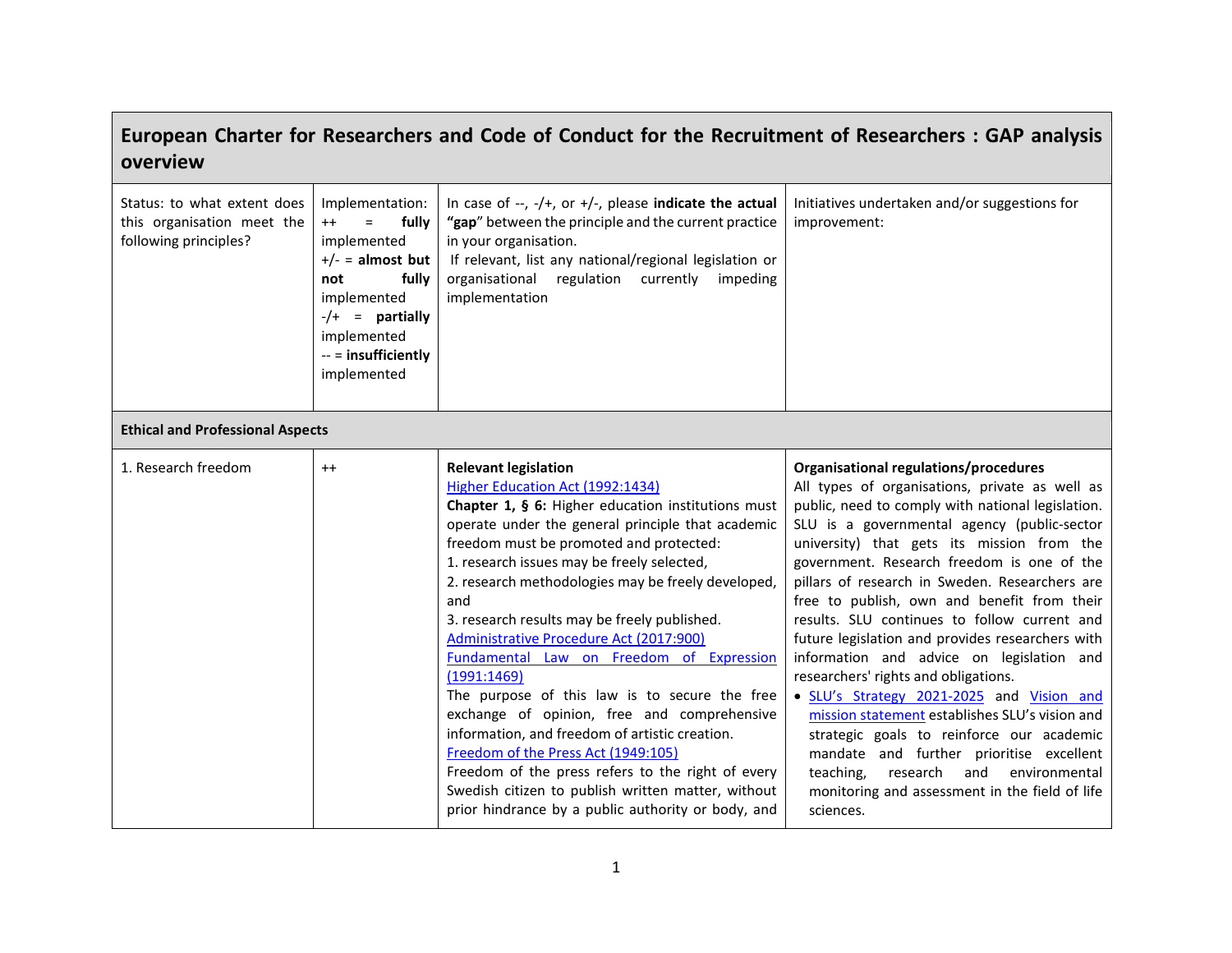|                       |       | not to be prosecuted thereafter on the grounds of its<br>content other than before a court of law, or<br>punished for any other reason than because the<br>content contravenes an express provision of law,<br>enacted to preserve public order without<br>suppressing information to the public.<br>Act (1976:580) on Co-Determination in the<br>Workplace<br>The law describes employees' rights to information<br>about their workplaces. | • SLU's staff are bound by the common values<br>for all state employees. The values are based<br>on the basic legal principles for state<br>administration according to the form of<br>government as well as other laws and<br>regulations. At SLU, these are supplemented<br>with four fundamental values: a) a scientific<br>approach, b) creativity, c) openness, d)<br>responsibility) that provide guidance in<br>everyday life, by describing the starting point<br>for our activities, for contacts with the outside<br>world, and for how we behave towards each<br>other and others.<br>• SLU puts large effort into providing training for<br>employees, doctoral students and students in<br>issues such as research freedom. Such aspects<br>are e.g. covered in the doctoral supervision<br>course as supervision is an important<br>educational instrument in doctoral-level<br>education. Supervision is not just about<br>communicating knowledge to students, but<br>also involves promoting the development of<br>students<br>independent<br>doctoral<br>into<br>researchers. This includes supporting the<br>development of skills such as analytical<br>abilities, critical and innovative thinking,<br>project management and collaborating with<br>others. |
|-----------------------|-------|----------------------------------------------------------------------------------------------------------------------------------------------------------------------------------------------------------------------------------------------------------------------------------------------------------------------------------------------------------------------------------------------------------------------------------------------|----------------------------------------------------------------------------------------------------------------------------------------------------------------------------------------------------------------------------------------------------------------------------------------------------------------------------------------------------------------------------------------------------------------------------------------------------------------------------------------------------------------------------------------------------------------------------------------------------------------------------------------------------------------------------------------------------------------------------------------------------------------------------------------------------------------------------------------------------------------------------------------------------------------------------------------------------------------------------------------------------------------------------------------------------------------------------------------------------------------------------------------------------------------------------------------------------------------------------------------------------------------------------------|
| 2. Ethical principles | $+/-$ | Relevant legislation and national boards<br>Act (2003:460) concerning the Ethical Review of<br>Research Involving Humans. The purpose of this act<br>is to protect the individual and ensure respect for<br>human dignity in research.<br>The Swedish Board of Agriculture is Sweden's expert<br>authority in the areas agriculture, fishery and rural<br>areas. It also contributes to good animal welfare.                                 | <b>Organisational regulations/Procedures</b><br>. The Swedish Research Council has published a<br>guide to Good Research Practise, which is<br>linked to in the SLU Manual for managing<br>research material.<br>• SLU researchers have to follow the guidelines<br>outlined in Codex. The website is operated by<br>the Swedish Research Council in cooperation                                                                                                                                                                                                                                                                                                                                                                                                                                                                                                                                                                                                                                                                                                                                                                                                                                                                                                                 |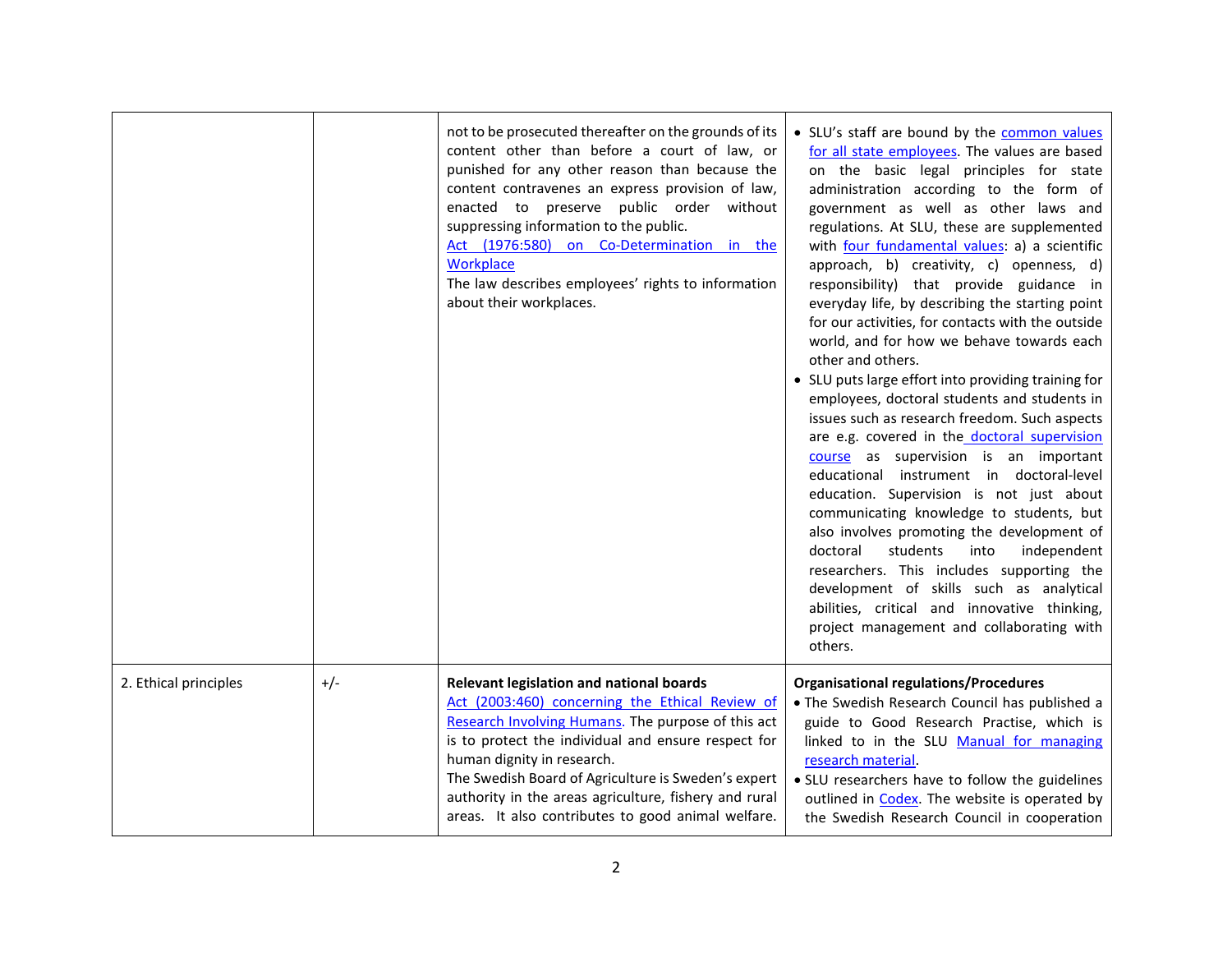| Regulations and general guidelines of the Swedish<br>Board of Agriculture about experimental animals<br>(Swedish only)<br>Animal Welfare Act (2018:1192) This act applies to<br>the care and treatment of domestic and laboratory<br>animals, and other animals kept in captivity. The<br>Animal Welfare regulation contains additional terms<br>to the Animal Welfare Act.<br>Directive 2010/63/EU on the protection of animals<br>used for scientific purposes<br>The Swedish Board of Agriculture regulations and<br>general advice on laboratory animals (SJVFS 2019:9)<br>The Swedish Research Council (Sw Vetenskapsrådet,<br>$V$ R) is a government agency within the Ministry of<br>Education and Research. It has a leading role in<br>developing Swedish research of the highest scientific<br>quality, thereby contributing to the development of<br>society. | with The Centre for Research Ethics & Bioethics<br>at Uppsala University. The aim of Codex is to<br>give researchers and other interested parties<br>access to and information on the guidelines,<br>ethics codes and laws that regulate and place<br>ethical demands on the research process.<br>• The Board for Animals in Research and Teaching<br>(FDN) functions as SLU's animal welfare body<br>and therefore work actively to prioritise animal<br>welfare within the organisation. This includes<br>providing advice to staff regarding animal<br>welfare, as well as establishing and inspecting<br>internal guide lines for the supervision,<br>reporting and monitoring of the animals'<br>welfare and the comprehensive work with<br>animal welfare within the organisation.<br>· Funders' requirements and research ethics is<br>part of the Manual for managing research |
|--------------------------------------------------------------------------------------------------------------------------------------------------------------------------------------------------------------------------------------------------------------------------------------------------------------------------------------------------------------------------------------------------------------------------------------------------------------------------------------------------------------------------------------------------------------------------------------------------------------------------------------------------------------------------------------------------------------------------------------------------------------------------------------------------------------------------------------------------------------------------|----------------------------------------------------------------------------------------------------------------------------------------------------------------------------------------------------------------------------------------------------------------------------------------------------------------------------------------------------------------------------------------------------------------------------------------------------------------------------------------------------------------------------------------------------------------------------------------------------------------------------------------------------------------------------------------------------------------------------------------------------------------------------------------------------------------------------------------------------------------------------------------|
| Further assistance for researchers in ethical matters:<br>Codex is operated by the Swedish Research Council<br>in cooperation with The Centre for research ethics &<br>bioethics at Uppsala University. The website's aim is<br>to give researchers and other interested parties<br>access to and information on the guidelines, ethics<br>codes and laws that regulate and place ethical<br>demands on the research process.<br><b>Swedish Research Council's publications</b><br>Etikprövningsmyndigheten (Swedish only) - Ethical<br>Authority, established in 2019, with<br>Review<br>responsibility of performing ethical evaluation of<br>research involving humans, but also research on<br>biological material and sensitive personal data.<br>Ethical Review Act (2003:460)                                                                                     | material, section 1. SLU Grants Office provides<br>support to individual researchers regarding this<br>aspect.<br>. The Doctoral supervision course for docents<br>includes a specific session on ethics.<br>. For PhD students it is mandatory to complete<br>the equivalent of (at least) three credits of<br>research ethics and philosophy of science.<br>These courses address scientific misconduct,<br>plagiarism, and the responsibilities of a<br>researcher.<br>· Since 2019, SLU has a "Nagoya group"<br>consisting of members from each faculty, the<br>legal affairs unit, and administrative support.<br>. The Data Curation Unit assists researchers,<br>doctoral students as well as Environmental                                                                                                                                                                     |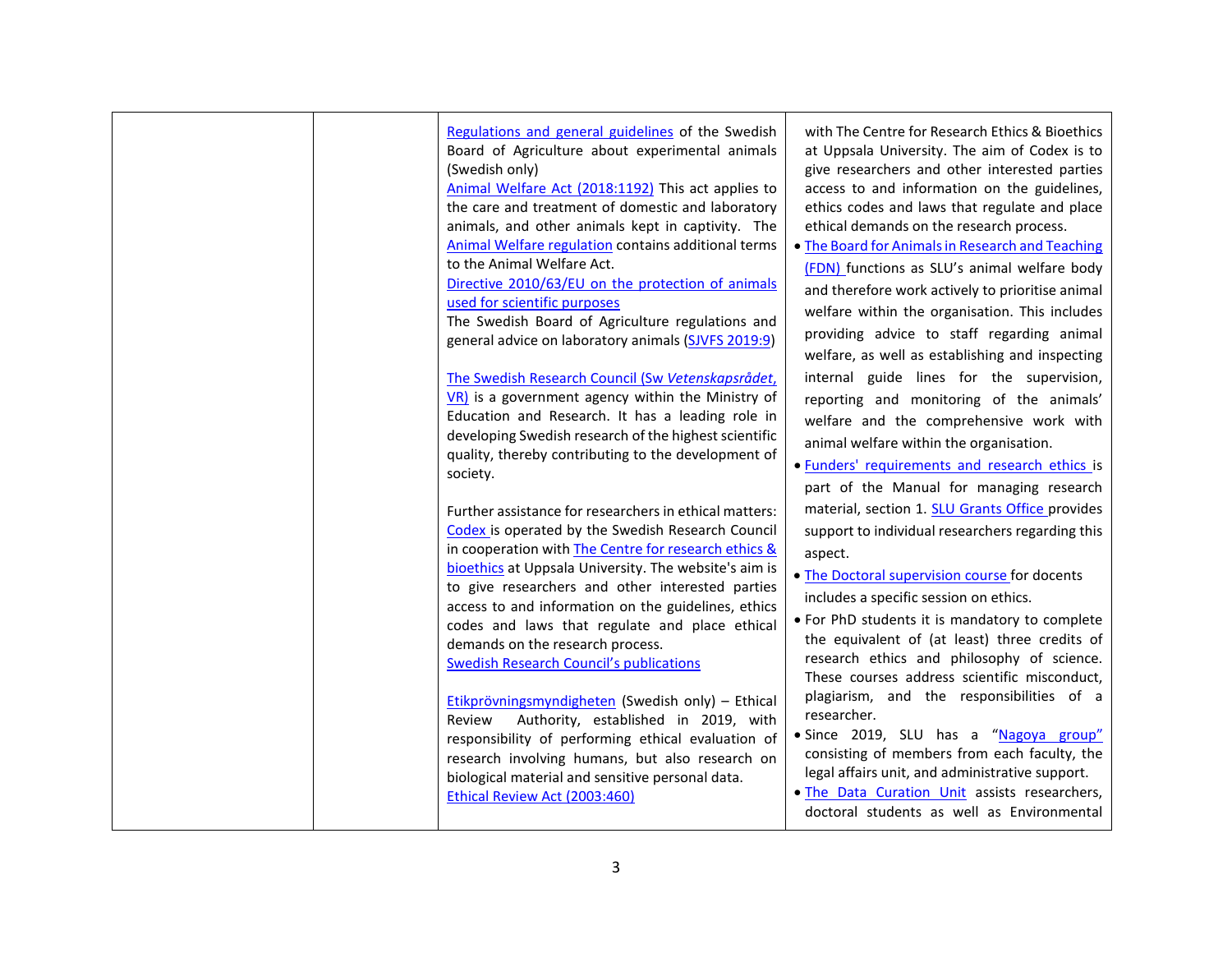|                                |       | Sweden has a National Board for Assessment of<br>Research Misconduct from January, 1, 2020. The<br>board investigates research misconduct, cases that<br>previously were handled by the Swedish universities.<br>Guidelines for handling of suspicions of deviations<br>from good research practise, adopted by the<br>Association of Swedish Higher Education Institutions<br>(SUHF REK. 2020:3 Vägledning för hanteringen av<br>misstankar om avvikelser från god forskningssed) in<br>May 2020. | monitoring and assessment staff in achieving<br>good data management, from the planning of a<br>project until data is archived and published.<br>. Policy on the use of animals in research and<br>education at SLU The Swedish definition of<br>research animals differs from its European<br>equivalent in the way that the purpose<br>determines whether an animal is a research<br>animal.<br>SLU has developed data protection manuals for<br>handling of GDPR related issues. |
|--------------------------------|-------|----------------------------------------------------------------------------------------------------------------------------------------------------------------------------------------------------------------------------------------------------------------------------------------------------------------------------------------------------------------------------------------------------------------------------------------------------------------------------------------------------|-------------------------------------------------------------------------------------------------------------------------------------------------------------------------------------------------------------------------------------------------------------------------------------------------------------------------------------------------------------------------------------------------------------------------------------------------------------------------------------|
|                                |       | The Nagoya Protocol is an international agreement<br>on genetic resources and associated traditional<br>knowledge. The protocol regulates how the genetic<br>resource are to be obtained, how they should be<br>handled and used in research and product<br>development, and how profit from utilisation should<br>be be allocated.                                                                                                                                                                |                                                                                                                                                                                                                                                                                                                                                                                                                                                                                     |
|                                |       | SLU follows the Regulation (EU) (2016/679) of the<br>European Parliament and of the Council and Law<br>(2018:218) with additional provisions to the EU Data<br>Protection Regulation.                                                                                                                                                                                                                                                                                                              |                                                                                                                                                                                                                                                                                                                                                                                                                                                                                     |
|                                |       | Gap identified: SLU has no central board that is<br>responsible for handling issues of misuse of ethical<br>practices or Codes of Ethics.                                                                                                                                                                                                                                                                                                                                                          | Suggestion for improvement: Investigation how<br>to further proceed in the establishment of a<br>central Ethics Board (See Action Plan, action 2).                                                                                                                                                                                                                                                                                                                                  |
| 3. Professional responsibility | $+/-$ | <b>Relevant legislation</b><br>Higher Education Act (1992:1434)<br>Chapter 1, Section 3a: 'In the course of their<br>operations, higher education institutions shall<br>uphold academic credibility and good research<br>practice.<br>Administrative Procedure Act (2017:900)                                                                                                                                                                                                                      | <b>Organisational regulations/Procedures</b><br>. The Doctoral supervision course includes a<br>specific session on professional responsibility.<br>Additional courses on the use of animals in<br>research are given to those those who conduct<br>such experiments.<br>• SLU has two Senior Lecturers in ethics.<br>• SLU Staff Policy                                                                                                                                            |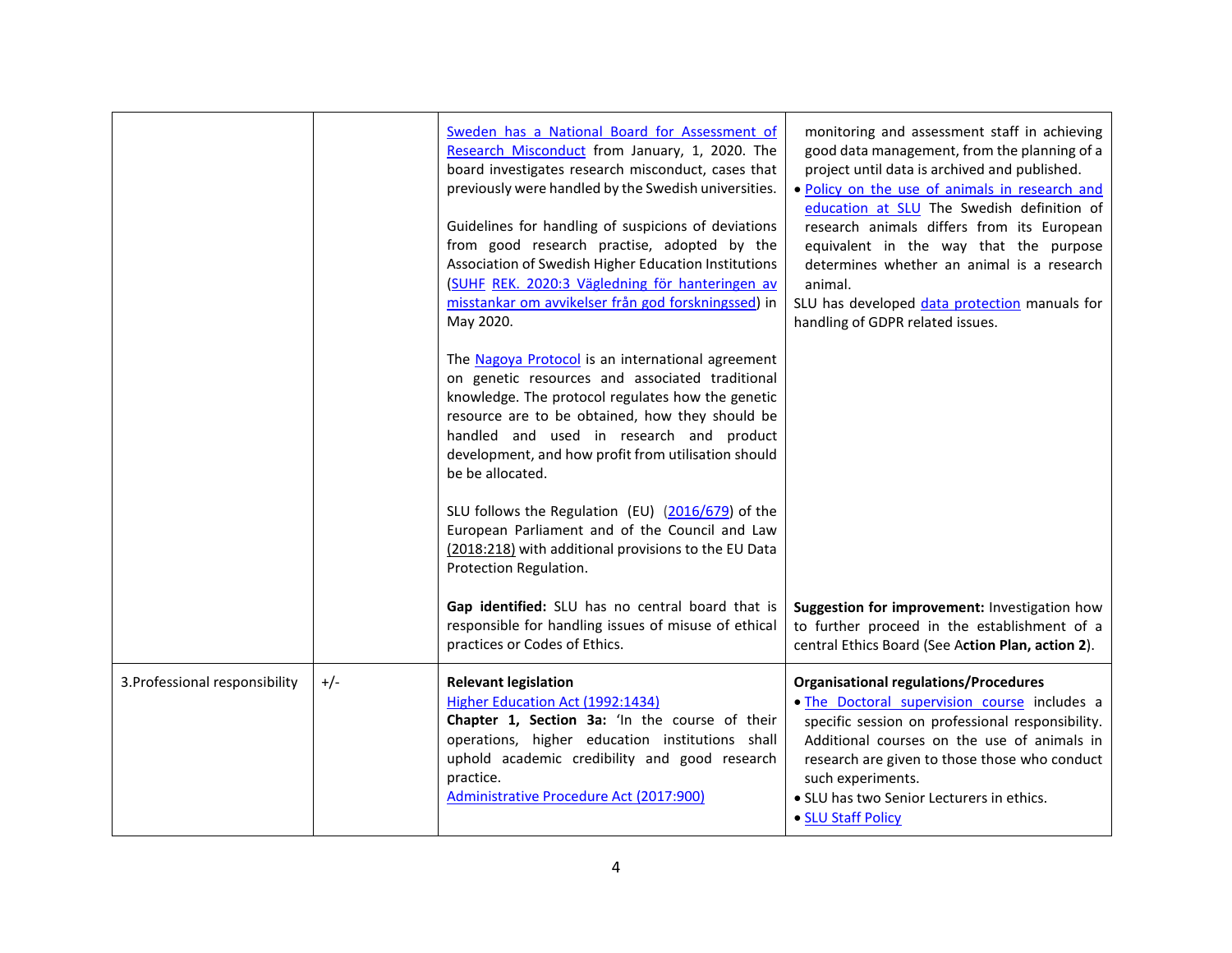|                          |         | This act applies to the handling of matters by<br>government agencies (e.g. universities).<br>The Public Employment Act (1994:260)<br>Codex Rules and guidelines for research. The website<br>is operated by the Swedish Research Council in<br>cooperation with The Centre for research ethics &<br>bioethics at Uppsala University. Its aim is to give<br>researchers and other interested parties access to<br>and information on the guidelines, ethics codes and<br>laws that regulate and place ethical demands on the<br>research process.<br>Gap identified: the Staff policy is outdated and<br>needs to be revised.                                                                                                                                                                                                                                                              | • SLU's guidelines on research misconduct SLU is<br>revising the guidelines on how to proceed with<br>accusations of research misconduct, due to a<br>legislative change with effect from January 1,<br>2020.<br>. The SLU Board's delegation of authority<br>regulates The SLU Staff Disciplinary Board on<br>p.21.<br>Suggestion for improvement: Revise the Staff<br>policy (see Action Plan, action 3).                                                                                                                                                                                                                                                                                                                                                                                                                                                        |
|--------------------------|---------|--------------------------------------------------------------------------------------------------------------------------------------------------------------------------------------------------------------------------------------------------------------------------------------------------------------------------------------------------------------------------------------------------------------------------------------------------------------------------------------------------------------------------------------------------------------------------------------------------------------------------------------------------------------------------------------------------------------------------------------------------------------------------------------------------------------------------------------------------------------------------------------------|--------------------------------------------------------------------------------------------------------------------------------------------------------------------------------------------------------------------------------------------------------------------------------------------------------------------------------------------------------------------------------------------------------------------------------------------------------------------------------------------------------------------------------------------------------------------------------------------------------------------------------------------------------------------------------------------------------------------------------------------------------------------------------------------------------------------------------------------------------------------|
| 4. Professional attitude | $^{++}$ | <b>Relevant legislation</b><br>The professional attitude is unambiguously linked to<br>professional responsibility and the contractual and<br>legal obligations to which each researcher must<br>adhere. Swedish legislation includes ethical aspects<br>in a number of laws and regulations and thus sets the<br>framework for each researcher's<br>personal<br>accountability.<br>Examples include:<br>Act (2003:460) concerning the Ethical Review of<br><b>Research Involving Humans</b><br>Data Protection Act (2018:218) and<br>Data Protection Ordinance (2018:219)<br>The EU's General Data Protection Regulation (GDPR)<br>applies from 25 May 2018. In connection with this, a<br>new national act and ordinance were enacted to<br>supplement the GDPR at a general level. The Data<br>Protection Act clarifies under which circumstances<br>certain personal data may be used. | <b>Organisational regulations/Procedures</b><br>· SLU employees' obligations In Sweden, all<br>governmental employees have a professional<br>responsibility in connection with their duties.<br>This responsibility entails a disciplinary liability<br>and a criminal liability. This website informs SLU<br>employees about their obligations and<br>responsibilities.<br>. Web training for government employees is a<br>web-based course aimed at increasing the<br>employees'<br>knowledge<br>and<br>overall<br>understanding<br>of<br>the<br>responsibilities<br>associated with being a government employee<br>at a university or college.<br>• SLU's Strategy 2021-2025<br>• Manual for managing research material<br>· Guidelines for secondary employments<br>• The Grants Office is a unit focusing on<br>supporting researchers and other SLU staff in |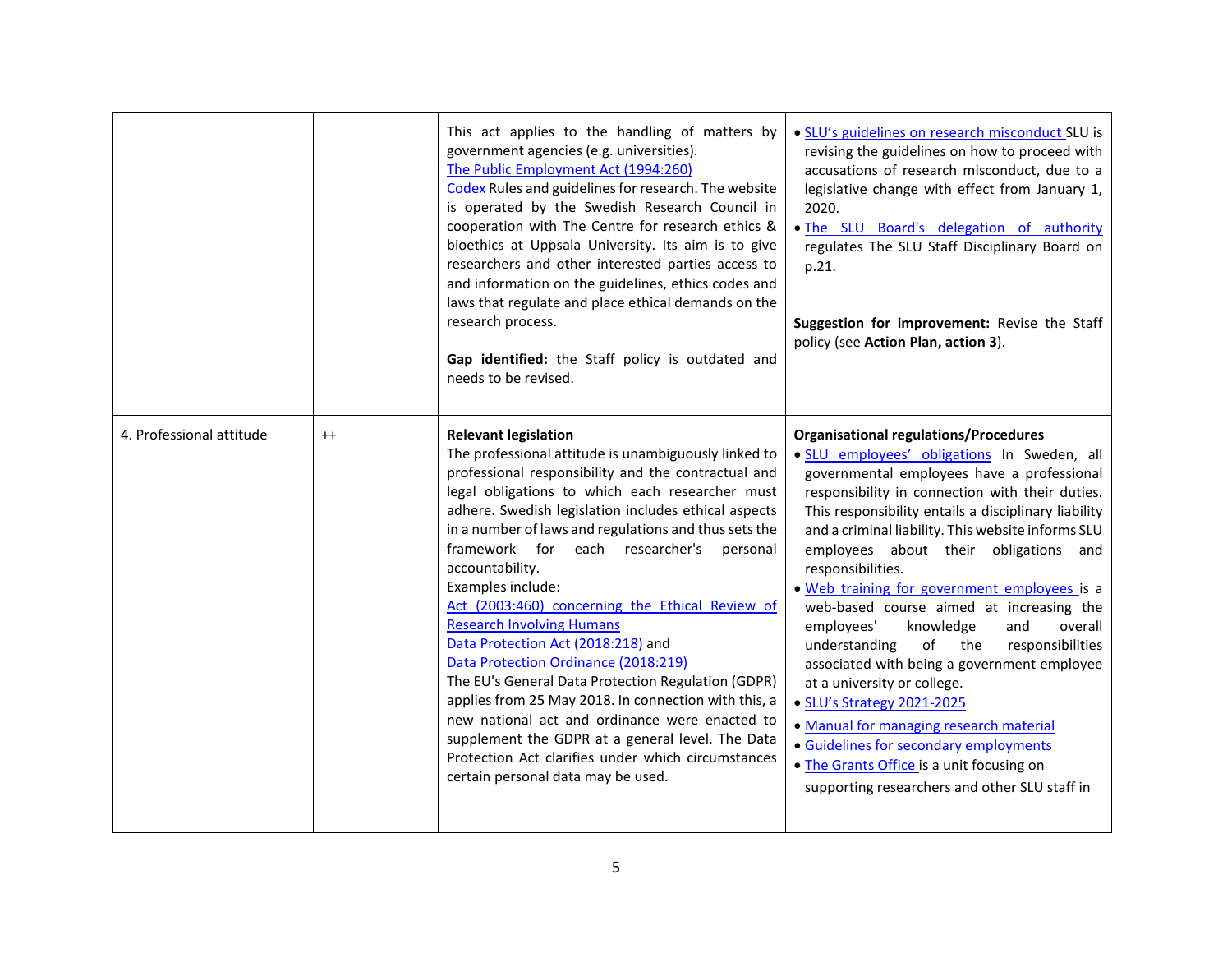|                                            |         |                                                                                                                                                                                                                                                                                                                                                                                                                                                                                                                                                                                                                                                                           | applying for external funding and<br>administrating EU-funded projects.<br>· Guidelines for external funding - guidelines<br>clarifying the internal rules and routines when<br>applying for external funding at SLU.<br>. In the Individual Study Plan, ISP, the doctoral<br>student and the supervisor must inform the<br>university if a research project is delayed,<br>redefined, or completed. The ISP is updated<br>at least once a year or whenever necessary.<br>The doctoral student can choose to submit<br>an ISP in Swedish or English.<br>· SLU's introduction of new staff members is<br>thorough and divided into three parts that<br>are carried out at the host<br>department/division on the respective<br>campus and in Uppsala.<br>· SLU provides researchers with a support<br>page that contains links to webpages with<br>relevant information. |
|--------------------------------------------|---------|---------------------------------------------------------------------------------------------------------------------------------------------------------------------------------------------------------------------------------------------------------------------------------------------------------------------------------------------------------------------------------------------------------------------------------------------------------------------------------------------------------------------------------------------------------------------------------------------------------------------------------------------------------------------------|-------------------------------------------------------------------------------------------------------------------------------------------------------------------------------------------------------------------------------------------------------------------------------------------------------------------------------------------------------------------------------------------------------------------------------------------------------------------------------------------------------------------------------------------------------------------------------------------------------------------------------------------------------------------------------------------------------------------------------------------------------------------------------------------------------------------------------------------------------------------------|
| 5. Contractual<br>and legal<br>obligations | $^{++}$ | <b>Relevant legislation</b><br>Act (1960:729) on Copyright in Literary and Artistic<br><b>Works</b><br>Patent Act (1967:837)<br>Act (1945:345) on the Right to Employee Inventions<br>Intellectual property rights of academic staff<br>Teachers, researchers and PhD students at<br>universities and colleges have the right to their own<br>research results. This is called the teacher exemption<br>and means an exception from the right that<br>employers have by law to their employees'<br>patentable inventions.<br>(SJVFS 2019:9) The Swedish Board of Agriculture<br>regulations and general advice on laboratory animals<br>Design Protection Act (1970: 485) | <b>Organisational regulations/Procedures</b><br>• SLU Holding is a wholly-owned subsidiary of the<br>university with a mission to support that the<br>university's successful research is made<br>available to society.<br>• Researchers are advised to contact SLU Holding<br>and the Legal Affairs Unit in issues concerning<br>utilisation of research.<br>· Grants Office provides advice on contract<br>issues, grant agreements and consortium<br>agreements (primarily EU funding), always in<br>dialogue with the Legal Affairs unit.<br>. Policy for scientific publishing at SLU The<br>overarching aim of this policy is to increase<br>dissemination, visibility and usability of SLU's                                                                                                                                                                     |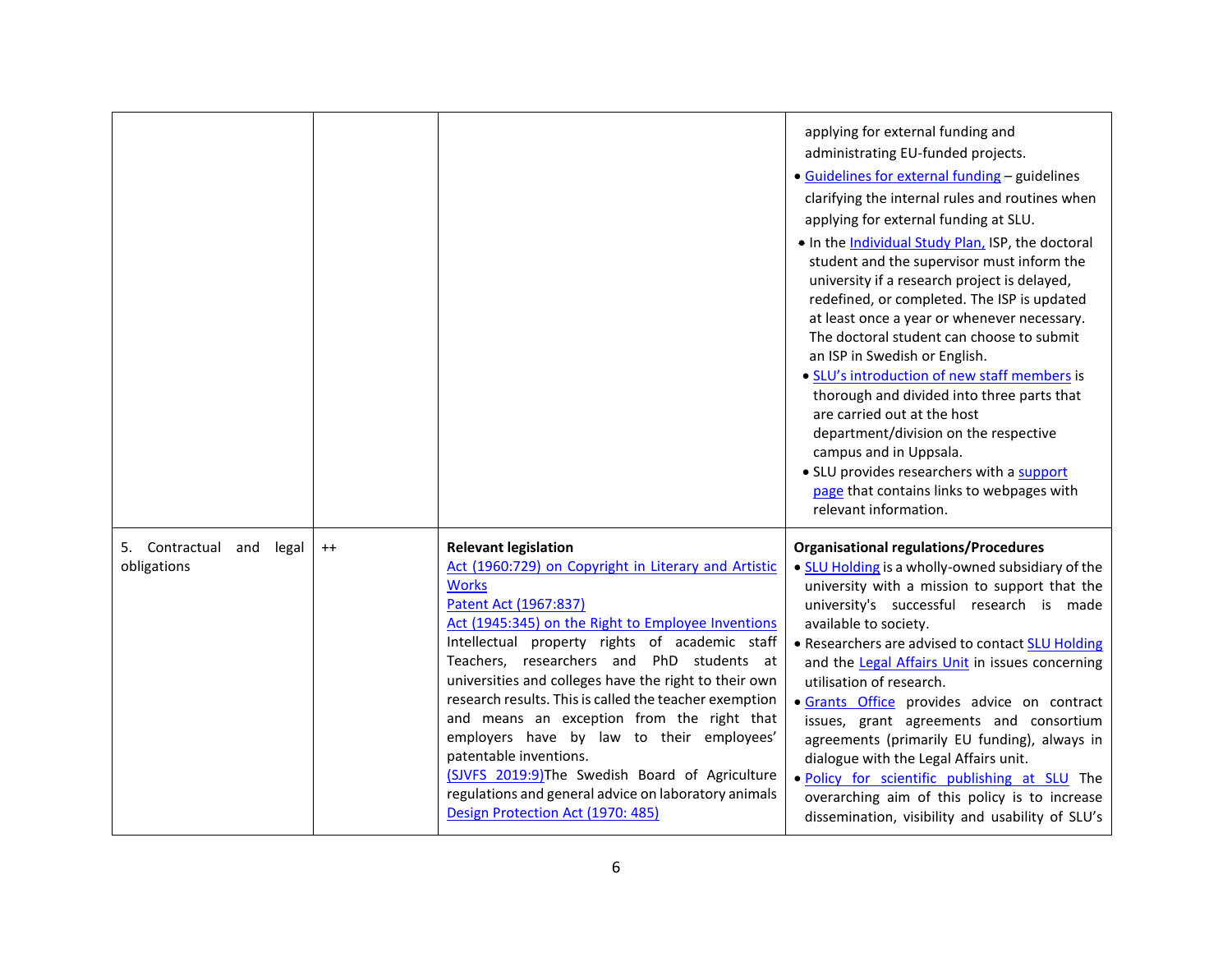|                   |         | <b>Trademark Act (2010:1877)</b><br><b>Trade Names Act (1974:156)</b><br>Plant Breeders' Rights Act (1997:306)<br>Names Act (1982:670)<br>Higher Education Act (1992:1434)<br>Chapter 1, $§$ 6<br><b>The Nagoya Protocol</b>                                                                                                                                                                                                                                                                                                                                                                                                                                                                                                                                                      | research, as well as to promote publishing in<br>high quality dissemination channels.<br>• Manual for managing research material Section<br>1 in this manual specifically covers contractual<br>and legal obligations concerning managing,<br>preserving and publishing research data and<br>records, as well as internal routines for this at<br>SLU.<br>. The Doctoral supervision course covers aspects<br>of contractual and legal obligations for<br>researchers.<br>· Since 2019, SLU has a "Nagoya group" (Swedish<br>only) consisting of members from each faculty,<br>the Legal Affairs unit, and administrative<br>support (see principle 2).<br>• At the SLU staff web there is information about<br>the use of animals in research and education. |
|-------------------|---------|-----------------------------------------------------------------------------------------------------------------------------------------------------------------------------------------------------------------------------------------------------------------------------------------------------------------------------------------------------------------------------------------------------------------------------------------------------------------------------------------------------------------------------------------------------------------------------------------------------------------------------------------------------------------------------------------------------------------------------------------------------------------------------------|---------------------------------------------------------------------------------------------------------------------------------------------------------------------------------------------------------------------------------------------------------------------------------------------------------------------------------------------------------------------------------------------------------------------------------------------------------------------------------------------------------------------------------------------------------------------------------------------------------------------------------------------------------------------------------------------------------------------------------------------------------------|
| 6. Accountability | $^{++}$ | <b>Relevant legislation</b><br>Higher Education Act (1992:1434)<br>Chapter 1, § 4: 'The operations of higher education<br>institutions shall be arranged to ensure that high<br>standards are attained in courses and study<br>programmes and in research.' 'The resources<br>available shall be used effectively to sustain a high<br>standard of operation.' 'Quality<br>assurance<br>procedures are the shared concern of staff and<br>students at higher education institutions.'<br>The principle of public access to official records is<br>expressed in different ways in the fundamental<br>Swedish laws, for example through the right to<br>freedom of expression, freedom of information for<br>officials and the principle of public access to official<br>documents. | <b>Organisational regulations/Procedures</b><br>SLU's division of responsibilities is described in<br>the following documents:<br>. SLU Board of Governors delegation of<br>authority<br>• Vice-chancellor's delegation of authority<br>Delegation of authority at the LTV faculty<br>(Swedish only)<br>Delegation of authority at the NJ faculty<br>(Swedish only)<br>Delegation of authority at the VH faculty<br>(Swedish only)<br>Delegation of authority at the S faculty<br>(Swedish only)<br>· Annual dialogue between vi-chancellor and<br>faculty managements regarding budgetary<br>issues and competency maintenance plans.                                                                                                                        |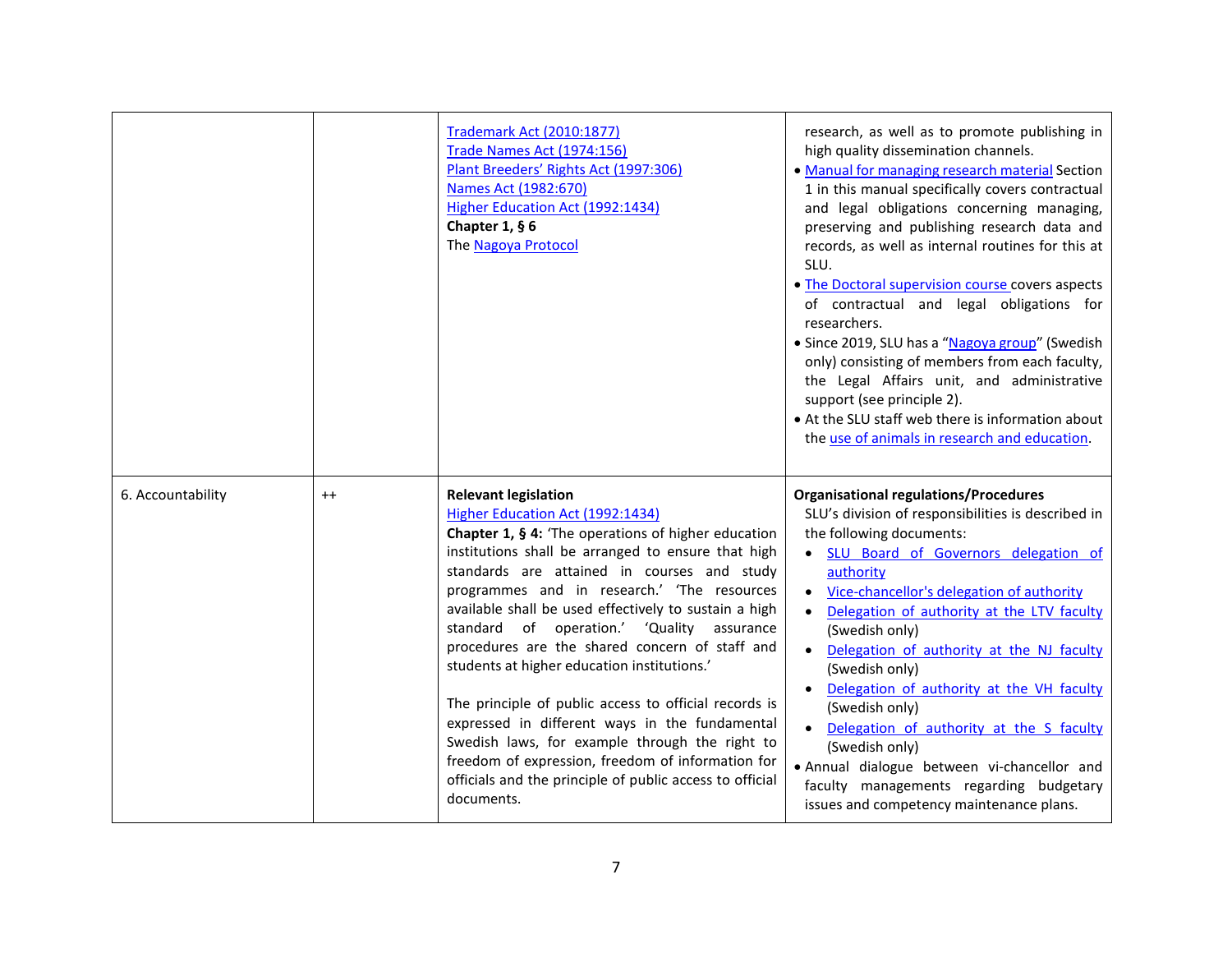| Governmental agreements and responsibility as a<br>governmental employee.<br>Public Employment Act (1994:260)<br>Research contracts with foundations, research<br>councils, the EU etc. For more information, see the<br>Swedish Research Council on Open Access.<br>Public Procurement Act (2016:1145)<br><b>Budget Act (2011:203)</b><br>Ordinance (2007:603) on Internal Management and<br>Control | • Annual dialogue between the dean and heads<br>of departments regarding budgetary issues and<br>competency maintenance plans.<br>. Manual for managing research material<br>. SLU employees' obligations is stated on the SLU<br>Staff Web and addresses the importance of the<br>employees<br>knowledge<br>overall<br>and<br>of<br>responsibilities<br>understanding<br>the<br>associated with being a government employee<br>at a university or college.<br>• Quality and Impact - research evaluations at<br>SLU In order to gain insights into how SLU<br>works toward the goals of creating knowledge<br>on the sustainable use of natural resources<br>demands not only that our research is of the<br>highest international quality, but also that it<br>comes to use in society. Two research<br>evaluations, one in 2009 and the most recent<br>in 2018 were initiated by the SLU University<br>Board.<br>. Intensified SLU engagement for Agenda 2030<br>SLU is one of 51 Swedish authorities that have<br>gathered to support the achievement of the<br>social adjustments needed to fulfil the<br>Sustainable Development Goals (SDGs) of<br>Agenda 2030.<br>· Environmental certification SLU is certified by<br>ISO 14001.<br>• Researchers are advised to contact SLU Holding<br>and the Legal Affairs unit in issues concerning<br>the utilisation of research (see principle 5).<br>· Grants Office provides advice on contract<br>issues, grant agreements and consortium<br>agreements (primarily EU funding), always in<br>dialogue with the Legal Affairs unit (see<br>principle 5). |
|-------------------------------------------------------------------------------------------------------------------------------------------------------------------------------------------------------------------------------------------------------------------------------------------------------------------------------------------------------------------------------------------------------|------------------------------------------------------------------------------------------------------------------------------------------------------------------------------------------------------------------------------------------------------------------------------------------------------------------------------------------------------------------------------------------------------------------------------------------------------------------------------------------------------------------------------------------------------------------------------------------------------------------------------------------------------------------------------------------------------------------------------------------------------------------------------------------------------------------------------------------------------------------------------------------------------------------------------------------------------------------------------------------------------------------------------------------------------------------------------------------------------------------------------------------------------------------------------------------------------------------------------------------------------------------------------------------------------------------------------------------------------------------------------------------------------------------------------------------------------------------------------------------------------------------------------------------------------------------------------------------------------------|
|-------------------------------------------------------------------------------------------------------------------------------------------------------------------------------------------------------------------------------------------------------------------------------------------------------------------------------------------------------------------------------------------------------|------------------------------------------------------------------------------------------------------------------------------------------------------------------------------------------------------------------------------------------------------------------------------------------------------------------------------------------------------------------------------------------------------------------------------------------------------------------------------------------------------------------------------------------------------------------------------------------------------------------------------------------------------------------------------------------------------------------------------------------------------------------------------------------------------------------------------------------------------------------------------------------------------------------------------------------------------------------------------------------------------------------------------------------------------------------------------------------------------------------------------------------------------------------------------------------------------------------------------------------------------------------------------------------------------------------------------------------------------------------------------------------------------------------------------------------------------------------------------------------------------------------------------------------------------------------------------------------------------------|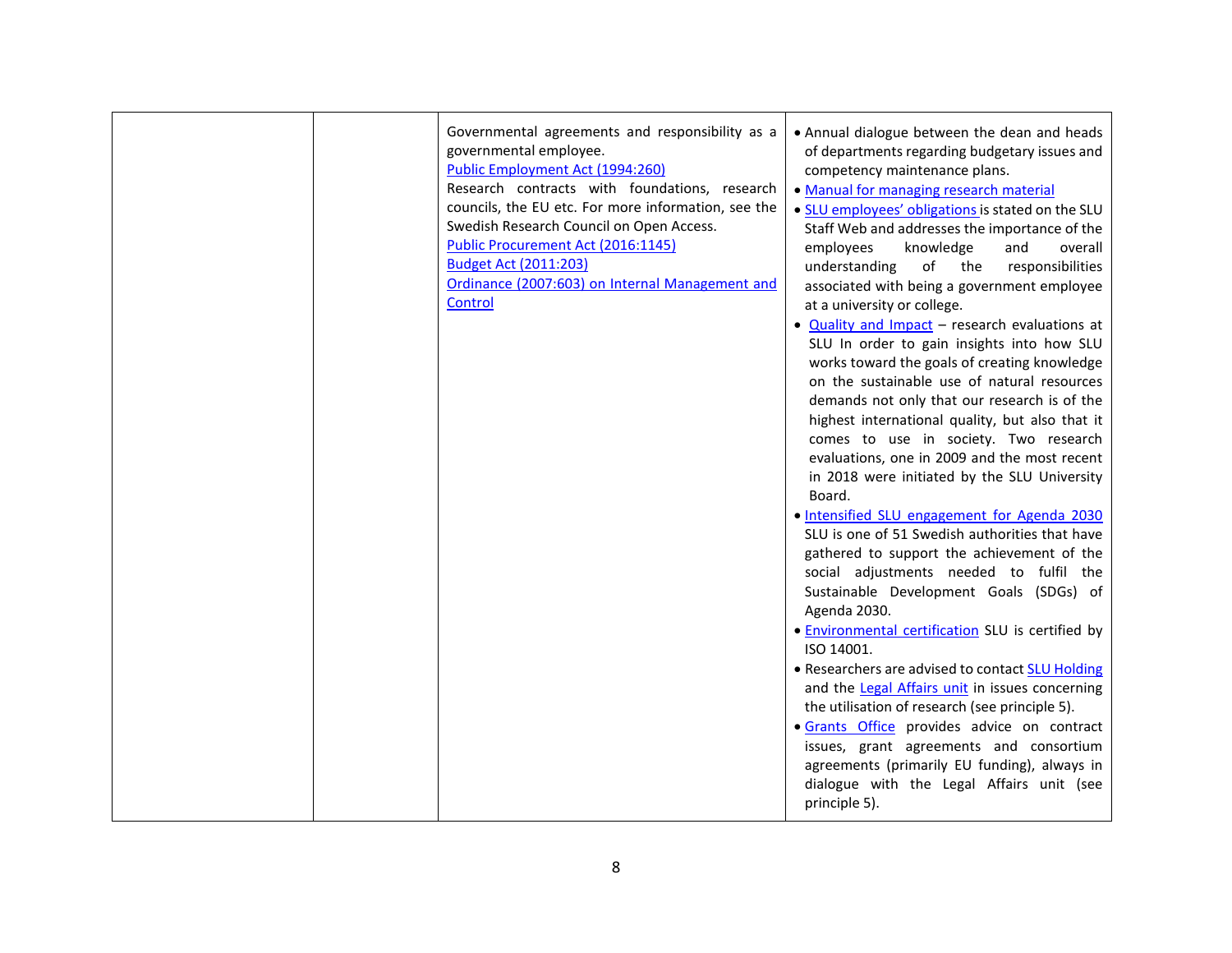|  | • Grants office offers guidelines for external<br>funding, stating that it is the responsibility of<br>the Head of the Department to; a) determine<br>whether the application/tender has the<br>prerequisites to become a fully funded project,<br>b) ensure that an application/tender is<br>submitted and c) make sure that an<br>application budget using SLU's project<br>calculator is established and finally registered<br>in SLU's documentation system (Public 360)<br>without delay.<br>• SLU publishing policy covers Open Access<br>issues. The policy states that each research<br>publication must be registered in SLUpub, the<br>university's publication repository. Staff at the<br>SLU Library support researchers in dealing with<br>all publication issues.<br>• The Manual of Economy (Ekonomihandboken)<br>addresses in chapter 14, aspects of<br>entertainment and representation at SLU. The<br>SLU purchasing policy is described in chapter 8.<br>. In SLU Guidelines for business travel and |
|--|--------------------------------------------------------------------------------------------------------------------------------------------------------------------------------------------------------------------------------------------------------------------------------------------------------------------------------------------------------------------------------------------------------------------------------------------------------------------------------------------------------------------------------------------------------------------------------------------------------------------------------------------------------------------------------------------------------------------------------------------------------------------------------------------------------------------------------------------------------------------------------------------------------------------------------------------------------------------------------------------------------------------------|
|  | meetings, aspects of business travel are<br>addressed.                                                                                                                                                                                                                                                                                                                                                                                                                                                                                                                                                                                                                                                                                                                                                                                                                                                                                                                                                                   |
|  | . The staff web page Open data at SLU<br>(Swedish only) provides information on what<br>open data is and the different levels of open<br>data.<br>. Within SLU's environmental monitoring and<br>assessment, a quality guide for the<br>management of environmental data has been<br>established and published. On the same web<br>page, a guide (Swedish only) on how<br>environmental data should be managed is<br>also available. In addition, SLU has internal                                                                                                                                                                                                                                                                                                                                                                                                                                                                                                                                                       |
|  | guidelines for managing environmental data<br>(Swedish only).                                                                                                                                                                                                                                                                                                                                                                                                                                                                                                                                                                                                                                                                                                                                                                                                                                                                                                                                                            |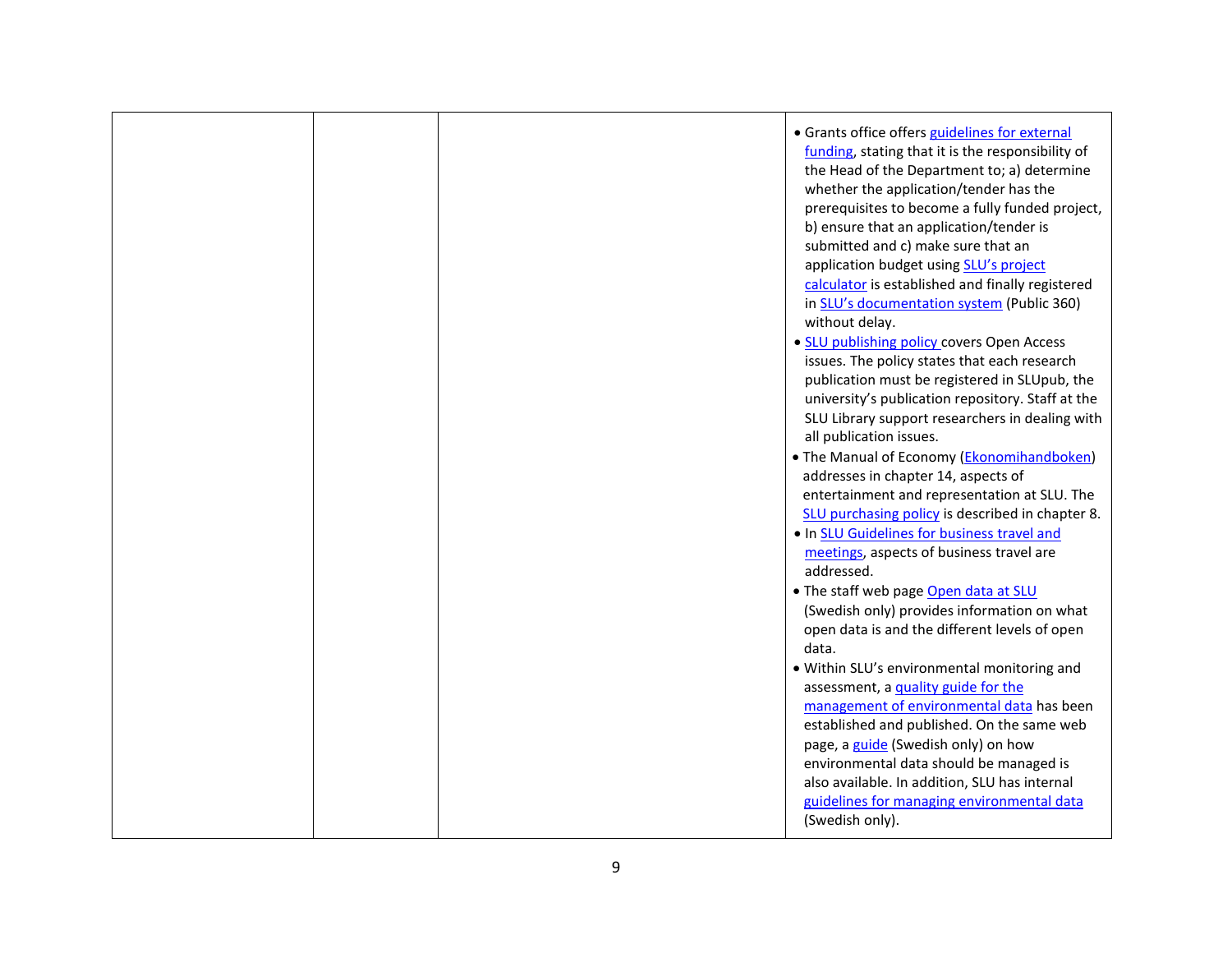| 7. Good practice in research | $^{++}$ | <b>Relevant legislation</b><br>Work Environment Act (1977:1160)<br>Comprises general provisions regarding the work<br>environment. A fundamental principle is that work<br>should be adapted to the physical and psychological<br>situation of the employee. The act also regulates<br>cooperation between employer and employees.<br>Data Protection Act (2018:218) and Data Protection<br>Ordinance (2018:219)<br>The EU's General Data Protection Regulation (GDPR)<br>applies from 25 May 2018. In connection with this, a<br>new national act and ordinance were enacted to<br>supplement the GDPR at a general level. The Data<br>Protection Act clarifies under which circumstances<br>certain personal data may be used.<br><b>Archives Act (1990:782)</b><br>Public Access to Information and Secrecy Act<br>(2009:400)<br>Lag om skydd mot olyckor (2003:778) | <b>Organisational regulations/Procedures</b><br>SLU actively works to create a safe and<br>stimulating environment for all employees<br>and students, in compliance with national<br>legislation. A good work environment is a<br>prerequisite for SLU to achieve the<br>university's goals, which contributes to<br>making SLU an attractive employer and place<br>to study. The employer has the main<br>responsibility for the work environment and<br>must, together with employees and safety<br>representatives, develop routines to prevent<br>illness and accidents in the workplace.<br>SLU promotes a good work environment<br>through a number of policies, organs and<br>services:<br>Work environment policy<br>$\bullet$<br>Work environment guidelines on<br>$\bullet$<br>department level (Swedish only)<br>Vice-chancellor's delegation of authority<br>$\bullet$<br>states that the Vice-Chancellor has the main<br>responsibility for the work environment,<br>but with the authority to delegate the<br>responsibility in the line of organisation.<br>Delegation of authority at the LTV faculty<br>(Swedish only) specifies the responsibility of<br>the Head of Department, including work<br>environment and equal opportunities<br>among others.<br>Delegation of authority at the NJ faculty<br>(Swedish only)<br>Delegation of authority at the VH faculty<br>(Swedish only) |
|------------------------------|---------|-------------------------------------------------------------------------------------------------------------------------------------------------------------------------------------------------------------------------------------------------------------------------------------------------------------------------------------------------------------------------------------------------------------------------------------------------------------------------------------------------------------------------------------------------------------------------------------------------------------------------------------------------------------------------------------------------------------------------------------------------------------------------------------------------------------------------------------------------------------------------|---------------------------------------------------------------------------------------------------------------------------------------------------------------------------------------------------------------------------------------------------------------------------------------------------------------------------------------------------------------------------------------------------------------------------------------------------------------------------------------------------------------------------------------------------------------------------------------------------------------------------------------------------------------------------------------------------------------------------------------------------------------------------------------------------------------------------------------------------------------------------------------------------------------------------------------------------------------------------------------------------------------------------------------------------------------------------------------------------------------------------------------------------------------------------------------------------------------------------------------------------------------------------------------------------------------------------------------------------------------------------------------------------------|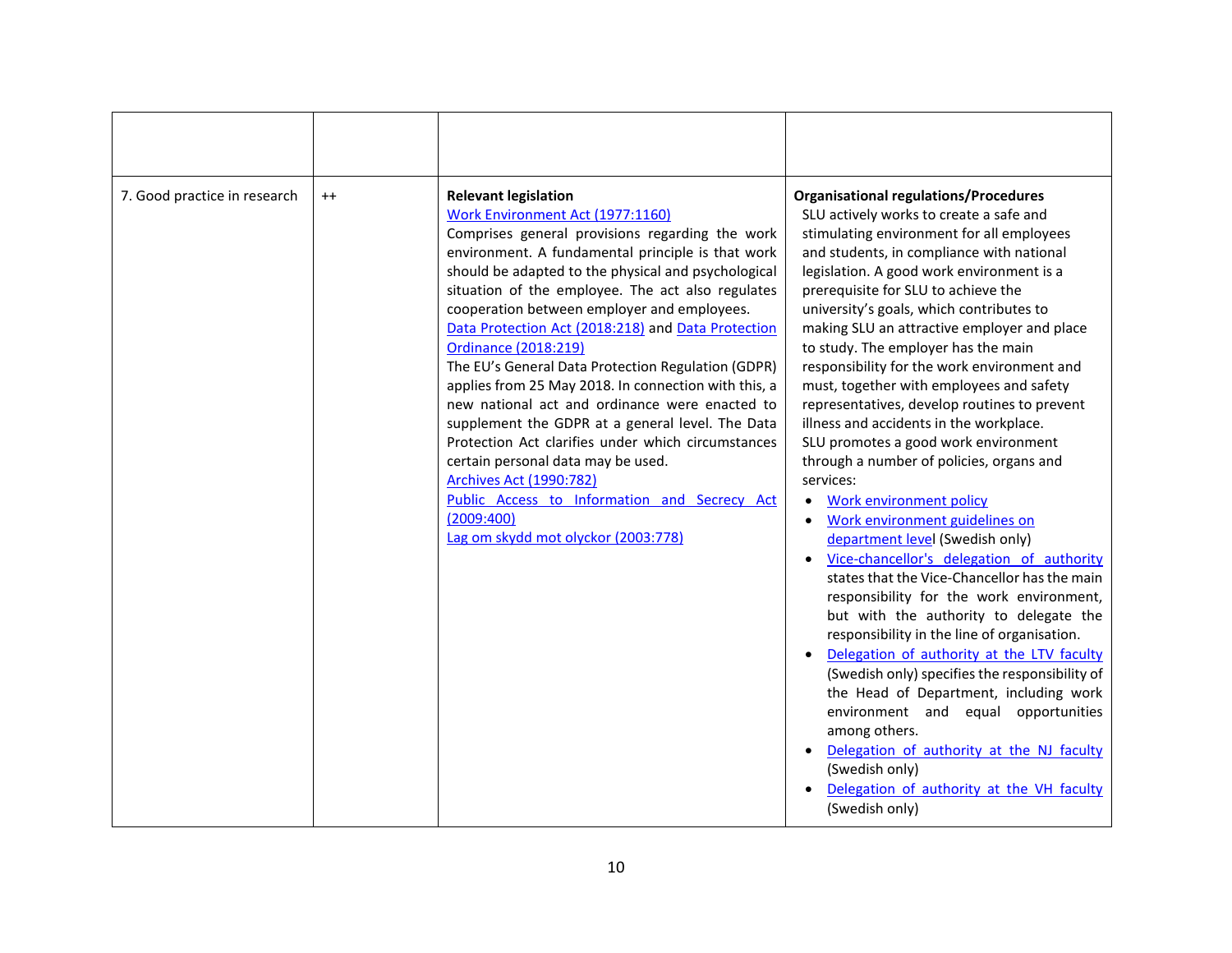|  | Delegation of authority at the S faculty<br>(Swedish only)<br>Systematic fire protection work The<br>systematic fire protection work at SLU aims<br>protect people,<br>property<br>to<br>and<br>environment. All employees must undergo<br>a course in fire protection every fourth year.<br>HLR Education at SLU (Swedish only)<br>training in cardiopulmonary resuscitation<br>(CPR)<br>Security and information security The safety<br>work at SLU aims at ensuring the least<br>possible damage and loss, based on the<br>overall goal that the work and study<br>environment for employees, students and<br>others that SLU engages, is safe and secure.<br>SLU's tangible (property) and intangible<br>(information and trademark) assets must be<br>protected.<br>Security and information security policy<br>(Swedish only)<br>Strategy for preserving electronic records<br>SLU has a good structure for public access,<br>enabling the public and researchers to<br>easily access public records, including data<br>from<br>research<br>and<br>environmental<br>monitoring and assessment.<br>The Data Curation Unit at SLU is responsible<br>for the processes of archiving and<br>publishing research data (see also principle |
|--|--------------------------------------------------------------------------------------------------------------------------------------------------------------------------------------------------------------------------------------------------------------------------------------------------------------------------------------------------------------------------------------------------------------------------------------------------------------------------------------------------------------------------------------------------------------------------------------------------------------------------------------------------------------------------------------------------------------------------------------------------------------------------------------------------------------------------------------------------------------------------------------------------------------------------------------------------------------------------------------------------------------------------------------------------------------------------------------------------------------------------------------------------------------------------------------------------------------------------------------------|
|  | 2). A policy for data management is in<br>progress, expected to be finalised in<br>autumn 2021.<br>SLU's organisation for IT security<br>coordination is based on a collaboration                                                                                                                                                                                                                                                                                                                                                                                                                                                                                                                                                                                                                                                                                                                                                                                                                                                                                                                                                                                                                                                          |
|  |                                                                                                                                                                                                                                                                                                                                                                                                                                                                                                                                                                                                                                                                                                                                                                                                                                                                                                                                                                                                                                                                                                                                                                                                                                            |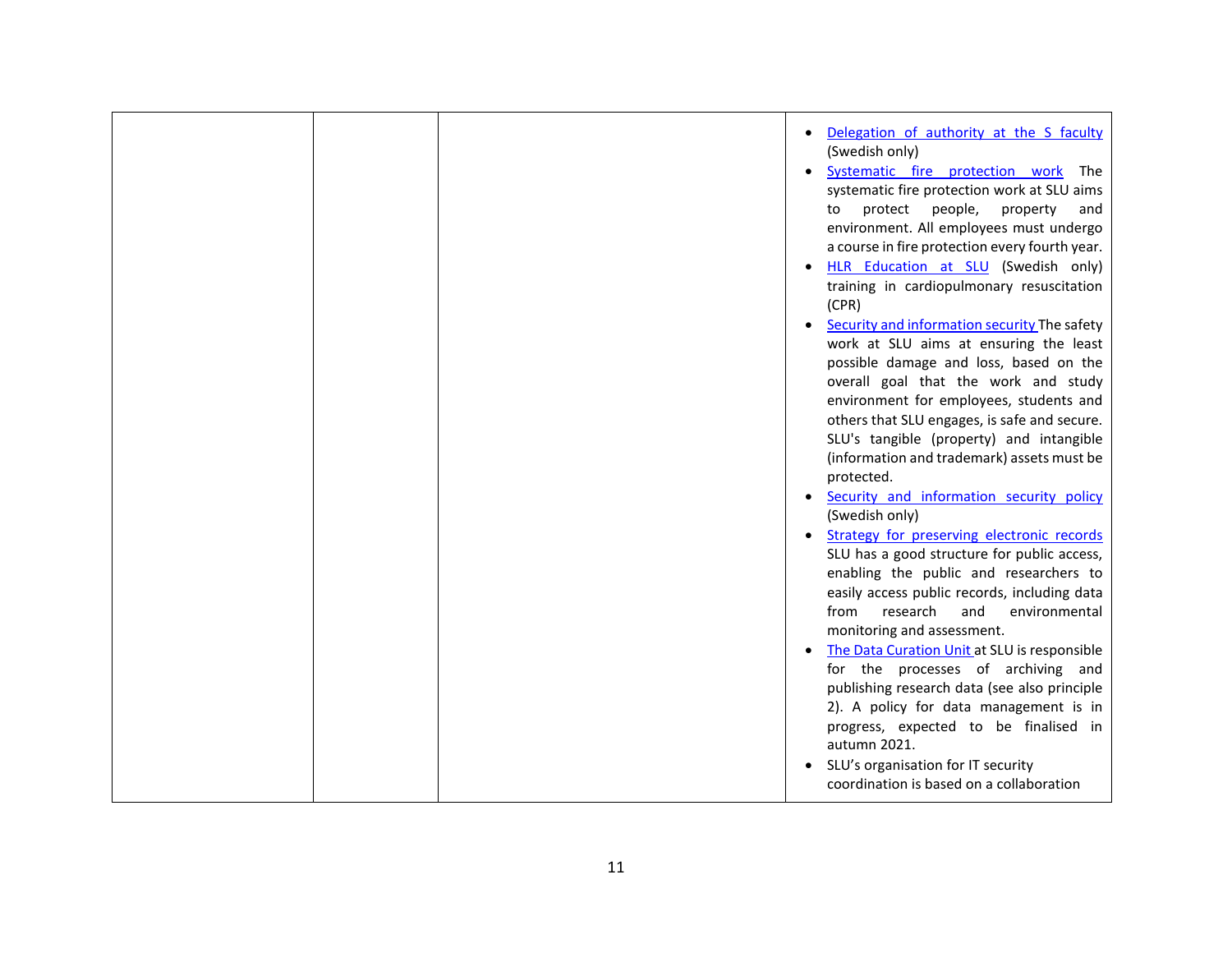|                                                 |         |                                                                                                                                                                                                                                                                                                                                                                                                                                                                                                                                                                                                                                                | between the SLU IT department and<br>Uppsala University's IT department.                                                                                                                                                                                                                                                                                                                                                                                                                                                                                                                                                                                                                                                                                                                                                                                                                                                                                                                                                                                                                                                                                                                                                                                                                                                                                                                                                                                                                                       |
|-------------------------------------------------|---------|------------------------------------------------------------------------------------------------------------------------------------------------------------------------------------------------------------------------------------------------------------------------------------------------------------------------------------------------------------------------------------------------------------------------------------------------------------------------------------------------------------------------------------------------------------------------------------------------------------------------------------------------|----------------------------------------------------------------------------------------------------------------------------------------------------------------------------------------------------------------------------------------------------------------------------------------------------------------------------------------------------------------------------------------------------------------------------------------------------------------------------------------------------------------------------------------------------------------------------------------------------------------------------------------------------------------------------------------------------------------------------------------------------------------------------------------------------------------------------------------------------------------------------------------------------------------------------------------------------------------------------------------------------------------------------------------------------------------------------------------------------------------------------------------------------------------------------------------------------------------------------------------------------------------------------------------------------------------------------------------------------------------------------------------------------------------------------------------------------------------------------------------------------------------|
| 8.<br>Dissemination,<br>exploitation of results | $^{++}$ | <b>Relevant legislation</b><br>Fundamental law on freedom of expression<br>(1991:1469)<br>Higher Education Act (1992:1434)<br>Chapter 1, § 2: 'The mandate of higher education<br>institutions shall include third stream activities and<br>the provision of information about their activities, as<br>well as ensuring that benefit is derived from their<br>research findings.'<br>Act (1945:345) on the Right to Employee Inventions<br>(see principle 5) This act facilitates for teachers and<br>researchers that research results can be used to<br>create economic growth, social development and<br>welfare through commercialisation. | <b>Organisational regulations/Procedures</b><br>SLU recognises and promotes the dissemination<br>and exploitation of research results as a way of<br>creating value within academia and society as a<br>whole. The Division of Communication is<br>responsible for SLU's overall communication<br>activities.<br>Environmental Monitoring and Assessment is<br>part of SLU's missions since 1997 and thus gives<br>SLU a unique role among Swedish HEI.<br>Environmental monitoring and assessment<br>delivers science-based decision support needed<br>to help reach our environmental objectives,<br>nationally as well as internationally.<br>For the exploitation of results, SLU Holding, a<br>wholly-owned subsidiary of the university with a<br>mission to support that the university's<br>successful research is made available to society,<br>is a valuable asset. Researchers are advised to<br>contact SLU Holding and the Legal Affairs Unit<br>issues concerning utilisation of research. All<br>agreements with third parties involving<br>intellectual property rights issues must contain<br>information on how IPR is handled. The Legal<br>Affairs Unit at SLU is always involved in matters<br>with third parties.<br>The guidelines on secondary employment<br>regulates employees' possibilities to engage in<br>secondary employment.<br>Below we list examples of organisational<br>units/divisions or activities with special focus on<br>dissemination and exploitation of results. |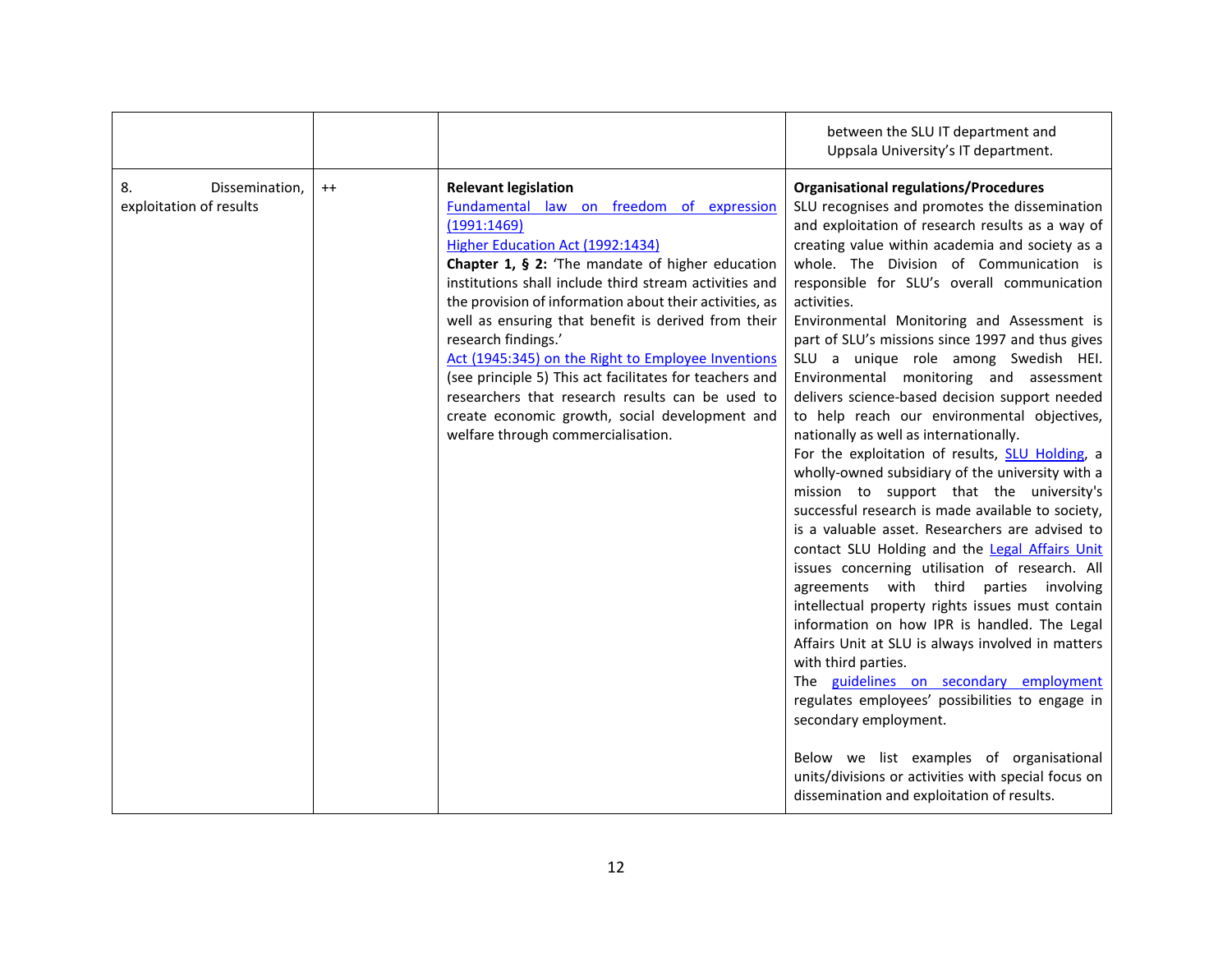|  | Collaboration Specialists are experts in different |
|--|----------------------------------------------------|
|  | subjects, dedicated to combine proficiency in      |
|  | research with extension activities in their        |
|  | respective subject areas.                          |
|  | SLU has during the last 10 years invested in four  |
|  | strategic platforms (SLU Future Food, SLU Future   |
|  | Forests, SLU Urban Futures, SLU Future One         |
|  | Health) with a mission                             |
|  | $\mathbf{i}$ .<br>to identify needs for knowledge, |
|  | through projects based on synthesis                |
|  | and analysis, and generate scientifically          |
|  | based decision support for issues                  |
|  | relevant to society;                               |
|  | identify and develop, through<br>ii.               |
|  | collaboration with relevant actors in              |
|  | society, new questions for research to             |
|  | support solutions to future challenges;            |
|  | iii.<br>develop interdisciplinary working          |
|  | methods by coordinating cooperation                |
|  | across disciplinary boundaries.                    |
|  | • SLU Global is a unit at the Vice-Chancellor's    |
|  | Office that supports SLU's work for global         |
|  | development to contribute to Agenda 2030,          |
|  | with a focus on low-income countries. Through      |
|  | the different partnerships policy briefs are       |
|  | produced and disseminated.                         |
|  | . SLU Partnership Alnarp is a forum for            |
|  | cooperation between the LTV-faculty at SLU in      |
|  | Alnarp and the business community, public          |
|  | authorities and industry organisations in          |
|  | southern Sweden. The partnership's activities      |
|  | include research and development projects,         |
|  | seminars, degree projects and mentoring            |
|  | programmes, with a focus on agriculture,           |
|  | forestry and horticulture.                         |
|  |                                                    |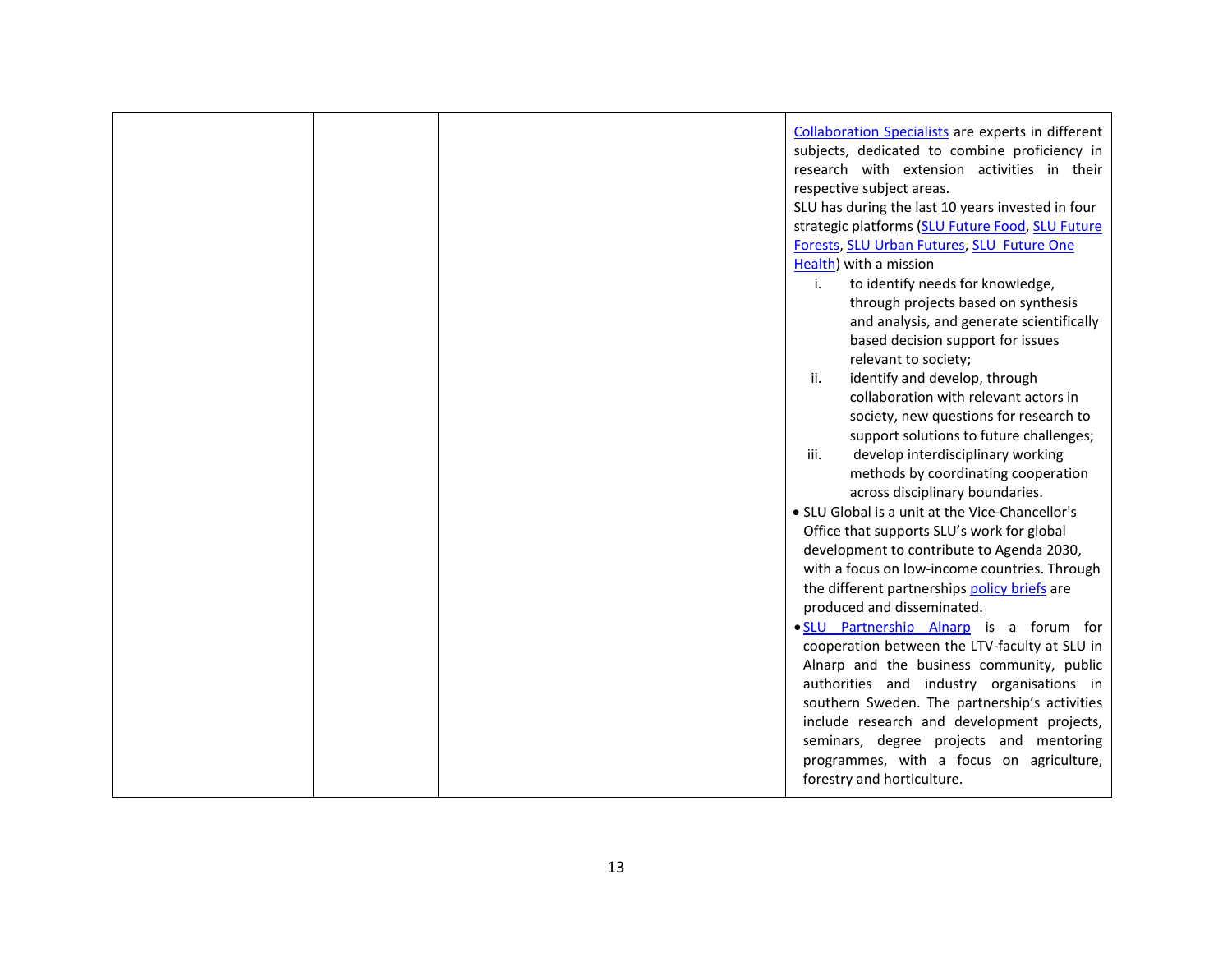|  | . Movium (Swedish only) works with urban<br>development issues in collaboration with<br>several municipalities in Southern Sweden.<br>. Policy for scientific publishing at SLU covers<br>Open Access issues. The policy states that each<br>research publication must be registered in<br>SLUpub, the University's publication repository.<br>Staff at the SLU Library support researchers in<br>dealing with all publication issues.<br>. Published at SLU A website for popular science<br>publications in print and on the web.<br>· SLU Knowledge bank A website about findings<br>from research and environmental monitoring<br>and assessment, also containing expertise on<br>SLU connected issues.<br>. Worth knowing Worth knowing is a project with<br>short lectures about SLU research.<br>· Strategic collaboration with Skansen and Baltic<br><b>Sea Science Center</b><br>• Soapbox Science - SLU is involved in arranging<br>and highlighting women in science through<br>Soapbox Science events in both Umeå and<br>Uppsala.<br>• Fascination of Plants Day SLU is participating in<br>this international event with the aim to<br>enthuse the general public about plants and |
|--|--------------------------------------------------------------------------------------------------------------------------------------------------------------------------------------------------------------------------------------------------------------------------------------------------------------------------------------------------------------------------------------------------------------------------------------------------------------------------------------------------------------------------------------------------------------------------------------------------------------------------------------------------------------------------------------------------------------------------------------------------------------------------------------------------------------------------------------------------------------------------------------------------------------------------------------------------------------------------------------------------------------------------------------------------------------------------------------------------------------------------------------------------------------------------------------------------|
|  | plant science.                                                                                                                                                                                                                                                                                                                                                                                                                                                                                                                                                                                                                                                                                                                                                                                                                                                                                                                                                                                                                                                                                                                                                                                   |
|  | . PhD course on Information retrieval and<br>methods for scientific communication.<br>• SLU is a member of the BIBSAM consortium,                                                                                                                                                                                                                                                                                                                                                                                                                                                                                                                                                                                                                                                                                                                                                                                                                                                                                                                                                                                                                                                                |
|  | which provides national Open access<br>agreements with a number of publishers.<br>· SLU researchers regularly contribute with<br>knowledge to public service radio and TV<br>programs, podcasts etc.                                                                                                                                                                                                                                                                                                                                                                                                                                                                                                                                                                                                                                                                                                                                                                                                                                                                                                                                                                                             |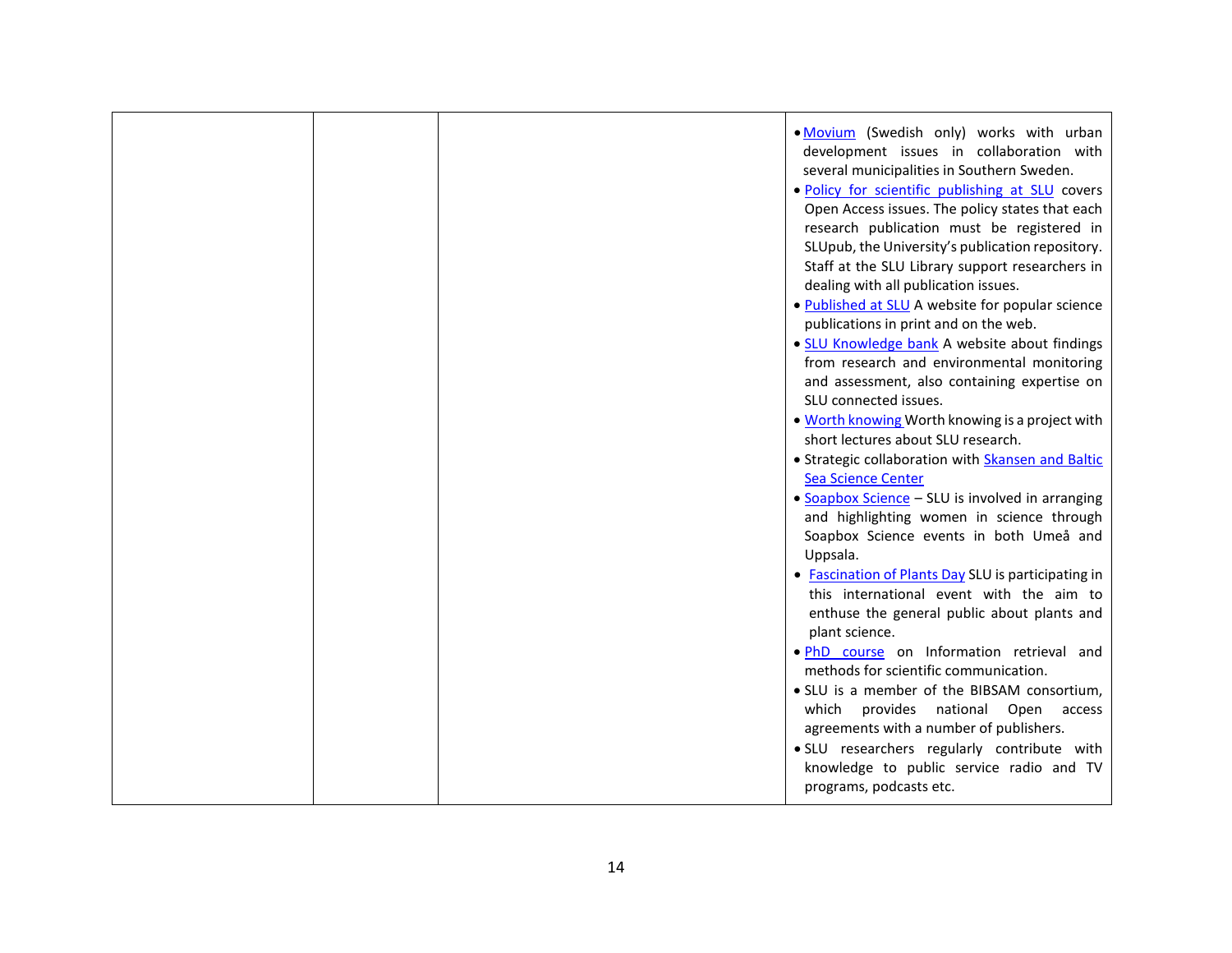|                      |         |                                                                                                                                                                                                                                                                                                                       | · SLU researcher (Swedish only) participates in<br>Netflix documentary "Connected"<br>. SLU publishes in a wide variety of newsletters,<br>magazines fact sheets, and policy briefs (in<br>Swedish only)<br>• SLU is part of a national project concerning<br>"Implementation of working methods and<br>increased knowledge of knowledge assets and<br>intellectual property rights" (IMP) (Swedish<br>only)<br>• Researchers Grand Prix - SLU has participated<br>in the Researchers Grand Prix, which is part of<br>the European Researchers Night, several times.                                                                                                                                                                                                                                                                                                                                                                                                                                                                                                       |
|----------------------|---------|-----------------------------------------------------------------------------------------------------------------------------------------------------------------------------------------------------------------------------------------------------------------------------------------------------------------------|----------------------------------------------------------------------------------------------------------------------------------------------------------------------------------------------------------------------------------------------------------------------------------------------------------------------------------------------------------------------------------------------------------------------------------------------------------------------------------------------------------------------------------------------------------------------------------------------------------------------------------------------------------------------------------------------------------------------------------------------------------------------------------------------------------------------------------------------------------------------------------------------------------------------------------------------------------------------------------------------------------------------------------------------------------------------------|
| 9. Public engagement | $^{++}$ | <b>Relevant legislation</b><br>Higher Education Act (1992:1434)<br>Chapter 1 § 2: 'The mandate of higher education<br>institutions shall include third stream activities and<br>the provision of information about their activities, as<br>well as ensuring that benefit is derived from their<br>research findings.' | <b>Organisational regulations/Procedures</b><br>SLU collaborates on a regular basis with regional<br>as well as national and international actors to<br>communicate research results and to mutually<br>share knowledge and ideas, as well as to establish<br>networks of actors in order to contribute to<br>solving societal challenges.<br>Below you find examples of public engagement:<br>. SLU Collaboration Specialists SLU experts in<br>different subjects, dedicated to combine<br>proficiency in research with extension activities<br>in their subject areas.<br>. The Division of Communication produces press<br>releases, as well as other relevant research<br>news and events, and connects researchers to<br>external media and vice-versa.<br>• Artportalen (Swedish only) The species portal is<br>one of the world's largest reporting systems for<br>species observations. Annually, about 10,000<br>users report several million species sightings.<br>The database will soon contain 70 million<br>observations, of which about 70% are birds. The |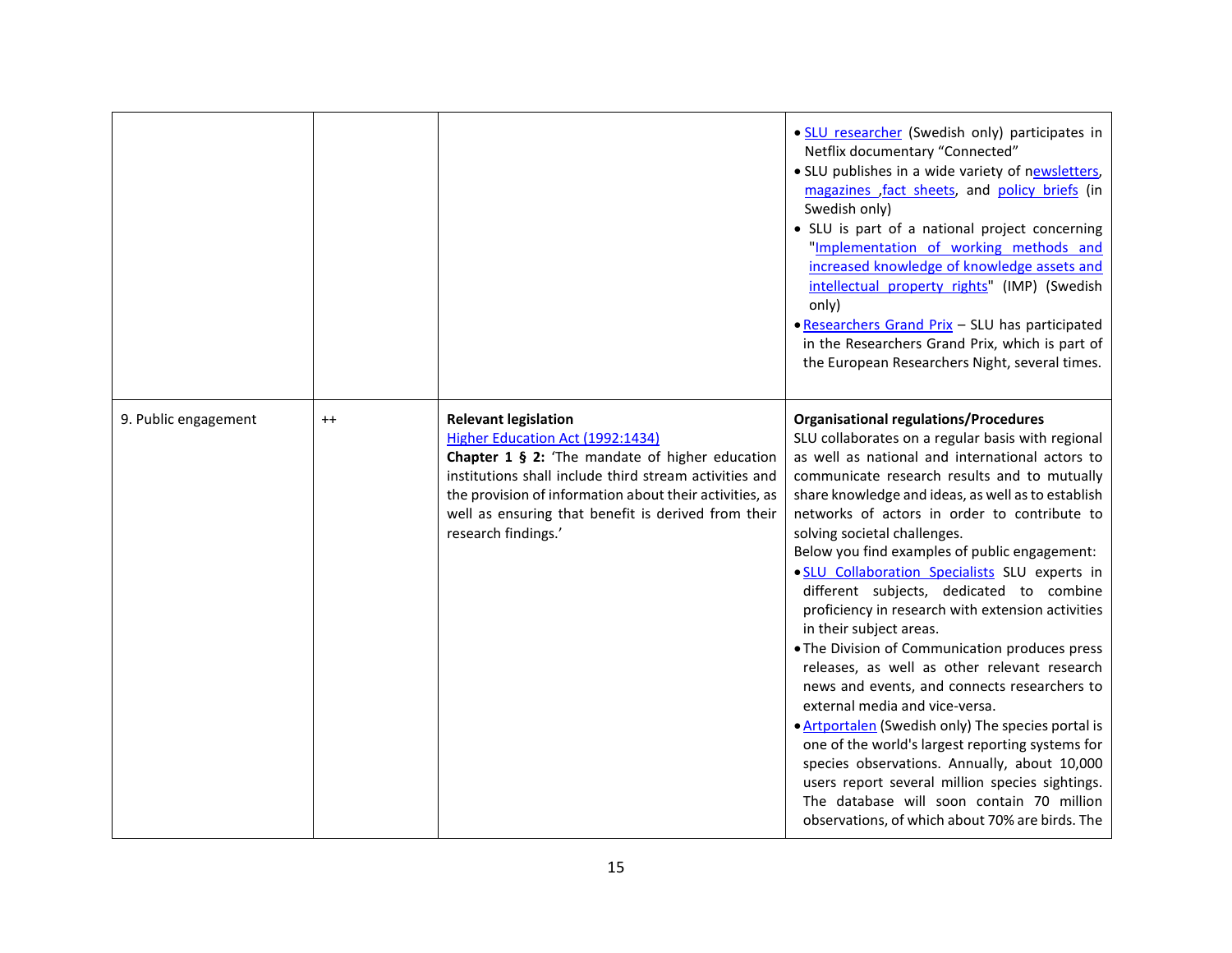|  | system is used by authorities, researchers and<br>conservationists as well as the public. The<br>information that is entered is searchable and<br>free to use for everyone.<br>. Naturens kalender (Swedish only). Nature's<br>calendar is run by the Swedish Phenology<br>Network, which is a network including several<br>universities, authorities and associations. SLU is<br>the network's coordinator. Nature's calendar<br>collects observations of spring signs, autumn<br>signs etc.<br>· SciFest (Swedish only) SLU arranges, together<br>with Uppsala University, an annual science-<br>festival, with focus on middle- and high school<br>pupils.<br>• SLU is part of the ARCS (Arenas for co-operation<br>through citizen science)-project that has the<br>objective to help Swedish universities and<br>colleges to use citizen research in a responsible<br>and sustainable way, to collaborate with society<br>(Swedish only).<br>. SLU Open House - SLU invites the public to its<br>campuses to inform about studying at SLU and<br>ongoing research. This year (2021) the events<br>were digital due to the pandemic, and offered<br>live-chats with student counsellors and career<br>advisors (Swedish only).<br>. SLU Youth Institute aims to create interest<br>among Swedish youth for global food security<br>and to find sustainable solutions to the global |
|--|----------------------------------------------------------------------------------------------------------------------------------------------------------------------------------------------------------------------------------------------------------------------------------------------------------------------------------------------------------------------------------------------------------------------------------------------------------------------------------------------------------------------------------------------------------------------------------------------------------------------------------------------------------------------------------------------------------------------------------------------------------------------------------------------------------------------------------------------------------------------------------------------------------------------------------------------------------------------------------------------------------------------------------------------------------------------------------------------------------------------------------------------------------------------------------------------------------------------------------------------------------------------------------------------------------------------------------------------------------------------------------------|
|  | challenges based on the UN Sustainable<br>Development Goals. SLU Youth Institute is a<br>Swedish part of the many Youth Institutes<br>coordinated by the World Food Prize<br>Foundation.<br>· SLU on Facebook                                                                                                                                                                                                                                                                                                                                                                                                                                                                                                                                                                                                                                                                                                                                                                                                                                                                                                                                                                                                                                                                                                                                                                          |
|  |                                                                                                                                                                                                                                                                                                                                                                                                                                                                                                                                                                                                                                                                                                                                                                                                                                                                                                                                                                                                                                                                                                                                                                                                                                                                                                                                                                                        |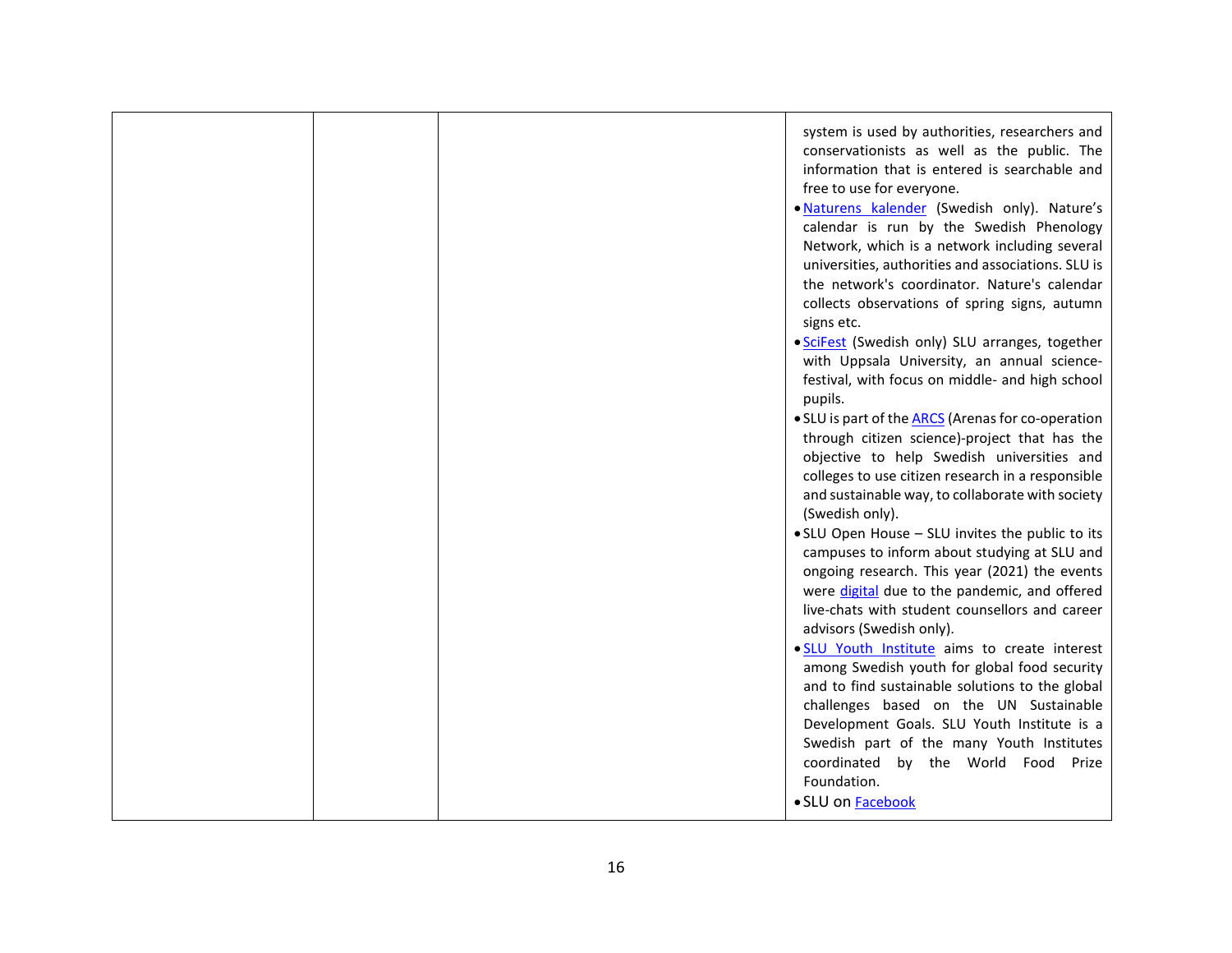|                        |       |                                                                                                                                                                                                                                                                                                                                                                                                                                                                                                                                                                                                                                                                                                                                                                                                                                                                                                                                                                                                                                                                                                                                                                                                                                                                                                                                                                                                                                                                      | · SLU on Twitter                                                                                                                                                                                                                                                                                                                                                                                                                                                                                                                                                                                                                                                                                                                                                                                                                                                                                                                                                                                                                                                                                                                                                                                                                                                                                                                                                                                                                                                                                                                                                                         |
|------------------------|-------|----------------------------------------------------------------------------------------------------------------------------------------------------------------------------------------------------------------------------------------------------------------------------------------------------------------------------------------------------------------------------------------------------------------------------------------------------------------------------------------------------------------------------------------------------------------------------------------------------------------------------------------------------------------------------------------------------------------------------------------------------------------------------------------------------------------------------------------------------------------------------------------------------------------------------------------------------------------------------------------------------------------------------------------------------------------------------------------------------------------------------------------------------------------------------------------------------------------------------------------------------------------------------------------------------------------------------------------------------------------------------------------------------------------------------------------------------------------------|------------------------------------------------------------------------------------------------------------------------------------------------------------------------------------------------------------------------------------------------------------------------------------------------------------------------------------------------------------------------------------------------------------------------------------------------------------------------------------------------------------------------------------------------------------------------------------------------------------------------------------------------------------------------------------------------------------------------------------------------------------------------------------------------------------------------------------------------------------------------------------------------------------------------------------------------------------------------------------------------------------------------------------------------------------------------------------------------------------------------------------------------------------------------------------------------------------------------------------------------------------------------------------------------------------------------------------------------------------------------------------------------------------------------------------------------------------------------------------------------------------------------------------------------------------------------------------------|
| 10. Non discrimination | $+/-$ | <b>Relevant legislation</b><br>Discrimination Act (2008:567) The purpose of this<br>act is to combat discrimination and in other ways<br>promote equal rights and opportunities regardless of<br>sex, transgender identity or expression, ethnicity,<br>religion or other belief, disability, sexual orientation<br>or age.<br>The Equality Ombudsman is a government agency<br>that promotes equal rights and opportunities and<br>combats discrimination.<br>The Swedish Gender Agency contribute to effective<br>implementation of Swedish gender equality policy.<br>The main task of the Agency is to coordinate, follow<br>up and provide various forms of support in the area<br>of gender equality. In 2016, all publically funded<br>Swedish higher education institutions were<br>requested by the government to gender<br>mainstream all of their operations according to<br>individually developed gender mainstreaming plans.<br>The purpose is for the higher education sector to<br>contribute towards the national gender equality<br>objective of women and men having equal power to<br>shape society and their own lives. The agency is in<br>charge of this program and offers support to the<br>institutions in the planning and implementation<br>phases of the development work.<br>Higher Education Act (1992:1434)<br><b>Higher Education Ordinance (1993:100)</b><br>The Work Environment Act (1977:1160)<br>Parental leave act (1995:584) | <b>Organisational regulations/Procedures</b><br>SLU has policies and procedures that demonstrate<br>the university's position on non-discrimination and<br>associated areas. SLU's strategy 2021-2025 points<br>out in one of the documents subcomponents that<br>"active and systematic work to promote a good<br>work environment, gender equality and equal<br>terms is conducted, wherein proactivity and<br>internal learning are guiding principles".<br>• All SLU staff have access to a website on threats<br>and harassment stating that SLU has zero<br>tolerance for threats and harassment toward<br>employees, students and our operations.<br>. Organisation and working methods for SLU's<br>work with gender equality and<br>equal<br>opportunities. From July 2019, SLU has a new<br>joint organisation for work on<br>equal<br>opportunities and gender equality.<br>• Equal Opportunities at SLU - the targeted work<br>with Equal Opportunities for employees and<br>students are defined in annual action plans on<br>central as well as faculty level.<br>• Gender mainstreaming at SLU The aim is to<br>include a gender equality perspective in all<br>processes at the university. Consequently, it is<br>included in our operational responsibility.<br>• A group consisting of staff from the Divisions of<br>Planning, Educational Affairs and Human<br>Resources coordinates the work. The formal<br>responsibilities lies within the line of<br>management and<br>supporting<br>resources/<br>functions can be found at all levels of the<br>organisation. |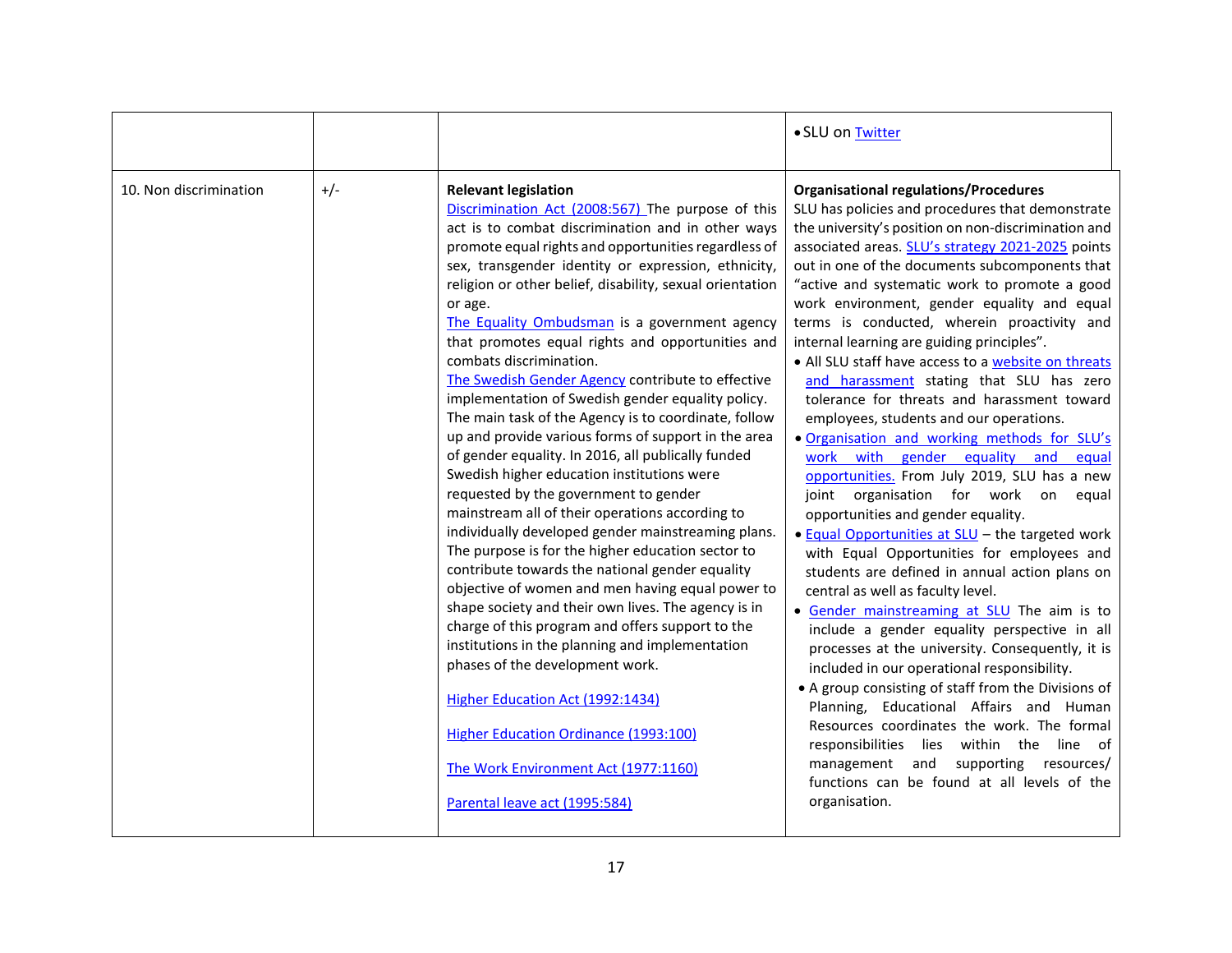|  | Act (2002:293) on the prohibition of discrimination<br>against part-time employees and employees with<br>fixed-term employment | As part of SLU's strategic, long-term work with<br>$\bullet$<br>recruitment and assessment processes from a<br>gender equality perspective, assessment<br>groups and others who participate in<br>recruitment processes must consider gender<br>equality and equal conditions in their work.<br>Prior to the commencement of an assignment,<br>external experts are encouraged to watch a<br>film that describes bias and how it can be<br>avoided.<br>Victimisation is not tolerated at SLU. All<br>employees and students at SLU are to be<br>treated equally and respectfully. Everyone is<br>responsible for working to counteract<br>victimisation.<br>Discrimination and harassment Through active<br>health and safety work, SLU aims to create a<br>stimulating work environment for all<br>employees and students. A good work<br>environment is a necessity to reach our<br>operational objectives, and it makes us an<br>attractive employer and place to study. The<br>Divisions of Human Resources and of Service,<br>Security and Environment jointly support the<br>work environment processes.<br>. The Division of Human Resources supports<br>managers in discrimination issues. In addition,<br>Equality Officers at every faculty support<br>managers and other employees in the<br>preventive work with gender equality and equal<br>opportunities.<br>· Staff development review is conducted annually<br>and discrimination issues are discussed and |
|--|--------------------------------------------------------------------------------------------------------------------------------|-----------------------------------------------------------------------------------------------------------------------------------------------------------------------------------------------------------------------------------------------------------------------------------------------------------------------------------------------------------------------------------------------------------------------------------------------------------------------------------------------------------------------------------------------------------------------------------------------------------------------------------------------------------------------------------------------------------------------------------------------------------------------------------------------------------------------------------------------------------------------------------------------------------------------------------------------------------------------------------------------------------------------------------------------------------------------------------------------------------------------------------------------------------------------------------------------------------------------------------------------------------------------------------------------------------------------------------------------------------------------------------------------------------------------------------------------------------------------------|
|  |                                                                                                                                | followed up (see point 11).<br>. The Division of Human Resources conducts an<br>employee survey on a regular basis, the latest<br>one was conducted in spring 2021.                                                                                                                                                                                                                                                                                                                                                                                                                                                                                                                                                                                                                                                                                                                                                                                                                                                                                                                                                                                                                                                                                                                                                                                                                                                                                                         |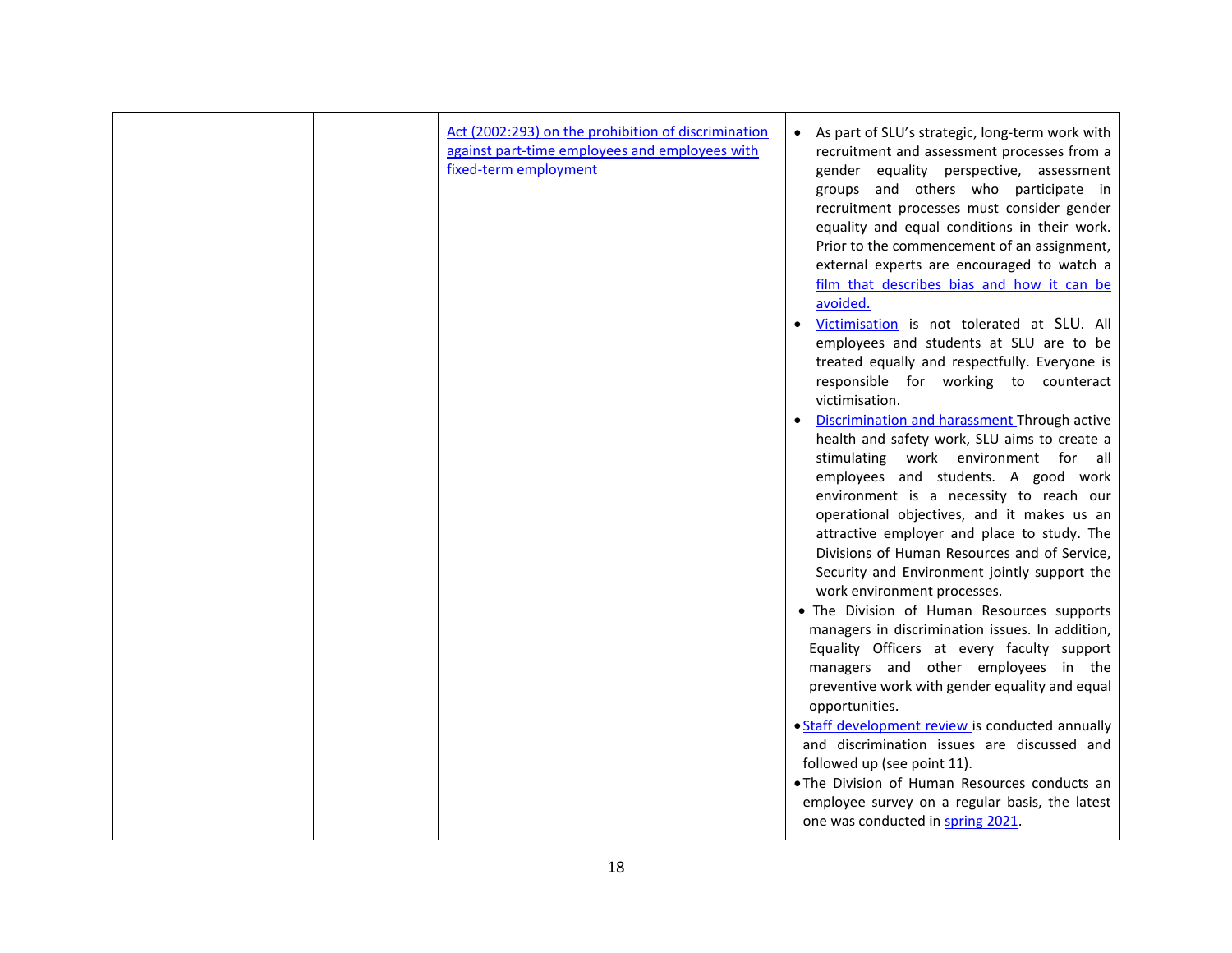|                                         |         | Gap identified: The share of female professors does<br>not fall within the equal opportunities 40/60<br>interval.                            | • A PhD student satisfactory survey is conducted<br>every third year, the latest survey was conducted<br>in 2020.<br>.The course SLU Leadership in academia (in<br>Swedish) includes aspects of discrimination.<br>Aspects of norm and norm critique will be<br>included in future courses. SLU's leadership<br>concept includes perspectives on gender<br>equality and equal opportunities. All managers<br>also participate in an extended web course on<br>their responsibilities in the area.<br>• SLU Staff Policy<br>• Gender mainstreaming action plan<br>· Guidelines in case of suspected harassment,<br>sexual harassment of or reprisals against an<br>employee<br>. In order to reach the goals on equal distribution<br>of research funding, SLU has integrated a gender<br>perspective in the annual budgetary work of the<br>departments.<br>Initiatives undertaken:<br>This gender gap at<br>professors' level is already identified and is<br>included in a proposed action plan linked to SLU's<br>strategy 2021-2025 and is thus not included in this<br>action plan. The proposed action to achieve equal<br>career paths and opportunities for funding, the<br>"mapping and proposals for action" in the gender<br>mainstreaming plan need to include measures that |
|-----------------------------------------|---------|----------------------------------------------------------------------------------------------------------------------------------------------|------------------------------------------------------------------------------------------------------------------------------------------------------------------------------------------------------------------------------------------------------------------------------------------------------------------------------------------------------------------------------------------------------------------------------------------------------------------------------------------------------------------------------------------------------------------------------------------------------------------------------------------------------------------------------------------------------------------------------------------------------------------------------------------------------------------------------------------------------------------------------------------------------------------------------------------------------------------------------------------------------------------------------------------------------------------------------------------------------------------------------------------------------------------------------------------------------------------------------------------------------------------------------------------|
|                                         |         |                                                                                                                                              | follow-up the work to increase the share of female<br>professors.                                                                                                                                                                                                                                                                                                                                                                                                                                                                                                                                                                                                                                                                                                                                                                                                                                                                                                                                                                                                                                                                                                                                                                                                                        |
| 11. Evaluation/<br>appraisal<br>systems | $^{++}$ | <b>Relevant legislation</b><br>The <b>Swedish Research Council</b> conducts various<br>types of evaluations of research, both evaluations of | <b>Organisational regulations/Procedures</b><br>. Quality and Impact SLU regularly conducts an<br>evaluation of research. The latest evaluation in                                                                                                                                                                                                                                                                                                                                                                                                                                                                                                                                                                                                                                                                                                                                                                                                                                                                                                                                                                                                                                                                                                                                       |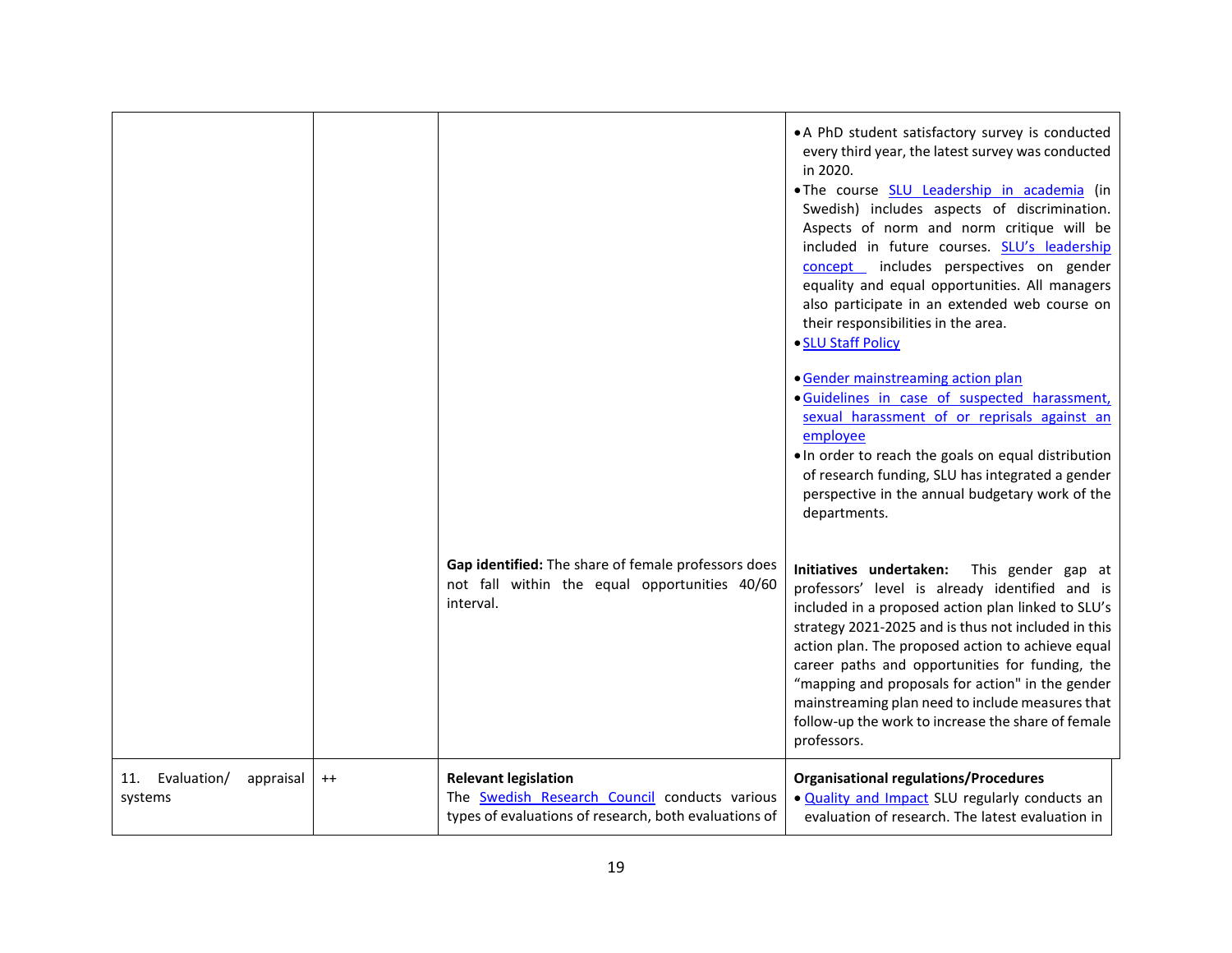|  | research topics and evaluations of government-                                                             | 2018 addressed three principle components a)                                                  |
|--|------------------------------------------------------------------------------------------------------------|-----------------------------------------------------------------------------------------------|
|  | initiated research efforts; the latter are done more                                                       | Quality of scientific research, b) Societal impact                                            |
|  | frequently. The focus of the evaluations is on                                                             | of research, c) Capacity to collaborate with                                                  |
|  | scientific quality, although aspects such as strategic                                                     | society. The results and recommendations of                                                   |
|  | management at the university level and research                                                            | Q&I form the basis for future strategic decisions                                             |
|  | impact may occur. Responsibility for the compliance                                                        | made at all levels of SLU.                                                                    |
|  | with ethical guidelines rests with the academic<br>institution. Evaluation may lead to a redistribution of | · Guidelines for the appointment of docents at<br>SLU Docent is a step on the academic career |
|  | funds within the framework of an ongoing initiative.                                                       | ladder, used as a proof that the person has                                                   |
|  | The quality of education (including third-cycle                                                            | developed their academic expertise after being                                                |
|  | education) is externally evaluated by the Swedish                                                          | awarded their doctoral degree and that these                                                  |
|  | Higher Education Authority (UKÄ), according to the                                                         | skills are of a quality required to act as principle                                          |
|  | national system for the quality assurance of higher                                                        | supervisor for doctoral students.                                                             |
|  | education.                                                                                                 | · Distinguished university teacher is an SLU title                                            |
|  | Ordinance (2007:603) on Internal Control                                                                   | awarded as part of the university's quality                                                   |
|  | Internal Audit Ordinance (2006:1228)                                                                       | enhancement activities in teaching and                                                        |
|  |                                                                                                            | educational development.<br>· Senior miljöanalysspecialist (Swedish only) for                 |
|  |                                                                                                            | SLU employees that mainly work with                                                           |
|  |                                                                                                            | environmental monitoring and assessment.                                                      |
|  |                                                                                                            | . SLU's Career grants Since 2016 SLU awards                                                   |
|  |                                                                                                            | career grants to individuals who perform                                                      |
|  |                                                                                                            | particularly well in research. From 2021 grants                                               |
|  |                                                                                                            | are awarded to researchers who have                                                           |
|  |                                                                                                            | completed a doctoral degree at least 4 and at                                                 |
|  |                                                                                                            | most 10 years before the date on which the                                                    |
|  |                                                                                                            | grant is received. Recipients participate in a                                                |
|  |                                                                                                            | specially<br>designed career development<br>program.                                          |
|  |                                                                                                            | · Guidelines for SLU career grants for                                                        |
|  |                                                                                                            | researchers.                                                                                  |
|  |                                                                                                            | • Staff development review                                                                    |
|  |                                                                                                            | • The salary review process                                                                   |
|  |                                                                                                            | • Appointment procedures for teachers at SLU                                                  |
|  |                                                                                                            | . In the Individual Study Plan, ISP, the doctoral                                             |
|  |                                                                                                            | student and the supervisor must inform the                                                    |
|  |                                                                                                            |                                                                                               |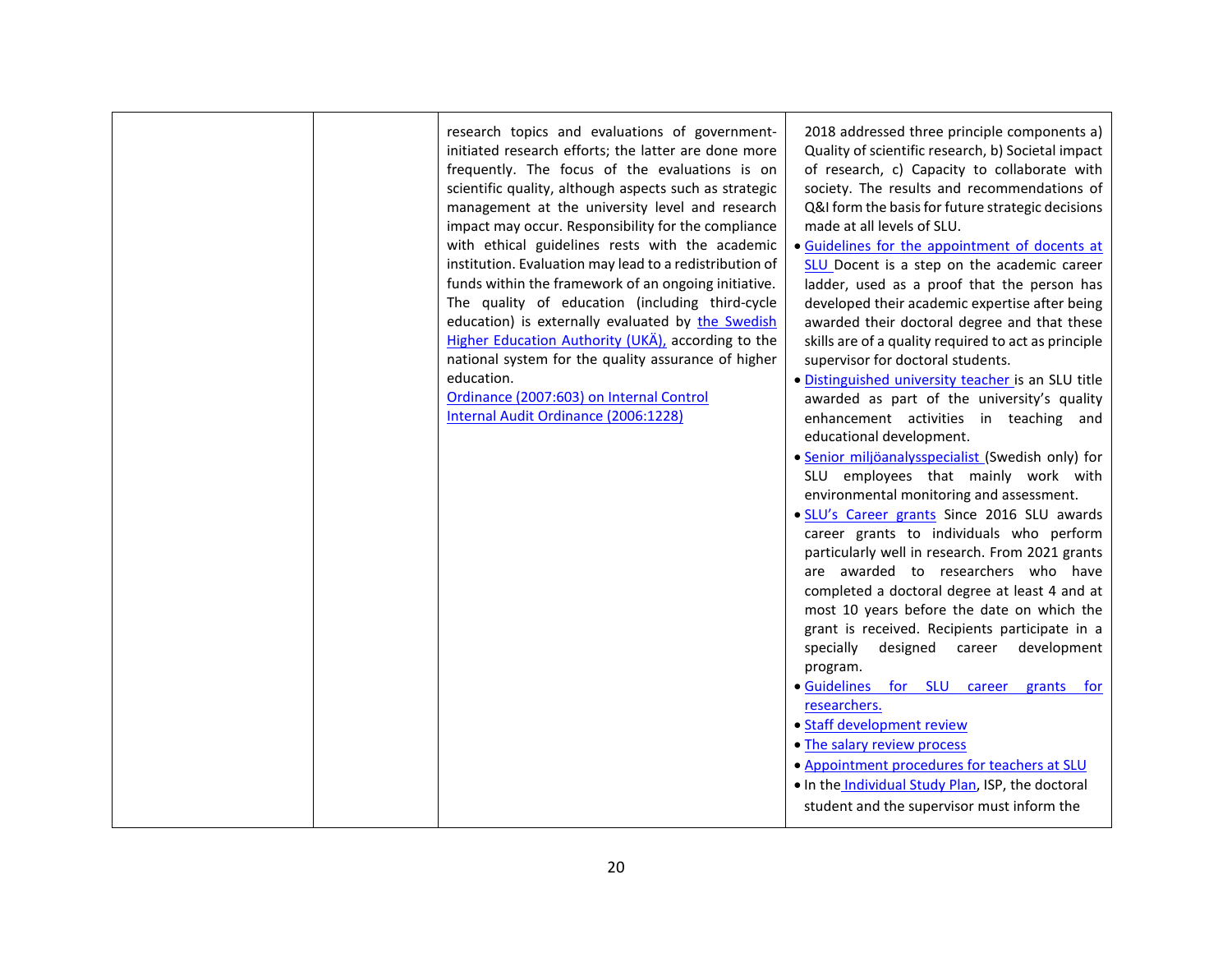|                                  |       |                                                                                                                                                                                                                                                                                                                                                                                                                                                                                                                                                                                                                                                                                                                                                | university if a research project is delayed,<br>redefined, or completed. The ISP is updated at<br>least once a year or when necessary. The<br>doctoral student can choose to submit an ISP<br>in Swedish or English.<br>• General assessment criteria for the<br>appointment of teachers<br>. Internal Audit Unit (Swedish only) reports<br>directly to the University Board.                                                                                                                                                                                                                                                                                                                                                                                                                                                                                                                                                                                                                                                                                                            |
|----------------------------------|-------|------------------------------------------------------------------------------------------------------------------------------------------------------------------------------------------------------------------------------------------------------------------------------------------------------------------------------------------------------------------------------------------------------------------------------------------------------------------------------------------------------------------------------------------------------------------------------------------------------------------------------------------------------------------------------------------------------------------------------------------------|------------------------------------------------------------------------------------------------------------------------------------------------------------------------------------------------------------------------------------------------------------------------------------------------------------------------------------------------------------------------------------------------------------------------------------------------------------------------------------------------------------------------------------------------------------------------------------------------------------------------------------------------------------------------------------------------------------------------------------------------------------------------------------------------------------------------------------------------------------------------------------------------------------------------------------------------------------------------------------------------------------------------------------------------------------------------------------------|
| <b>Recruitment and Selection</b> |       |                                                                                                                                                                                                                                                                                                                                                                                                                                                                                                                                                                                                                                                                                                                                                |                                                                                                                                                                                                                                                                                                                                                                                                                                                                                                                                                                                                                                                                                                                                                                                                                                                                                                                                                                                                                                                                                          |
| 12. Recruitment                  | $+/-$ | <b>Relevant legislation</b><br>The Instrument of Government (1974:152)<br>Chapter 12, § 5: 'When making appointments to<br>posts within the State administration, only objective<br>factors, such as merit and competence, shall be<br>taken into account.'<br>Public Employment Act (1994:260)<br>§ 4: 'When making appointments, only objective<br>factors such as service merits and competence shall<br>be taken into account. Competence shall be a<br>primary consideration, unless specific reasons<br>otherwise exist.'<br>Anställningsförordning 1994:373 (Swedish only)<br>Higher Education Act (1992:1434)<br>Higher Education Ordinance (SFS 1993:100)<br>Discrimination Act (2008:567)<br>Administrative Procedure Act (2017:900) | <b>Organisational regulations/Procedures</b><br>Standardised routines and templates<br>characterise recruitment processes at SLU, such<br>as appointment profiles including required<br>qualifications and assessment criteria stated<br>prior to recruitment, templates for advertising,<br>strict procedures for expert evaluations,<br>guidelines for interviews and contacting<br>candidates' references.<br>. The Appointment procedures for teachers at<br>SLU is a document that is based on the Higher<br>Education Act (HL) and the Higher Education<br>Ordinance (HF). It describes SLU's fundamental<br>work with recruitment and the promotion of<br>teachers. The appointment procedures are<br>intended to form a framework and describe<br>common points of departure for recruitments,<br>in line with SLU's vision, goals and strategy. The<br>aim is to attract, recruit and maintain high-<br>quality teacher competence.<br>. The General assessment criteria for the<br>appointment of teachers supplements the SLU<br>appointment procedures and describes in more |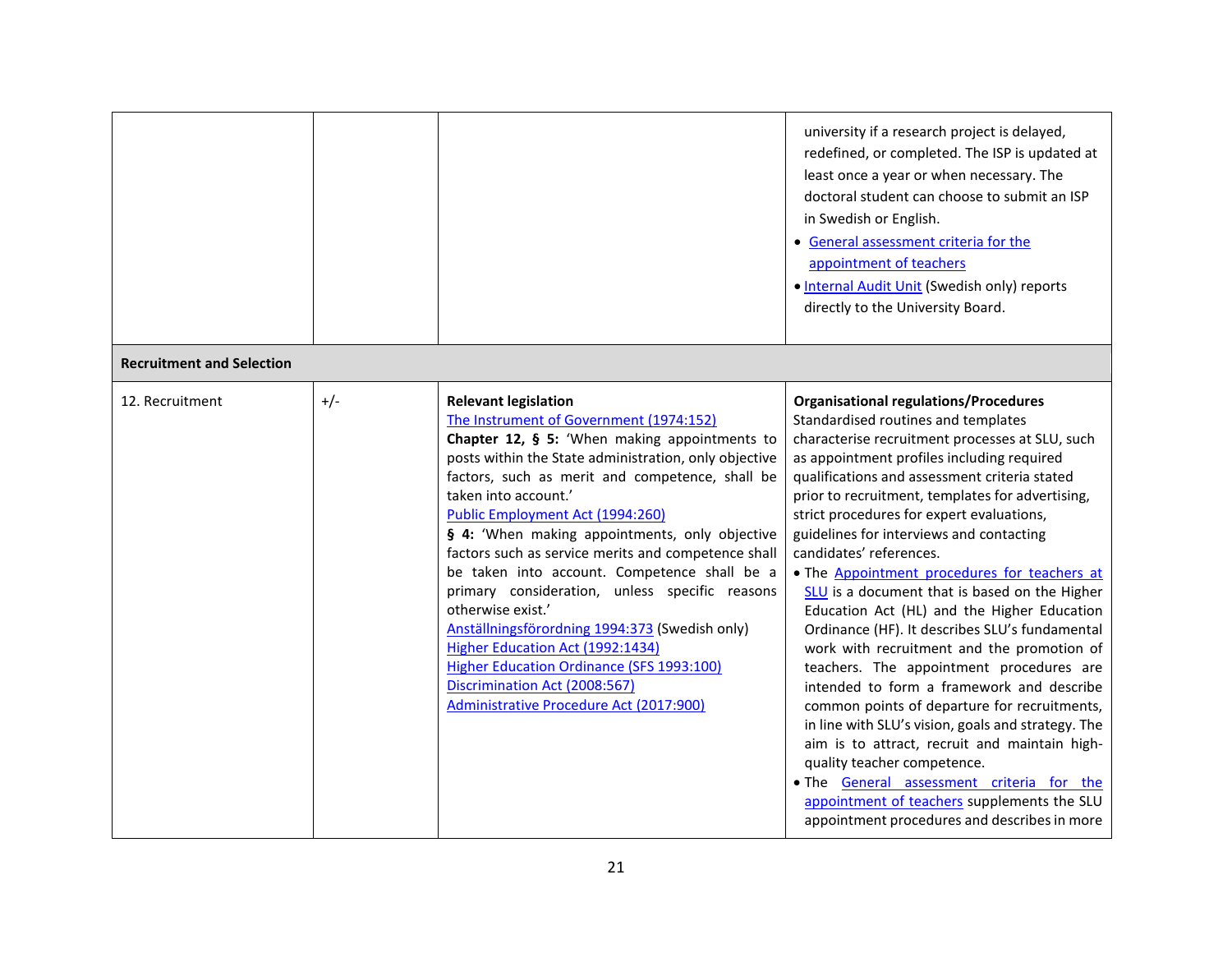|  | detail the assessment criteria for appointments<br>and are based on SLU's view of recruitment and<br>skills supply.<br>• The majority of recruitments are conducted by<br>the departments (researchers, post docs,<br>lecturers (adjunct in Swedish) and this process<br>is not regulated or standardised by SLU.<br>• The process for the recruitment of doctoral<br>students is described in the document<br>Admission regulations for third cycle education<br>• At the SLU website there is instant access to<br>information about career paths under<br>Academic career and ceremonies<br>. Organisation and working methods for SLU's<br>work with gender equality and equal<br>opportunities. This is a document describing<br>the working methods for gender equality and<br>equal opportunities within SLU, which has been<br>operational since July 2019. The organisation<br>includes work with gender mainstreaming and<br>equal opportunities both from an employer and<br>education provider perspective. Information is<br>also made available on the SLU website under<br><b>Equal opportunities at SLU</b><br>. Under Jobs and vacancies at SLU, all vacant<br>positions at SLU are listed to which applications<br>are made through the web-based tool<br>ReachMee. In addition, internally vacant<br>positions are announced at the staff website,<br>and are available without log-in restriction.<br>. Join SLU and My employment provide<br>information on benefits, local union<br>agreements, opportunities for professional |
|--|------------------------------------------------------------------------------------------------------------------------------------------------------------------------------------------------------------------------------------------------------------------------------------------------------------------------------------------------------------------------------------------------------------------------------------------------------------------------------------------------------------------------------------------------------------------------------------------------------------------------------------------------------------------------------------------------------------------------------------------------------------------------------------------------------------------------------------------------------------------------------------------------------------------------------------------------------------------------------------------------------------------------------------------------------------------------------------------------------------------------------------------------------------------------------------------------------------------------------------------------------------------------------------------------------------------------------------------------------------------------------------------------------------------------------------------------------------------------------------------------------------------------------------------------------|
|  | development, career paths and practical<br>information and advice about working at SLU<br>and living in Sweden.                                                                                                                                                                                                                                                                                                                                                                                                                                                                                                                                                                                                                                                                                                                                                                                                                                                                                                                                                                                                                                                                                                                                                                                                                                                                                                                                                                                                                                      |
|  |                                                                                                                                                                                                                                                                                                                                                                                                                                                                                                                                                                                                                                                                                                                                                                                                                                                                                                                                                                                                                                                                                                                                                                                                                                                                                                                                                                                                                                                                                                                                                      |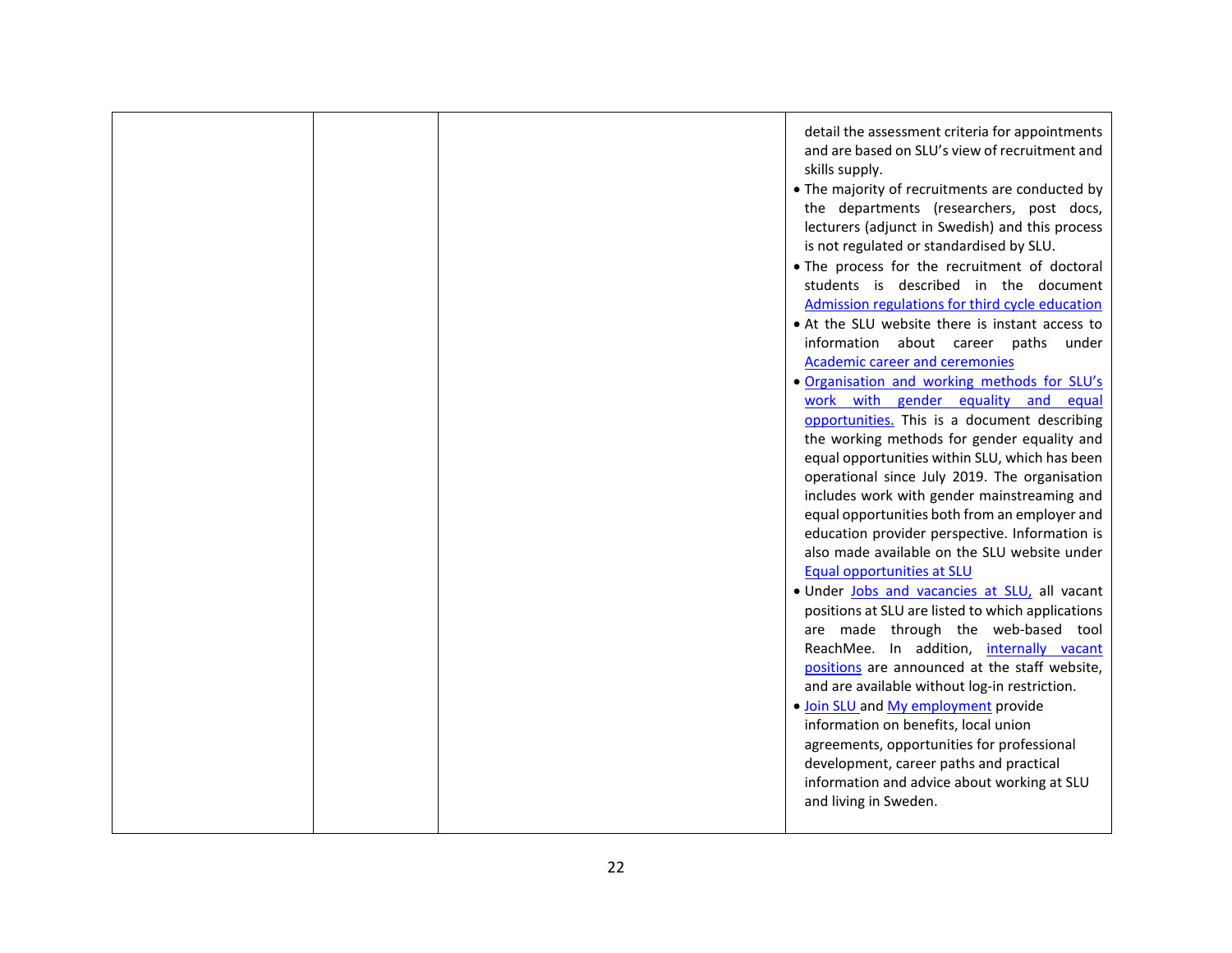|                        |       | Gap identified:<br>The current advertisement templates do not entirely<br>comply with the toolkit provided by EURAXESS OTM-<br>R principles.<br>Gap identified:<br>The process for recruiting staff categories that are<br>not handled by the Academic Appointments Board<br>(i.e. researchers, post-docs, lecturers (adjunct in<br>Swedish) is not standardised.                                                                                                                                                                                                                                                  | . Uppsala International Hub is a collaboration<br>with Uppsala municipality, Uppsala University<br>and Stockholm Chamber of Commerce,<br>informing about life in Uppsala.<br>• The University Board has decided that long-<br>term organisational competency maintenance<br>plans must be present and continuously<br>developed at departmental and faculty level.<br><b>Suggestions for improvement: Revise</b><br>advertisement templates according to the<br>relevant section of the toolkit provided by<br>EURAXESS (see Action Plan, action 10).<br><b>Suggestions for improvement: Develop</b><br>coherent information on recruitment applicable<br>to staff categories that are not handled by<br>Academic Appointments Board (i.e. researchers,<br>post-docs, lecturers (adjunct in Swedish). See<br>Action Plan, action 6. |
|------------------------|-------|--------------------------------------------------------------------------------------------------------------------------------------------------------------------------------------------------------------------------------------------------------------------------------------------------------------------------------------------------------------------------------------------------------------------------------------------------------------------------------------------------------------------------------------------------------------------------------------------------------------------|-------------------------------------------------------------------------------------------------------------------------------------------------------------------------------------------------------------------------------------------------------------------------------------------------------------------------------------------------------------------------------------------------------------------------------------------------------------------------------------------------------------------------------------------------------------------------------------------------------------------------------------------------------------------------------------------------------------------------------------------------------------------------------------------------------------------------------------|
| 13. Recruitment (Code) | $+/-$ | <b>Relevant legislation</b><br>The Instrument of Government (1974:152)<br>Chapter 12, § 5: 'When making appointments to<br>posts within the State administration, only objective<br>factors, such as merit and competence, shall be<br>taken into account.'<br>Public Employment Act (1994:260)<br>§ 4: 'When making appointments only objective<br>factors such as service merits and competence shall<br>be taken into account. Competence shall be a<br>primary consideration, unless specific reasons<br>otherwise exist.'<br>Higher Education Act (1992:1434)<br><b>Higher Education Ordinance (1993:100)</b> | <b>Organisational regulations/Procedures</b><br>• Standardised routines and templates<br>characterises all recruitment processes at<br>SLU, such as appointment profiles including<br>required qualifications and assessment<br>criteria stated prior to recruitment, templates<br>for advertising, strict procedures for expert<br>evaluations, guidelines for interviews and<br>contacting candidates' references.<br>. In addition to the Appointment procedures<br>for teachers at SLU and the General<br>assessment criteria for the appointment of<br>teachers, and to further ensure legal                                                                                                                                                                                                                                   |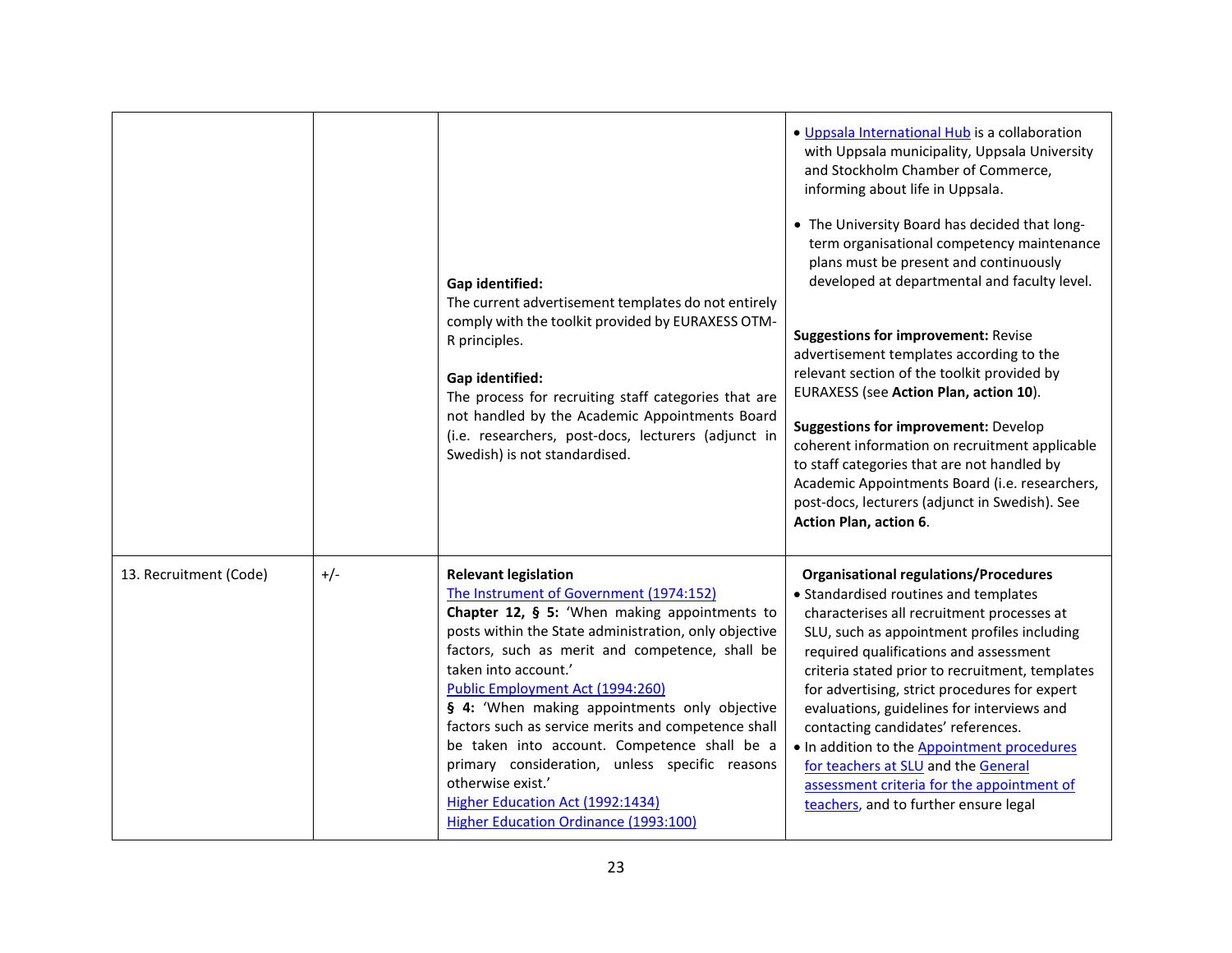| Discrimination Act (2008:567)<br>Language Law (2009:600) indicates that the<br>language of government is Swedish. | certainty and high quality in recruitment<br>processes, appointed external experts are<br>provided with thorough guidelines on how to<br>carry out their assignment. For example, they<br>are given information on how the assessment<br>should be structured and eventually<br>presented at a meeting with the Academic<br>Appointment Board. There is also a<br>description of the definition of conflict of<br>interest, where all external experts must give<br>their written confirmation that there is no<br>conflict of interest with any of the applicants.<br>Furthermore, for gender equality reasons and<br>prior to the commencement of an<br>assignment, external experts are encouraged<br>to watch a film that describes bias and how it<br>can be avoided.<br>• For transparency reasons and to ensure that<br>all necessary information reaches the<br>applicants, standardised templates are used<br>when communicating with candidates (see<br>item 14).<br>• In the recruitment of professors, a Recruitment<br>Committee is appointed by the Faculty Board in<br>order to produce the advertisement. When<br>appropriate, representatives from different<br>business sectors with relevance for the<br>recruitment, may be co-opted to the<br>Recruitment Committee.<br>. SLU uses the recruitment tool ReachMee both<br>advertise vacancies and for digital<br>to<br>application processing.<br>· Jobs and vacancies at SLU All vacancies are<br>advertised on the official website of SLU, our<br>internal staff web and on Platsbanken - the<br>Swedish equivalency to Eures for a minimum of |
|-------------------------------------------------------------------------------------------------------------------|-----------------------------------------------------------------------------------------------------------------------------------------------------------------------------------------------------------------------------------------------------------------------------------------------------------------------------------------------------------------------------------------------------------------------------------------------------------------------------------------------------------------------------------------------------------------------------------------------------------------------------------------------------------------------------------------------------------------------------------------------------------------------------------------------------------------------------------------------------------------------------------------------------------------------------------------------------------------------------------------------------------------------------------------------------------------------------------------------------------------------------------------------------------------------------------------------------------------------------------------------------------------------------------------------------------------------------------------------------------------------------------------------------------------------------------------------------------------------------------------------------------------------------------------------------------------------------------------------------------------------|
|                                                                                                                   | 10 workdays. SLU encourages publication of                                                                                                                                                                                                                                                                                                                                                                                                                                                                                                                                                                                                                                                                                                                                                                                                                                                                                                                                                                                                                                                                                                                                                                                                                                                                                                                                                                                                                                                                                                                                                                            |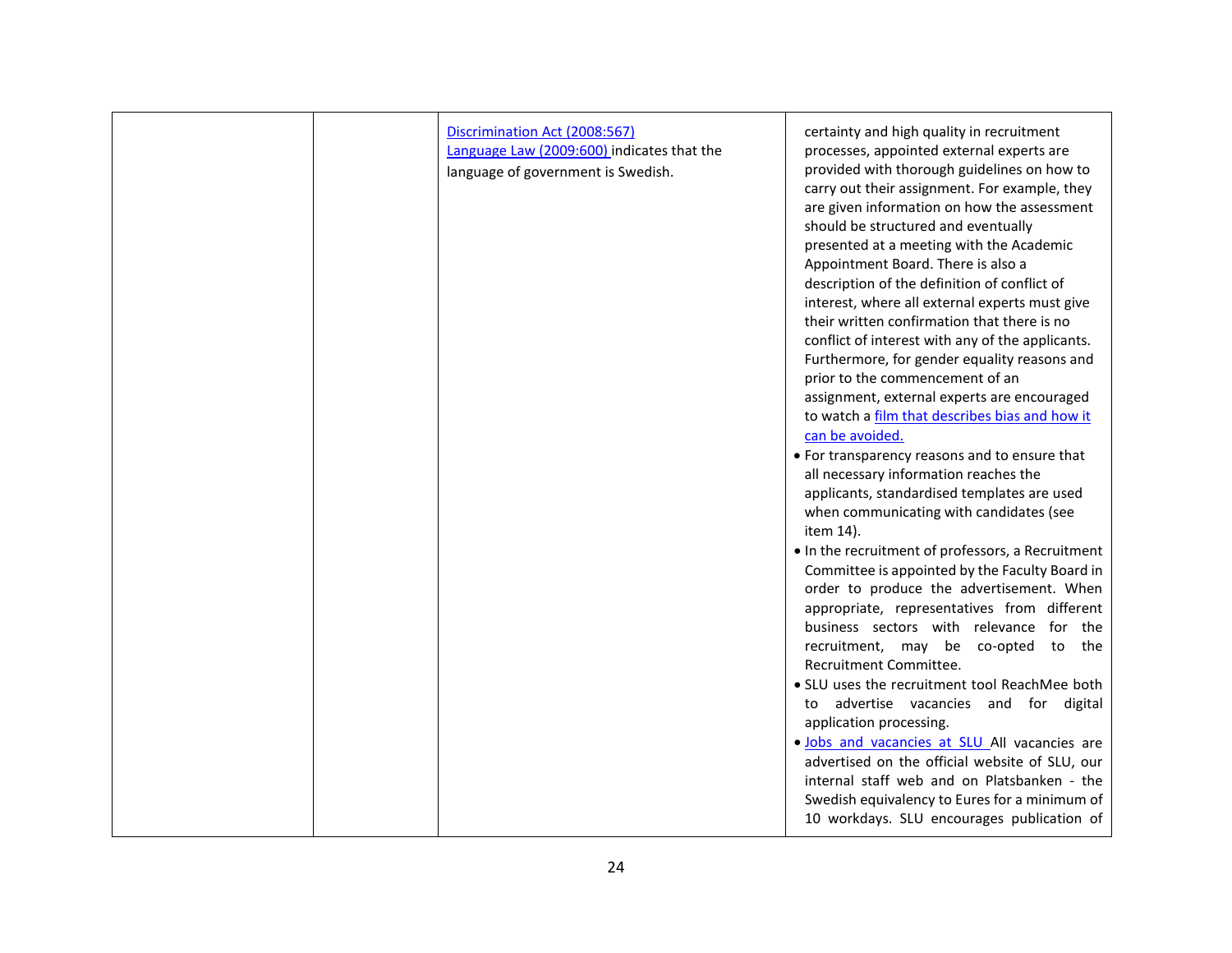|                      |       | Gap identified: Recruitment processes lack input<br>from expertise at the Division of Human Resources.<br>Gap identified: SLU does not make use of platforms<br>on social media for recruitment to a sufficient<br>extent.<br>Gap identified: SLU does not have a policy regarding<br>the advertisements for research staff including<br>publishing at EURAXESS webportal. | advertisements in English in order to attract<br>international applicants.<br>Suggestions for improvement: To a larger extent<br>engage the Division of Human Resources in the<br>recruitment of research staff. A training<br>programme on competency based recruitment is<br>going to be offered by the Division of Human<br>Resources every term, starting in April 2021, with<br>the aim to reach all staff involved in recruitment<br>processes (see Action Plan, actions 4 and 5).<br>Suggestions for improvement: Develop a policy<br>regarding publication of advertisements on<br>platforms including social media (see Action |
|----------------------|-------|----------------------------------------------------------------------------------------------------------------------------------------------------------------------------------------------------------------------------------------------------------------------------------------------------------------------------------------------------------------------------|-----------------------------------------------------------------------------------------------------------------------------------------------------------------------------------------------------------------------------------------------------------------------------------------------------------------------------------------------------------------------------------------------------------------------------------------------------------------------------------------------------------------------------------------------------------------------------------------------------------------------------------------|
|                      |       |                                                                                                                                                                                                                                                                                                                                                                            | Plan, actions 7 and 9).<br>Suggestions for improvement: Develop a policy<br>regarding advertisements for research staff<br>including publishing at EURAXESS web portal (see<br>Action Plan, action 8).                                                                                                                                                                                                                                                                                                                                                                                                                                  |
| 14. Selection (Code) | $+/-$ | <b>Relevant legislation</b><br>Higher Education Act (1992:1434)<br>Higher Education Ordinance (SFS 1993:100)                                                                                                                                                                                                                                                               | <b>Organisational regulations/Procedures</b><br>• Appointment procedures for teachers at<br>SLU, describes the selection process.<br>"Teachers" refers to both teachers and<br>researchers.<br>· General assessment criteria for the<br>appointment of teachers<br>The selection process for professors,<br>associate professors and assistant<br>professors includes statements from<br>external experts. At least two external<br>experts are appointed by the Faculty Board<br>to independently evaluate each<br>candidates' scientific and pedagogical<br>competence. For gender equality reasons,                                  |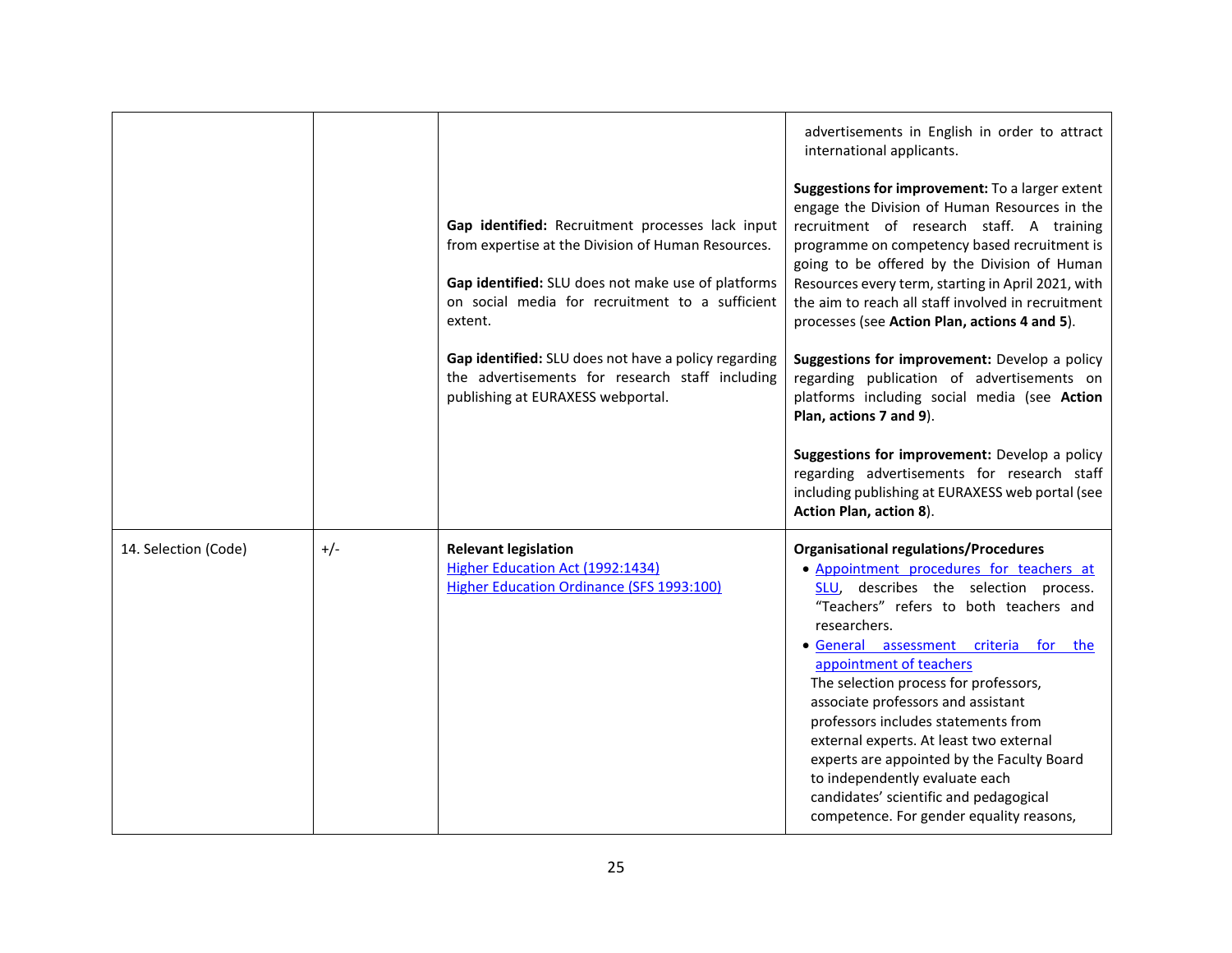|  | there must be both males and females<br>among the experts. Based on the<br>documentation submitted, the scientific<br>experts examine whether the candidates<br>meet the competence requirements or<br>not, and then rank eligible candidates<br>according to skills and merits (scientific,<br>pedagogic). Each expert presents their<br>observations, assessments and<br>recommendations in a written report that<br>is presented to the faculty's Appointments<br>Board, responsible for the specific<br>recruitment. At some faculties, experts are<br>also co-opted to the Appointments Board's<br>meeting in order to give an oral account of<br>their assessment. In the recruitment of<br>professors and for positions where<br>teaching is a fundamental part of the<br>position's work description, at some<br>faculties a pedagogical expert conducts a<br>more detailed evaluation of the applicants'<br>pedagogical training, their teaching<br>experience and documentation (teaching<br>materials and course evaluations).<br>• Each of the four faculties has their own<br>Academic Appointments Board, which<br>consists of a broad composition of<br>representatives from the faculty.<br>Members of the Board are appointed by<br>the Faculty Board and display an even<br>gender distribution. Members of the<br>Boards are given an introduction on the<br>recruitment process when appointed.<br>. Based on the experts' opinions and the |
|--|-----------------------------------------------------------------------------------------------------------------------------------------------------------------------------------------------------------------------------------------------------------------------------------------------------------------------------------------------------------------------------------------------------------------------------------------------------------------------------------------------------------------------------------------------------------------------------------------------------------------------------------------------------------------------------------------------------------------------------------------------------------------------------------------------------------------------------------------------------------------------------------------------------------------------------------------------------------------------------------------------------------------------------------------------------------------------------------------------------------------------------------------------------------------------------------------------------------------------------------------------------------------------------------------------------------------------------------------------------------------------------------------------------------------------------------------------------------------|
|  | internal discussion of the Academic<br>Appointments Board, it is decided which<br>applicants are to be invited for interviews.                                                                                                                                                                                                                                                                                                                                                                                                                                                                                                                                                                                                                                                                                                                                                                                                                                                                                                                                                                                                                                                                                                                                                                                                                                                                                                                                  |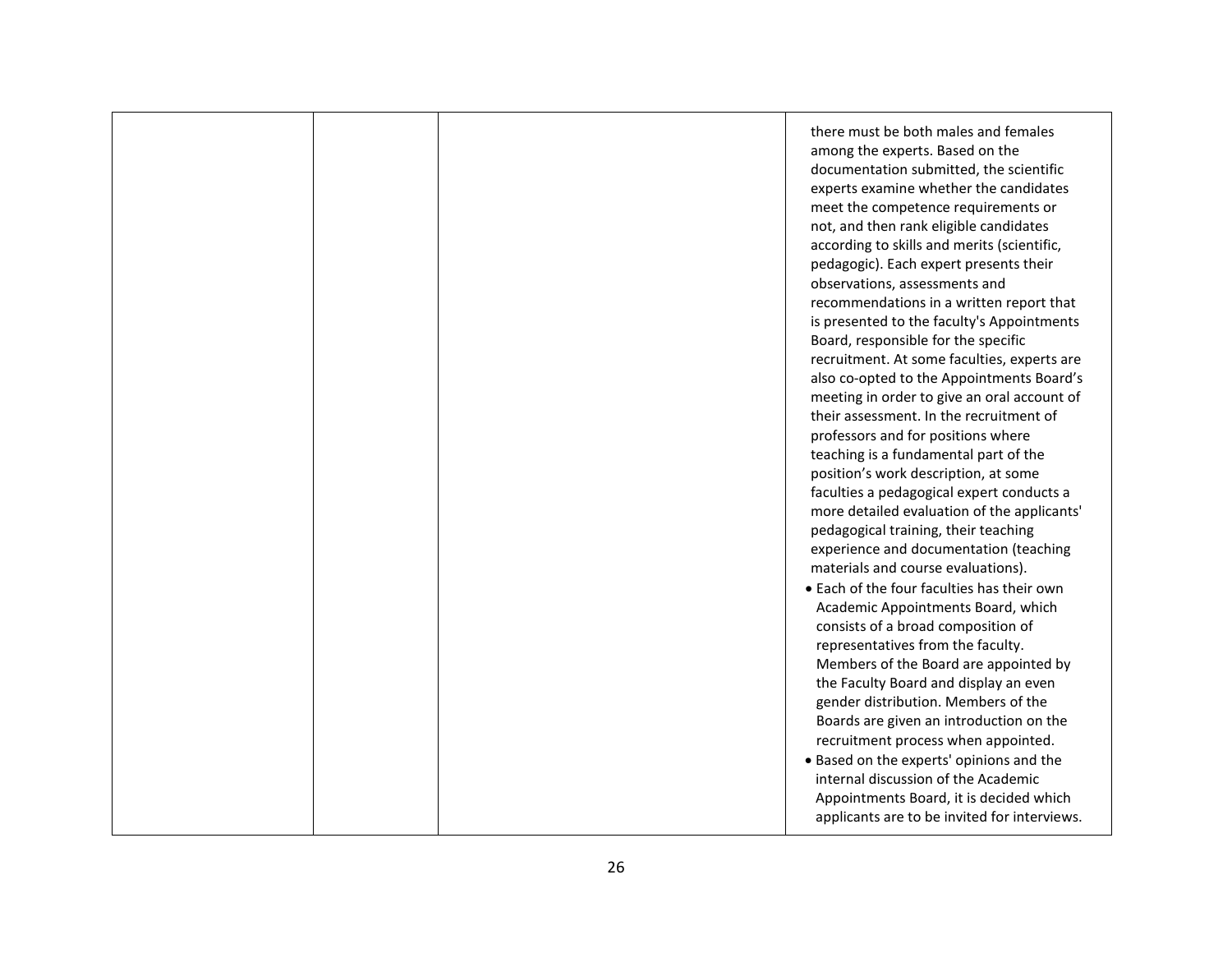|                         |      | Gap identified: There might be benefits in<br>harmonising the four faculties' Academic<br>Appointments Board selection procedures.                                                                                          | • The Academic Appointments Board can<br>carry out trial lectures, interviews and<br>reference taking.<br>• The Board's decision is a recommendation<br>on which candidate should be offered the<br>position. Either the Vice-Chancellor (for<br>Professors) or the Head of Department (for<br>all other academic positions) then make the<br>final decision of employment.<br>• An overview of teacher's recruitment<br>process is given at the course SLU<br>leadership (SLU Chefskap, Swedish only).<br>. With the university's focus on strategic<br>business planning, recruitment and<br>competency maintenance plans become an<br>important tool.<br>Initiatives undertaken: An investigation on<br>the conditions of centralising the Academic<br>Appointments Boards is already suggested in<br>the action plan linked to SLU's strategy 2021-<br>2025 and thus not included in this action<br>plan. |
|-------------------------|------|-----------------------------------------------------------------------------------------------------------------------------------------------------------------------------------------------------------------------------|---------------------------------------------------------------------------------------------------------------------------------------------------------------------------------------------------------------------------------------------------------------------------------------------------------------------------------------------------------------------------------------------------------------------------------------------------------------------------------------------------------------------------------------------------------------------------------------------------------------------------------------------------------------------------------------------------------------------------------------------------------------------------------------------------------------------------------------------------------------------------------------------------------------|
| 15. Transparency (Code) | $++$ | <b>Relevant legislation</b><br>Higher Education Act (1992:1434)<br><b>Higher Education Ordinance (SFS 1993:100)</b><br><b>Employment Ordinance (1994:373)</b><br>Public Access to Information and Secrecy Act<br>(2009:400) | <b>Organisational regulations/Procedures</b><br>. SLU uses the e-recruitment tool ReachMee,<br>which provides a standardised application<br>process. In the advertisement, applicants are<br>provided clear guidelines about the<br>recruitment process.<br>• Throughout the process, applicants<br>continuously receive information, such as:<br>The time frame for the recruitment<br>i.<br>process<br>ii.<br>Information<br>about<br>appointed<br>external experts and when their<br>respective assessment is due                                                                                                                                                                                                                                                                                                                                                                                          |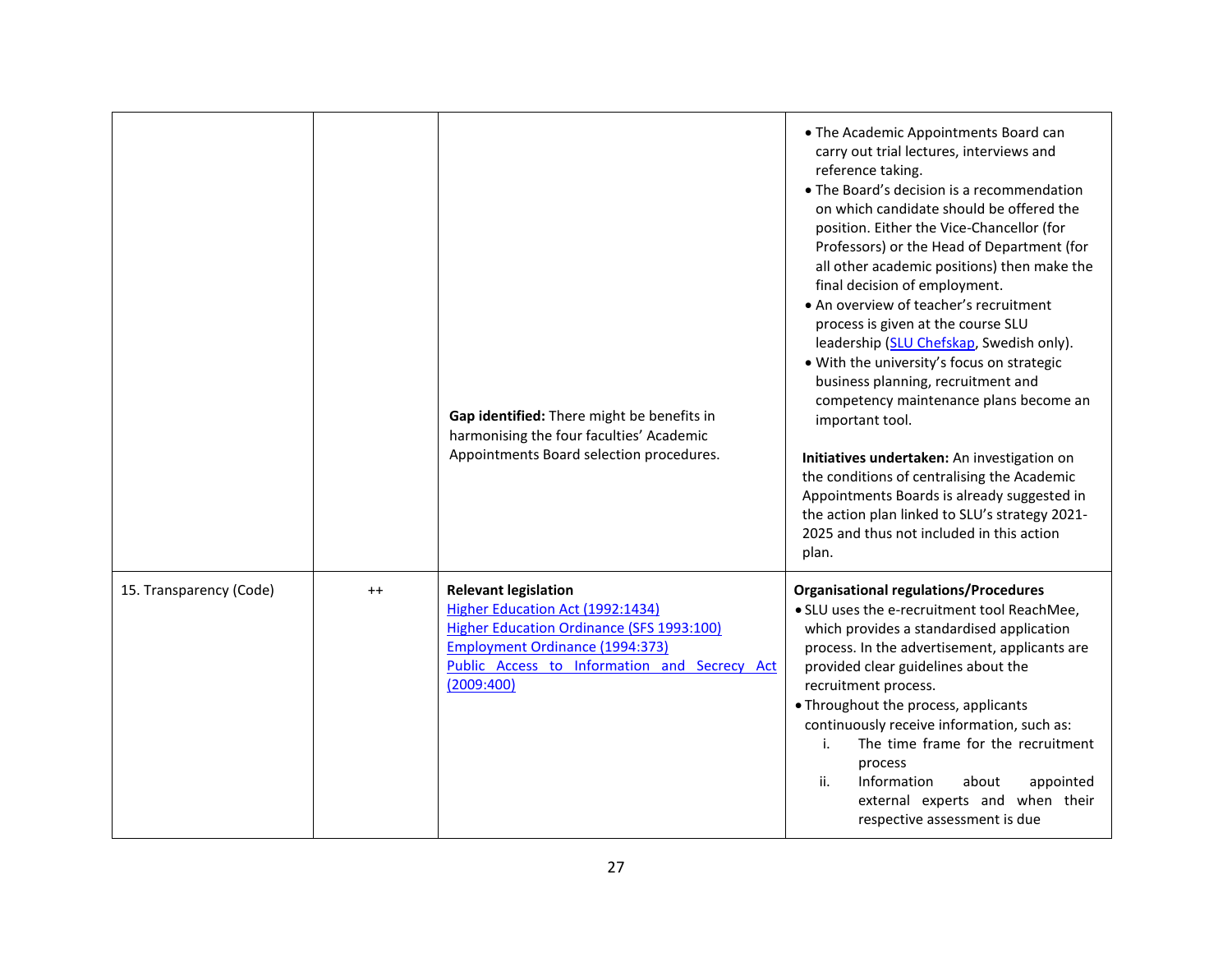|                          |       |                                                                                                                                                                          | Minutes from the first meeting of the<br>iii.<br>Appointments<br>Academic<br>Board,<br>including information on who is<br>invited for an interview, as well as<br>assessments from external experts<br>(for those invited to interview)<br>Minutes from the second meeting of<br>iv.<br>the Academic Appointments Board,<br>including the decision on who is<br>suggested as holder of the position<br>Decision on employment<br>v.<br>and<br>information on how to appeal.<br>• The experts' reports are public documents,<br>according to the Swedish Information and<br>Secrecy Act and the Swedish Freedom of the<br>Press Act. All applicants have the right to<br>request a copy of the applications,<br>assessments and minutes from the<br>Academic Appointments Board.<br>. Jobs and vacancies at SLU |
|--------------------------|-------|--------------------------------------------------------------------------------------------------------------------------------------------------------------------------|----------------------------------------------------------------------------------------------------------------------------------------------------------------------------------------------------------------------------------------------------------------------------------------------------------------------------------------------------------------------------------------------------------------------------------------------------------------------------------------------------------------------------------------------------------------------------------------------------------------------------------------------------------------------------------------------------------------------------------------------------------------------------------------------------------------|
| 16. Judging merit (Code) | $+/-$ | <b>Relevant legislation</b><br>Public Employment Act (SFS 1994:260)<br>Section 4: Merits and competence<br><b>Higher Education Ordinance (SFS 1993:100)</b><br>Chapter 4 | <b>Organisational regulations/Procedures</b><br>· General assessment criteria for<br>the<br>appointment of teachers<br>The regulations for judging merit at SLU<br>consist of general required qualifications and<br>assessment criteria.<br>• The required qualifications and assessment<br>criteria can also be specified in greater detail<br>in the advertisement stated prior to<br>recruitment and is decided upon by the<br>Faculty Board.<br>• Procedures including a standardised<br>instruction to external experts for judging the<br>candidates' merits secures the quality<br>element of the process. Altogether, this                                                                                                                                                                            |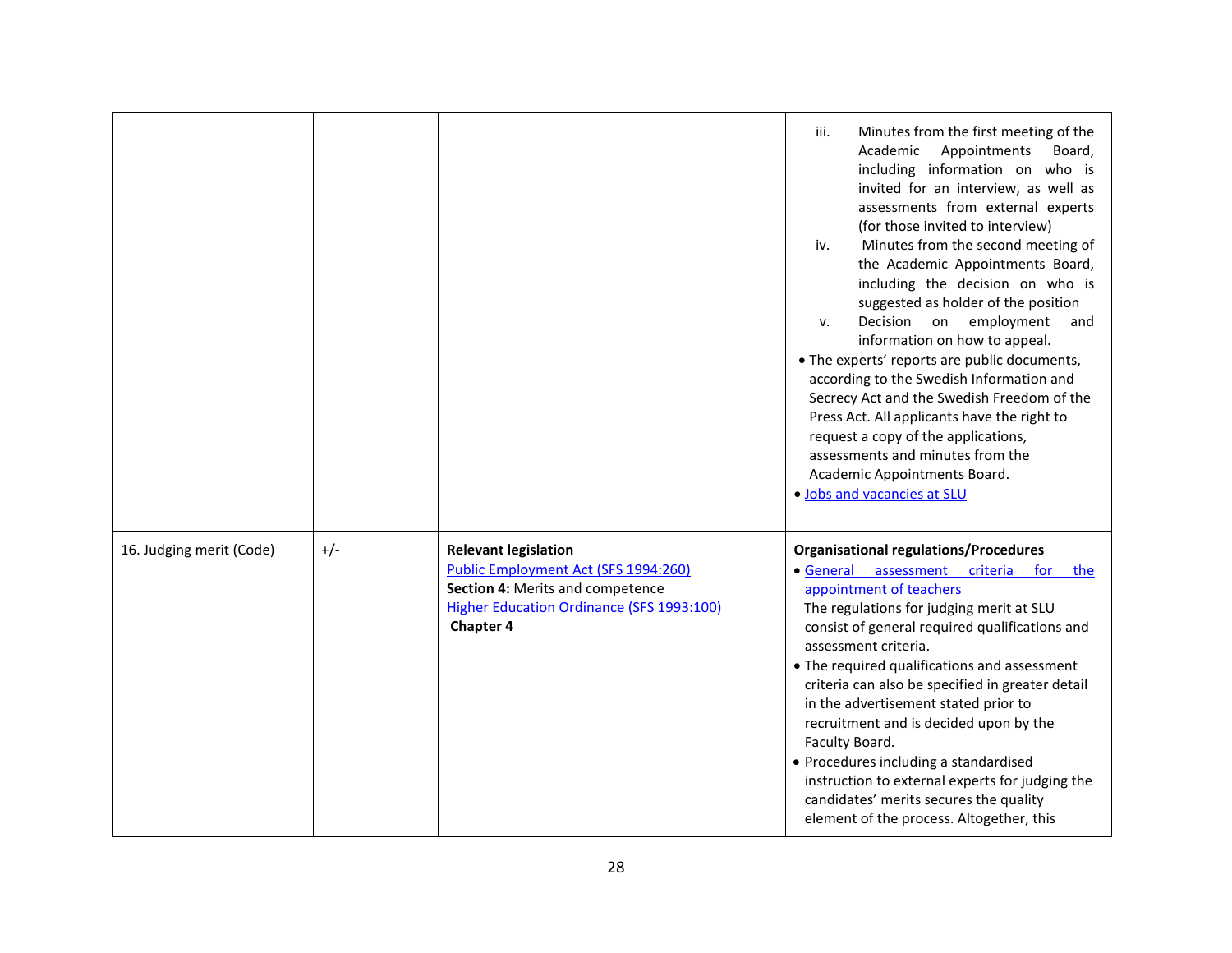|                                                                        |      | Gap identified: SLU is not regularly including<br>collaboration skills as a judging merit.<br>Gap identified: SLU is currently not recognizing<br>mobility as a judging merit.                                                                                                                                                                                                                                                                                                                                                                                                                                                                                                                                                                                                                                           | provides transparency, consistency and<br>equity for all candidates.<br>Initiatives undertaken: In the action plan for<br>SLU's strategy 2021-2025 the development of<br>merit value of collaboration competency is a<br>prioritized action and is thus not included in<br>this action plan.<br><b>Suggestions for improvement: Initiate</b><br>discussion on SLU's position regarding<br>mobility and it's recognition as a judging<br>merit (see Action Plan, action 12).                                                                                                                                                                                                                                                                                                                                                                                                                                                    |
|------------------------------------------------------------------------|------|--------------------------------------------------------------------------------------------------------------------------------------------------------------------------------------------------------------------------------------------------------------------------------------------------------------------------------------------------------------------------------------------------------------------------------------------------------------------------------------------------------------------------------------------------------------------------------------------------------------------------------------------------------------------------------------------------------------------------------------------------------------------------------------------------------------------------|--------------------------------------------------------------------------------------------------------------------------------------------------------------------------------------------------------------------------------------------------------------------------------------------------------------------------------------------------------------------------------------------------------------------------------------------------------------------------------------------------------------------------------------------------------------------------------------------------------------------------------------------------------------------------------------------------------------------------------------------------------------------------------------------------------------------------------------------------------------------------------------------------------------------------------|
| Variations<br>17.<br>in<br>the<br>chronological order of CVs<br>(Code) | $++$ | <b>Relevant legislation</b><br><b>Employment Ordinance (1994:373)</b><br>Discrimination Act (2008:567) The Discrimination<br>Act prohibits discrimination against employees and<br>job seekers. Employers have an obligation to<br>investigate and take action in the event of<br>suspected discrimination. Employers who do not<br>comply with the law may be fined and have to pay<br>discrimination compensation.<br><b>Employment Protection Act (1982:80)</b> regulates the<br>relationship between employees and employers.<br><b>Instrument of Government (1974:152)</b><br>Chapter 12 § 5 and<br>Public Employment Act (1994:260)<br>§ 4. For employment shall be paid only objective<br>factors such as merit and skills. Skills must be<br>foremost, unless there are specific reasons for<br>doing otherwise. | <b>Organisational regulations/Procedures</b><br>• Candidates submit their applications, consisting<br>of a CV and personal letter along with other<br>documents or material to verify the required<br>qualifications. The applicant is responsible for<br>submitting the documents or material required<br>to ensure that the university can make a<br>complete and accurate assessment of all<br>qualifications. This also means that the<br>applicants have a great amount of freedom in<br>how they prefer to present their qualifications.<br>• The assessment focuses on the quality of skills<br>for the position, not the quantity of skills or the<br>chronological order of the CV. When submitting<br>their applications, candidates are encouraged<br>to state time for parental leave, societal service<br>or other relevant time gaps in their CV, ensuring<br>that external experts will take this into account. |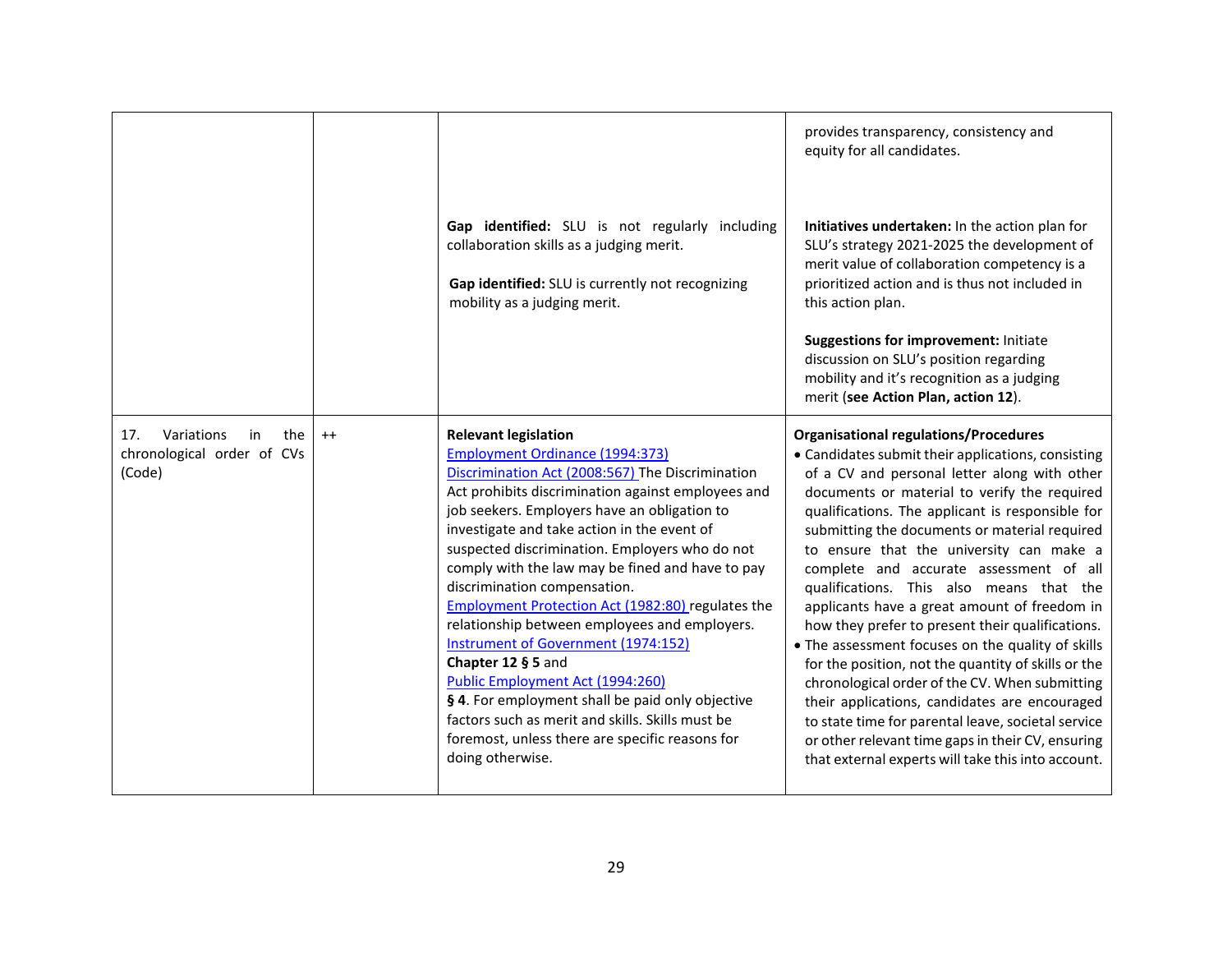| 18. Recognition of mobility<br>experience (Code) | $+/-$ | <b>Relevant legislation</b><br>Instrument of Government (1974:152)<br>Chapter 12 § 5 and<br>Public Employment Act (1994:260)<br>§ 4. For employment, attention shall be paid only to<br>objective factors such as merit and skills. Skills must<br>be foremost, unless there are specific reasons for<br>prioritising otherwise.<br><b>Employment Ordinance (1994:373)</b> | <b>Organisational regulations/Procedures</b><br>SLU recognises the value of mobility<br>experiences from different sectors as well as<br>international experience when recruiting and<br>promoting researchers.<br>$\bullet$ The<br>Grants Office<br>MSCA<br>supports<br>applications and provides workshops and<br>support for other national and international<br>funders. Extensive and dedicated support is<br>given to incoming fellows/researchers, while<br>outgoing fellows can<br>benefit from<br>information, general advice and participation<br>in training activities. Major focus is on large<br>collaborative grants, strategically important<br>funding and excellence grants such as ERC,<br>and Knut and Alice Wallenberg foundations.<br>· Grants Office offers career development<br>workshops that emphasise the importance of<br>mobility between countries and sectors.<br>order<br>to<br>$\bullet$ In<br>promote<br>competence<br>development among staff and to assure<br>quality in collaboration, SLU provides<br>financing opportunities for teaching and study<br>visits at other universities, both inside and<br>outside of Europe. Information about SLU's<br>current Erasmus agreements are found on the<br>SLU website Staff and teacher mobility. The<br>Mobility team at the Division of Educational<br>Affairs provides guidance and support for<br>those who are interested in exploring these<br>possibilities.<br>. SLU Global is a unit at the Vice-Chancellor's<br>Office that supports and facilitates the<br>university's efforts to collaborate with low-<br>income countries and regions, based on the |
|--------------------------------------------------|-------|----------------------------------------------------------------------------------------------------------------------------------------------------------------------------------------------------------------------------------------------------------------------------------------------------------------------------------------------------------------------------|------------------------------------------------------------------------------------------------------------------------------------------------------------------------------------------------------------------------------------------------------------------------------------------------------------------------------------------------------------------------------------------------------------------------------------------------------------------------------------------------------------------------------------------------------------------------------------------------------------------------------------------------------------------------------------------------------------------------------------------------------------------------------------------------------------------------------------------------------------------------------------------------------------------------------------------------------------------------------------------------------------------------------------------------------------------------------------------------------------------------------------------------------------------------------------------------------------------------------------------------------------------------------------------------------------------------------------------------------------------------------------------------------------------------------------------------------------------------------------------------------------------------------------------------------------------------------------------------------------------------------------------------------|
|                                                  |       |                                                                                                                                                                                                                                                                                                                                                                            | Global Goals of the Agenda 2030 for<br>Sustainable Development. SLU Global offers                                                                                                                                                                                                                                                                                                                                                                                                                                                                                                                                                                                                                                                                                                                                                                                                                                                                                                                                                                                                                                                                                                                                                                                                                                                                                                                                                                                                                                                                                                                                                                    |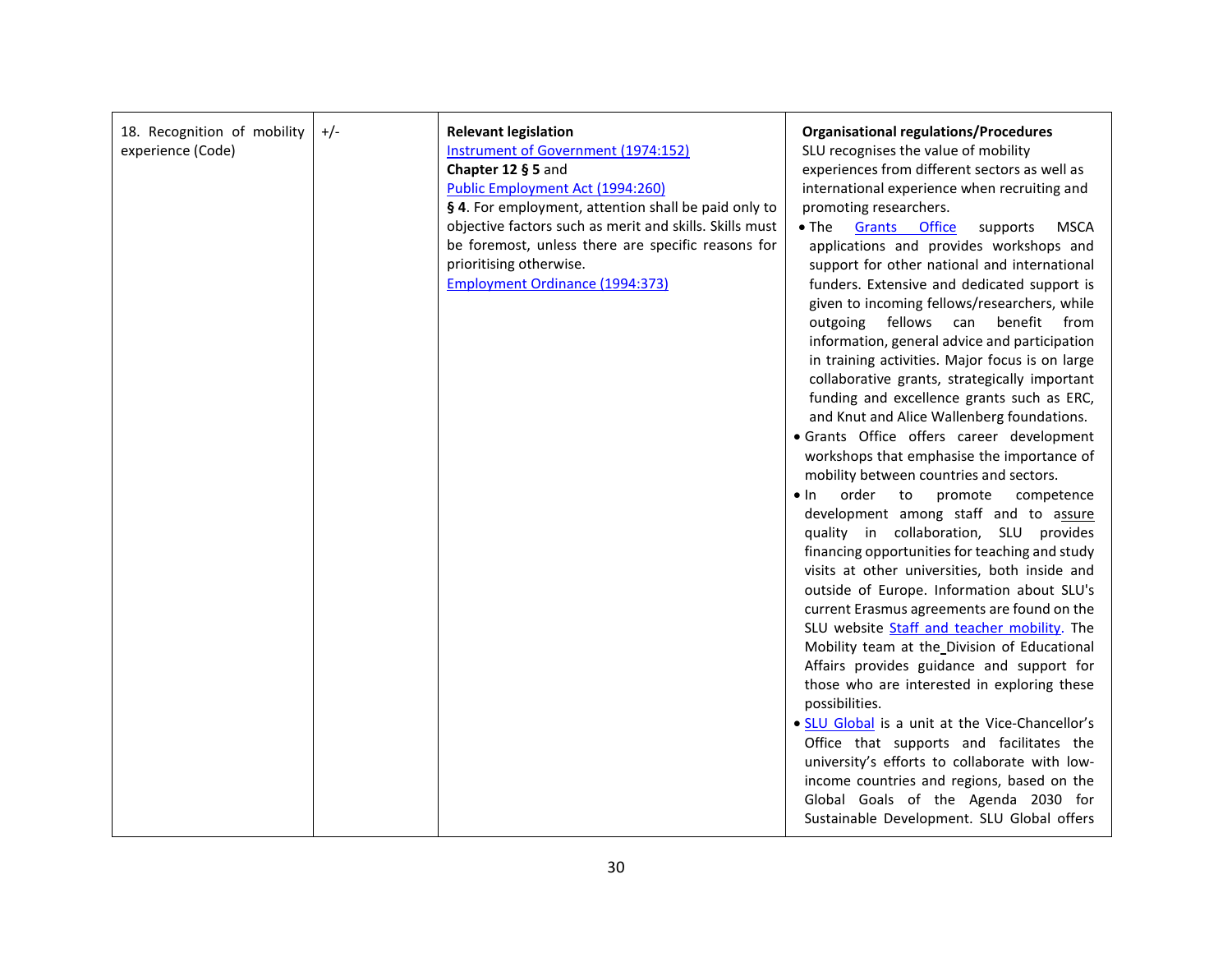|                                             |      |                                                                                                                                                                                                                                                                                                                                                                                                                                                                                              | researchers with an interest in cooperation<br>with low-income and lower-middle income<br>countries help in finding external funding.<br>• At faculty level, there are initiatives aiming at<br>increasing the staff's capacity to successfully<br>compete for external funds within the context<br>of Global Development, e.g. the Committee<br>on Global Affairs at the Faculty of natural<br>resources and agricultural sciences. Costs for<br>visiting projects or networks within the<br>context of Global Development are covered<br>and announcements are made annually.<br>Funding is available for PhD students and early<br>career researchers for networking and tag-<br>along senior researchers.<br>• At the Faculty of natural resources and<br>agricultural sciences, the August T Larsson<br>enables<br>guest researcher<br>programme<br>prominent scientists from other countries to<br>travel to and work at SLU for up to two months<br>per year during a three-year period. |
|---------------------------------------------|------|----------------------------------------------------------------------------------------------------------------------------------------------------------------------------------------------------------------------------------------------------------------------------------------------------------------------------------------------------------------------------------------------------------------------------------------------------------------------------------------------|-------------------------------------------------------------------------------------------------------------------------------------------------------------------------------------------------------------------------------------------------------------------------------------------------------------------------------------------------------------------------------------------------------------------------------------------------------------------------------------------------------------------------------------------------------------------------------------------------------------------------------------------------------------------------------------------------------------------------------------------------------------------------------------------------------------------------------------------------------------------------------------------------------------------------------------------------------------------------------------------------|
|                                             |      | Gap identified: See principle 16 for experience of<br>mobility as a judging merit.                                                                                                                                                                                                                                                                                                                                                                                                           | Suggestions for improvement: See principle 16.                                                                                                                                                                                                                                                                                                                                                                                                                                                                                                                                                                                                                                                                                                                                                                                                                                                                                                                                                  |
| 19. Recognition of<br>qualifications (Code) | $++$ | <b>Relevant legislation</b><br>Instrument of Government (1974:152)<br>Chapter 12 § 5 and<br>Public Employment Act (1994:260)<br>§ 4 For employment, attention shall be paid only to<br>objective factors such as merit and skills. Skills must<br>be foremost, unless there are specific reasons for<br>prioritising otherwise.<br><b>Employment Ordinance (1994:373)</b><br>Higher Education Ordinance (1993:100)<br>Chapter 4: According to the Higher Education<br>Ordinance (2010: 1064) | <b>Organisational regulations/Procedures</b><br>• The Appointment procedures for teachers at<br>SLU provide clear criteria for when and how<br>assessments should be carried out. This<br>document, as well as all advertisements for the<br>recruitment of researchers and teachers,<br>information<br>formal<br>contain<br>on<br>both<br>requirements, and additional non-formal<br>qualifications that will be taken under<br>consideration during the assessment, ensuring<br>Non-formal<br>clarity<br>transparency.<br>and<br>qualifications<br>formal<br>replace<br>cannot                                                                                                                                                                                                                                                                                                                                                                                                                |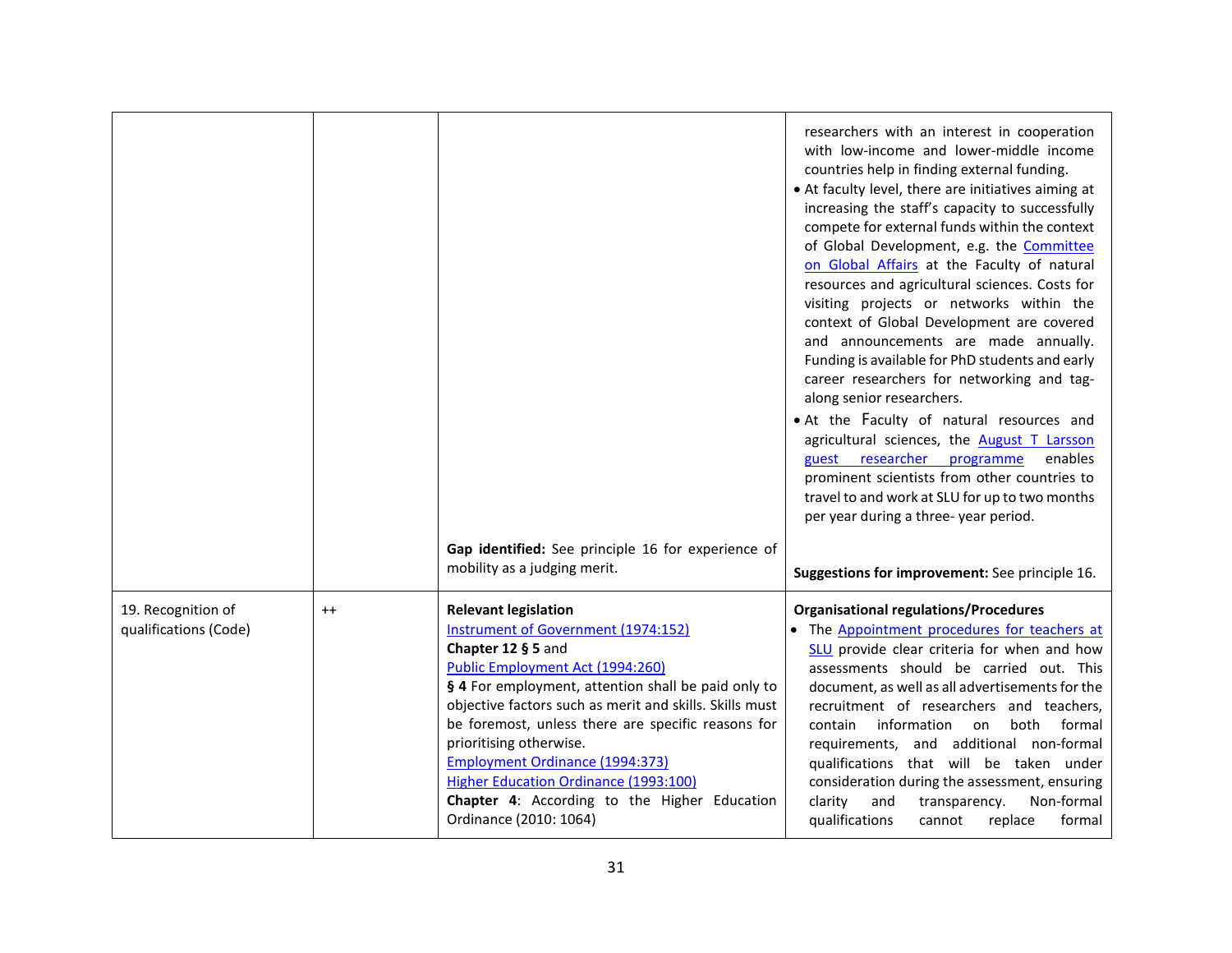|                      |         | Chapter 2, § 2, the University Board shall set<br>regulations<br>(Swedish<br>employment<br>Anställningsordning) that the university applies<br>together with the rules of appointment and<br>promotion of teachers.                     | qualifications, but will be of importance in<br>competitive situations and help to ensure that<br>the best suited individual is selected by the<br>Appointments Board.<br>• General assessment criteria for the<br>appointment of teachers<br>· Distinguished university teacher is an SLU title<br>awarded as part of our quality enhancement<br>activities in teaching and educational<br>development. This title is an opportunity for<br>the university to reward and draw attention to<br>particularly skilled and pedagogically aware<br>teachers. Those appointed distinguished<br>university teacher receive a salary increment<br>corresponding to that awarded<br>upon<br>appointment as docent. Teachers awarded this<br>title are expected to take an active part in<br>quality enhancement activities for their<br>subject field and the university as a whole.<br>· Senior miljöanalysspecialist (Swedish only) is<br>an SLU title as part of our quality enhancement<br>activities in environmental monitoring and<br>assessment. The title is an opportunity for the<br>university to reward and draw attention to<br>particularly skilled environmental analysts<br>with special collaboration skills. Those<br>appointed this title receive a salary increment.<br>Researchers awarded this title are expected to<br>take an active part in linking environmental<br>monitoring and assessment to research. |
|----------------------|---------|-----------------------------------------------------------------------------------------------------------------------------------------------------------------------------------------------------------------------------------------|-------------------------------------------------------------------------------------------------------------------------------------------------------------------------------------------------------------------------------------------------------------------------------------------------------------------------------------------------------------------------------------------------------------------------------------------------------------------------------------------------------------------------------------------------------------------------------------------------------------------------------------------------------------------------------------------------------------------------------------------------------------------------------------------------------------------------------------------------------------------------------------------------------------------------------------------------------------------------------------------------------------------------------------------------------------------------------------------------------------------------------------------------------------------------------------------------------------------------------------------------------------------------------------------------------------------------------------------------------------------------------------------------------------------------------|
| 20. Seniority (Code) | $^{++}$ | <b>Relevant legislation</b><br><b>Instrument of Government</b><br>Chapter 12, § 5<br>Public Employment Act (1994:260)<br>§ 4 For employment, attention shall be paid only to<br>objective factors such as merit and skills. Skills must | <b>Organisational regulations/Procedures</b><br>• The Appointment procedures for teachers at<br>SLU clearly determine how staff are to be<br>appointed and promoted. As a Swedish<br>university, these appointment and promotion<br>procedures are tied to regulations in the                                                                                                                                                                                                                                                                                                                                                                                                                                                                                                                                                                                                                                                                                                                                                                                                                                                                                                                                                                                                                                                                                                                                                 |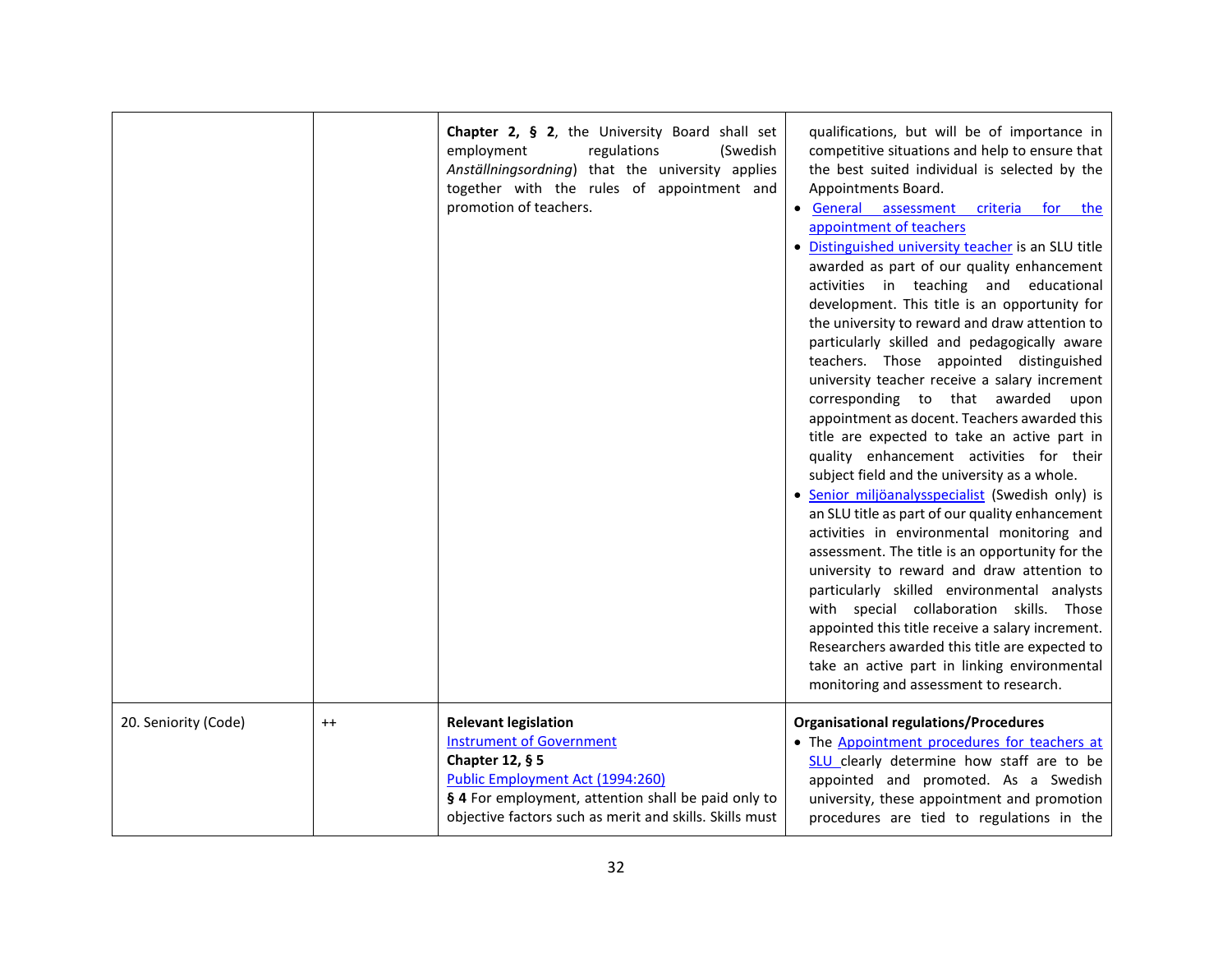|                                               |         | be foremost, unless there are specific reasons for<br>prioritising otherwise.<br>Discrimination Act (2008:567)                                                                                                                                                                                                                                                                                                                                                              | Discrimination Act, the Higher Education Act<br>and the Higher Education Ordinance. Teachers<br>refers to both teachers and researchers and a<br>teaching position includes both teaching and<br>research.<br>General assessment criteria for the appointment<br>of teachers                                                                                                                                                                                                                                                                                                                   |
|-----------------------------------------------|---------|-----------------------------------------------------------------------------------------------------------------------------------------------------------------------------------------------------------------------------------------------------------------------------------------------------------------------------------------------------------------------------------------------------------------------------------------------------------------------------|------------------------------------------------------------------------------------------------------------------------------------------------------------------------------------------------------------------------------------------------------------------------------------------------------------------------------------------------------------------------------------------------------------------------------------------------------------------------------------------------------------------------------------------------------------------------------------------------|
| 21. Postdoctoral<br>appointments (Code)       | $^{++}$ | <b>Relevant legislation</b><br>Employment Protection Act (1982:80) § 5<br>Discrimination Act (2008:567) ensures that there is<br>no discrimination in the recruitment process.<br><b>Instrument of Government</b><br>Chapter 12, § 5<br>Public Employment Act (1994:260)<br>§ 4 For employment, attention shall be paid only to<br>objective factors such as merit and skills. Skills must<br>be foremost, unless there are specific reasons for<br>prioritising otherwise. | <b>Organisational regulations/Procedures</b><br>· SLU follows the national collective agreement<br>on post-doc positions (Swedish only).<br>qualification requirements<br>• General<br>are<br>formulated in the Appointment procedures for<br>teachers at SLU. Teachers refers to both<br>teachers and researchers and a teaching<br>position includes both teaching and research.                                                                                                                                                                                                             |
| <b>Working Conditions and Social Security</b> |         |                                                                                                                                                                                                                                                                                                                                                                                                                                                                             |                                                                                                                                                                                                                                                                                                                                                                                                                                                                                                                                                                                                |
| Recognition of the<br>22.<br>profession       | $++$    | <b>Relevant legislation</b><br>Higher Education Act (1992:1434)<br>Chapter 1, §6 and chapter 2, § 6                                                                                                                                                                                                                                                                                                                                                                         | <b>Organisational regulations/Procedures</b><br>• All researchers are recognised as professionals<br>and are treated accordingly. At the beginning of<br>doctoral<br>studies,<br>all<br>candidates<br>have<br>employment contracts with full social security<br>provision, either at SLU or with collaborating<br>partner organisations (does not apply for<br>postdocs and doctoral students on stipend).<br>Besides the common values for state employees<br>(see principle 1) the four additional values for SLU<br>employees describes how staff should be<br>handled and fostered to act. |
| 23. Research environment                      | $^{++}$ | <b>Relevant legislation</b><br>Work Environment Act (1977:1160)                                                                                                                                                                                                                                                                                                                                                                                                             | <b>Organisational regulations/Procedures</b><br>• Specialised equipment and various laboratories                                                                                                                                                                                                                                                                                                                                                                                                                                                                                               |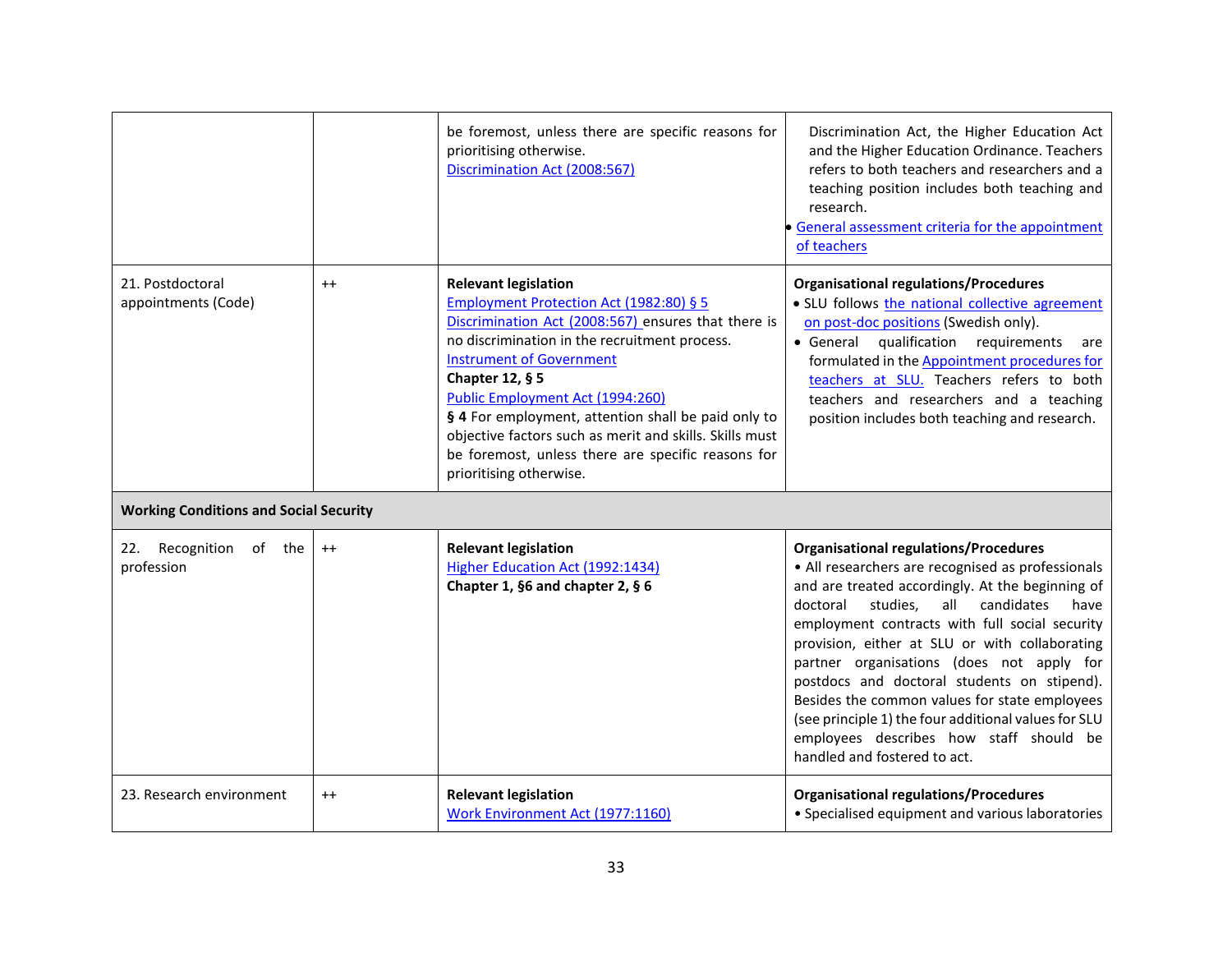|                        |         | <b>Work Environment Ordinance (1977:1166)</b><br>Discrimination Act (2008:567)<br>Social Insurance Act (2010:110)<br>Flammable and Explosive Goods Act (2010:1011)<br>Flammable and Explosive Goods Ordinance<br>(2010:1075)<br><b>Protection Against Accidents Act (2003:778)</b><br><b>Protection Against Accidents Ordinance (2003:789)</b><br>The Environmental Code (1998:808)<br>Parental Leave Act (1995:584) | · Unlimited access to a large number of<br>electronic international scientific journals in all<br>fields covered by SLU's research, in addition to a<br>large number of relevant international and<br>national databases.<br>• Researchers are offered courses for personal<br>professional development, i.e leadership training<br>through, through the Group for Sustainable<br>Academic Leadership in the Academy and the<br>Division of Human Resources. For research career<br>funding support is offered by Grants Office.<br>• Language training<br>• Office space, up-to-date IT facilities and<br>telephone access. Various platforms for video<br>communication. Internet access.<br>• All researchers at SLU have access to<br>professional support in several areas relevant for<br>efficient management of research projects,<br>including<br>Human<br>Resources,<br>proposal<br>development, project management, legal issues,<br>data management, GDPR, bibliometrics etc.<br>· Research infrastructure SLU offers a wide array<br>of research infrastructure available for both<br>researchers at SLU, other universities or<br>companies.<br>• <b>SUNET</b> (Swedish University Computer Network)<br>is a research infrastructure that meets the need<br>for data communication at Swedish universities<br>and other public organisations in connection with<br>research or higher education. SUNET also<br>provides services to affiliated organisations.<br>SUNET is a part of the Swedish Research Council<br>(Swedish only). |
|------------------------|---------|----------------------------------------------------------------------------------------------------------------------------------------------------------------------------------------------------------------------------------------------------------------------------------------------------------------------------------------------------------------------------------------------------------------------|---------------------------------------------------------------------------------------------------------------------------------------------------------------------------------------------------------------------------------------------------------------------------------------------------------------------------------------------------------------------------------------------------------------------------------------------------------------------------------------------------------------------------------------------------------------------------------------------------------------------------------------------------------------------------------------------------------------------------------------------------------------------------------------------------------------------------------------------------------------------------------------------------------------------------------------------------------------------------------------------------------------------------------------------------------------------------------------------------------------------------------------------------------------------------------------------------------------------------------------------------------------------------------------------------------------------------------------------------------------------------------------------------------------------------------------------------------------------------------------------------------------------------------------------------|
| 24. Working conditions | $^{++}$ | <b>Relevant legislation</b><br>Work Environment Act (1977:1160)<br><b>Work Environment Ordinance (1977:1166)</b>                                                                                                                                                                                                                                                                                                     | <b>Organisational regulations/Procedures</b>                                                                                                                                                                                                                                                                                                                                                                                                                                                                                                                                                                                                                                                                                                                                                                                                                                                                                                                                                                                                                                                                                                                                                                                                                                                                                                                                                                                                                                                                                                      |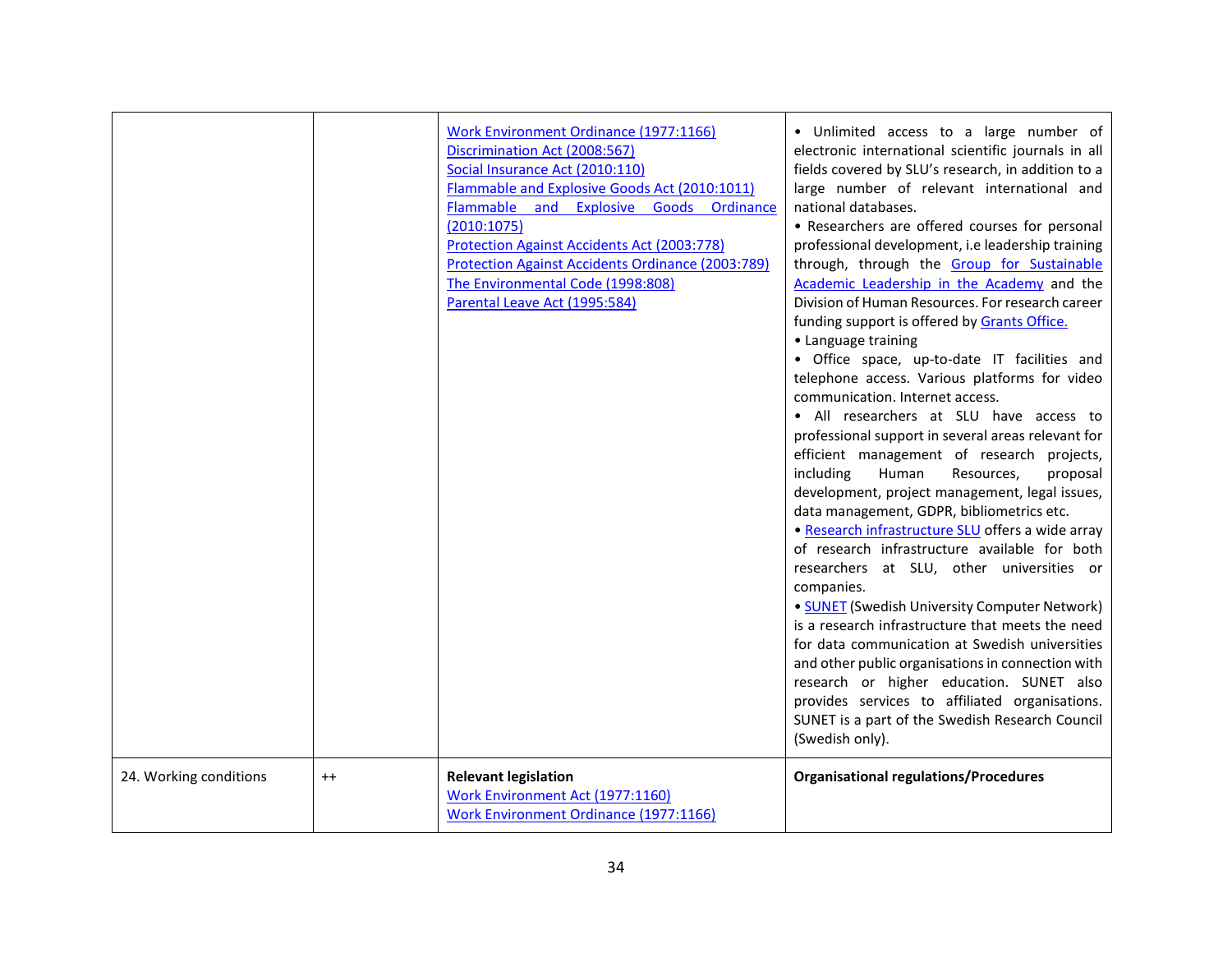|  | Discrimination Act (2008:567)<br>Social Insurance Act (2010:110)<br>The Environmental Code (1988:808)<br>Parental Leave Act (1995:584)<br>The Public Employment Act (1994:260)<br>Working time law (1982:673)<br><b>Responsibility for accessibility</b><br>It is the employer who is responsible for ensuring a<br>safe work environment.<br>UN Convention on the Rights of Persons with<br><b>Disabilities</b><br>Public Procurement Act (2016:1145) | . Staff policy at SLU People are SLU's most<br>important resource for fulfilling<br>our<br>university's visions and objectives.<br>• Work environment policy<br>• Values for SLU<br>• SLU wellness policy<br>. Wellness activities at SLU SLU aims to be a<br>healthy workplace. In addition to ensure<br>mental, social and<br>employees'<br>physical<br>wellbeing, wellness activities are part of our<br>systematic work environment management.<br>Wellness activities are preventive and health-<br>promoting measures that help staff maintain a<br>good work-life balance.<br>· Wellness allowance SLU employees receive a<br>yearly wellness allowance for any activity that<br>complies with the Swedish Tax Agency's<br>guidelines for tax-exempt wellness activities<br>etc.<br>· Guidelines for independent work<br>· Guidelines concerning victimisation<br>• Staff development review<br>• The salary review process<br>• SLU guidelines on discrimination<br>• SLU staff have access to a website on threats<br>and harassment stating that SLU has zero<br>tolerance for threats and harassment toward<br>employees, students and our operations.<br>Generally, zero tolerance means that the<br>university does not accept using unlawful<br>influence to pressure someone, for personal<br>gain or to negate other basic university<br>systems. On the website, instructions are given<br>on how to report an incident.<br>• Staff surveys SLU conducted staff surveys in |
|--|--------------------------------------------------------------------------------------------------------------------------------------------------------------------------------------------------------------------------------------------------------------------------------------------------------------------------------------------------------------------------------------------------------------------------------------------------------|---------------------------------------------------------------------------------------------------------------------------------------------------------------------------------------------------------------------------------------------------------------------------------------------------------------------------------------------------------------------------------------------------------------------------------------------------------------------------------------------------------------------------------------------------------------------------------------------------------------------------------------------------------------------------------------------------------------------------------------------------------------------------------------------------------------------------------------------------------------------------------------------------------------------------------------------------------------------------------------------------------------------------------------------------------------------------------------------------------------------------------------------------------------------------------------------------------------------------------------------------------------------------------------------------------------------------------------------------------------------------------------------------------------------------------------------------------------------------------------------|
|  |                                                                                                                                                                                                                                                                                                                                                                                                                                                        | 2016, 2018 and in 2021.                                                                                                                                                                                                                                                                                                                                                                                                                                                                                                                                                                                                                                                                                                                                                                                                                                                                                                                                                                                                                                                                                                                                                                                                                                                                                                                                                                                                                                                                     |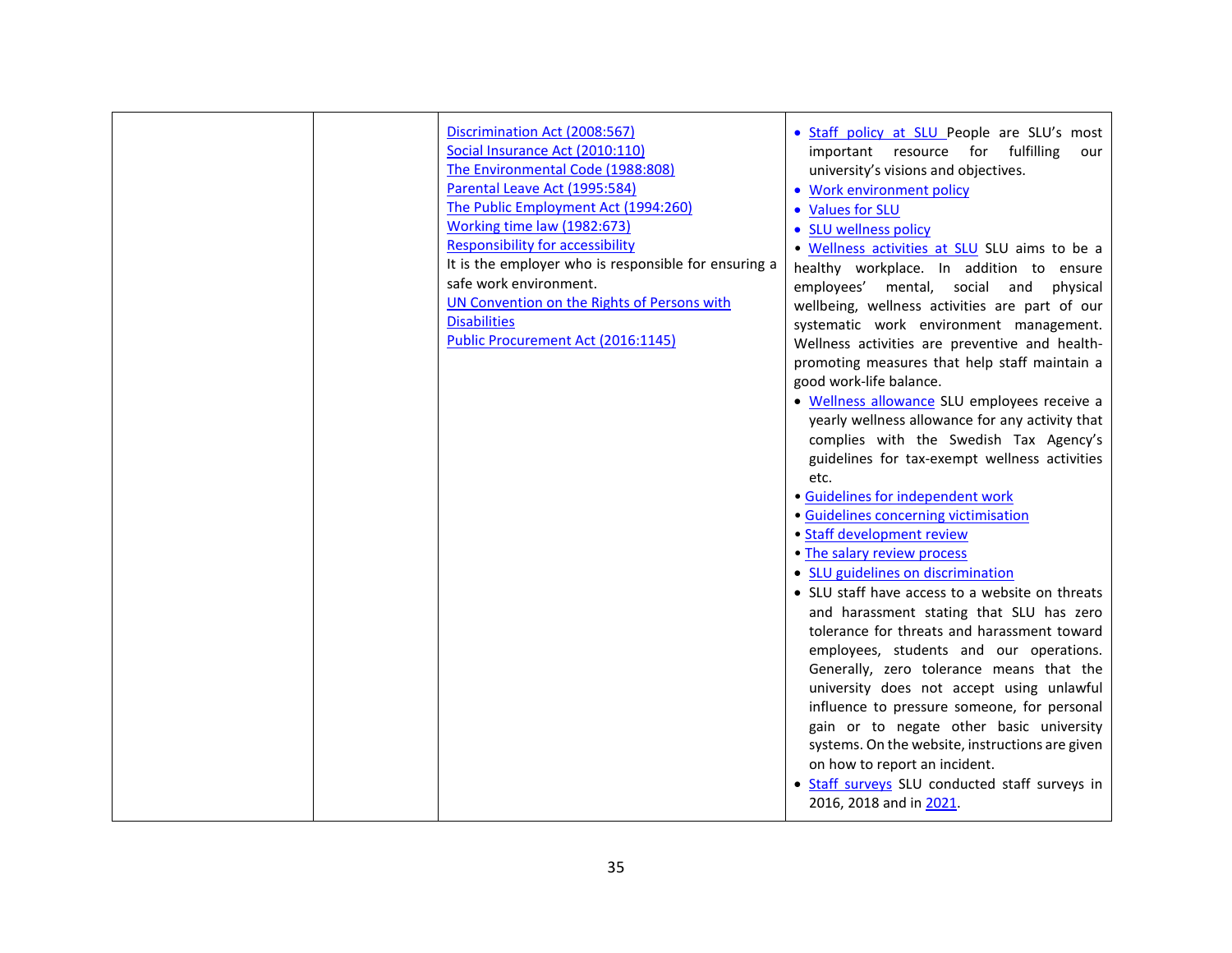|                                               |       |                                                                           | • A PhD student satisfaction survey is conducted<br>every third year, the last one in 2020.<br>• The staff survey is part of the systematic work<br>on environment management and promotion<br>of equal opportunities. It is also a way to sound<br>out the current situation at SLU and is a basis<br>for continuing efforts to develop the<br>university's reputation as a good employer.<br>• Policy for availability and email etiquette at the<br><b>NJ Faculty</b><br>. The VH Faculty's policy for availability, email<br>and meeting etiquette<br>· SLU's leadership concept expresses the<br>fundamental approach to leadership that SLU<br>management wants to permeate/characterise<br>leadership at SLU.<br>· Safety representative (Swedish only) Each<br>campus at Umeå, Uppsala and Alnarp has its<br>own safety representative organisation at SLU.<br>At each campus, the safety representatives'<br>activities are coordinated by one or several<br>main safety representatives. The organisation<br>is currently under investigation.<br>· SLU has six local working time agreements<br>(Swedish only), of which one concerns<br>teachers. For teachers and researchers at SLU<br>there is a working time agreement between<br>the Swedish Employers' Agency and the labour<br>unions SACO/S och OFR/S. Who is covered by<br>the agreement is stated in the appendix.<br>· SLU conducts systematic work environment |
|-----------------------------------------------|-------|---------------------------------------------------------------------------|----------------------------------------------------------------------------------------------------------------------------------------------------------------------------------------------------------------------------------------------------------------------------------------------------------------------------------------------------------------------------------------------------------------------------------------------------------------------------------------------------------------------------------------------------------------------------------------------------------------------------------------------------------------------------------------------------------------------------------------------------------------------------------------------------------------------------------------------------------------------------------------------------------------------------------------------------------------------------------------------------------------------------------------------------------------------------------------------------------------------------------------------------------------------------------------------------------------------------------------------------------------------------------------------------------------------------------------------------------------------------------------------------------------------------------------|
| 25. Stability and<br>permanence of employment | $+/-$ | <b>Relevant legislation</b><br><b>Employment Protection Act (1982:80)</b> | management.<br><b>Organisational regulations/Procedures</b><br>• Appointment procedures for teachers at SLU<br>• Academic career and ceremonies                                                                                                                                                                                                                                                                                                                                                                                                                                                                                                                                                                                                                                                                                                                                                                                                                                                                                                                                                                                                                                                                                                                                                                                                                                                                                        |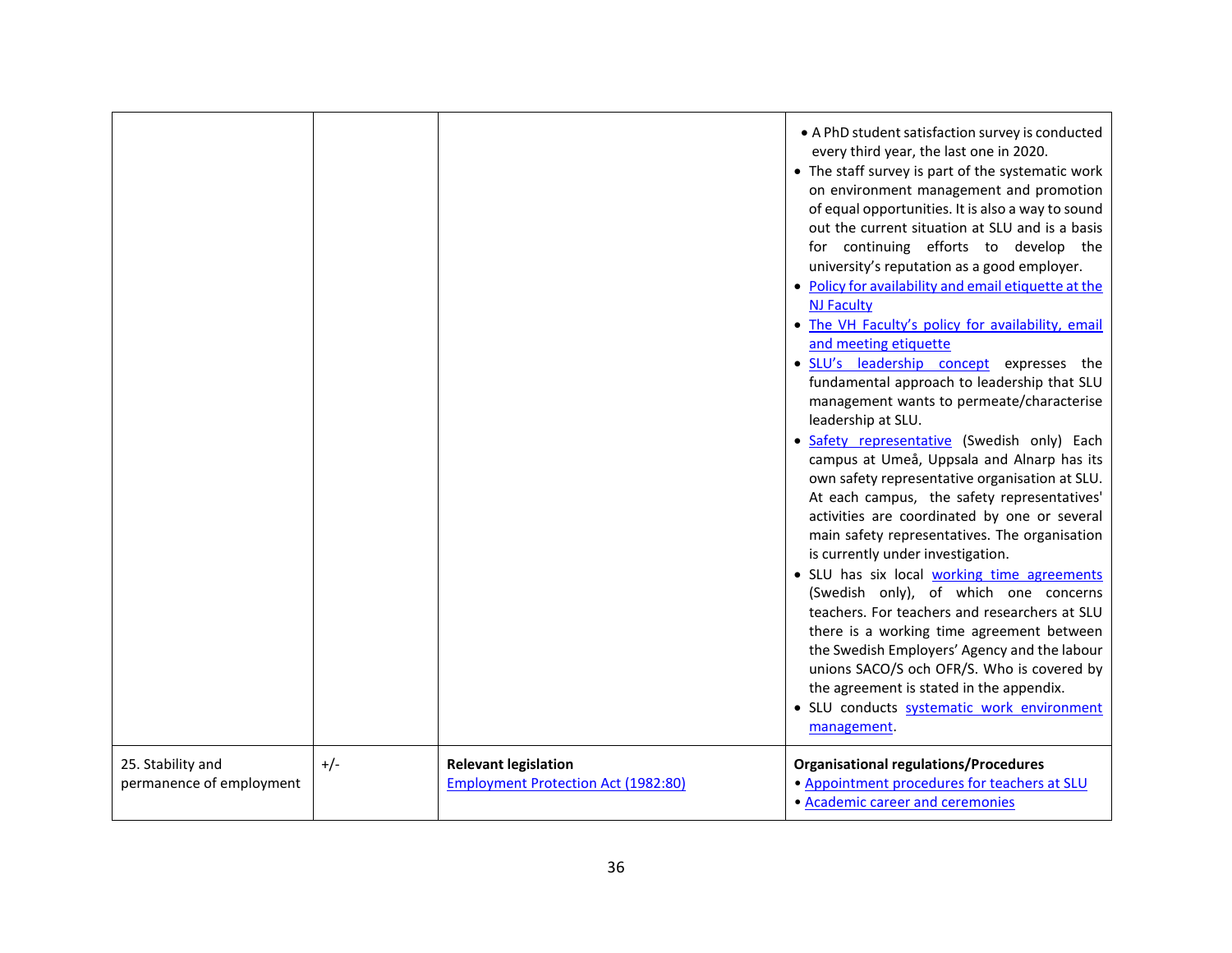|                          |         | Employment contracts are primarily of indefinite<br>duration. Contracts for temporary employment are<br>allowed in the cases listed below:<br>Employment Protection Act (1982:80) § 5a<br><b>Employment Ordinance (1994:373)</b><br>Higher Education Act (1992:1434)<br><b>Higher Education Ordinance (1993:100)</b><br>Chapter 4-5<br>The Public Employment Act (1994:260)<br>Gap identified: SLU's information to early career<br>researchers on aspects such as employment, salary<br>and social benefits is scattered and inadequate.<br>Gap identified: Post-docs on stipend are not legally<br>employees and<br>considered<br>are thus an<br>organisational challenge for SLU. | • SLU follows the national collective agreement<br>on post-doc positions (Swedish only).<br>• Doctoral studies in Sweden comprise four years<br>full-time studies.<br>• All PhD candidates have employment contracts<br>with full social security provision, either at SLU or<br>with collaborating partner organisations (does<br>not apply for doctoral students with stipend).<br>Suggestions for improvement: Develop coherent<br>information to early career researchers covering<br>such<br>aspects<br>as<br>career<br>development,<br>employment, salary and social benefits (see<br>Action Plan, action 13).<br>Suggestions for improvement: Investigation on<br>conditions for post-docs on stipend (see Action<br>Plan, action 15).<br>Suggestions for improvement: Mapping of post-<br>docs on stipend as part of the annual<br>complication (see Action Plan, action 16).<br>Suggestions for improvement: Survey on why<br>departments accept post-docs on stipend (see<br>Action Plan, action 17). |
|--------------------------|---------|--------------------------------------------------------------------------------------------------------------------------------------------------------------------------------------------------------------------------------------------------------------------------------------------------------------------------------------------------------------------------------------------------------------------------------------------------------------------------------------------------------------------------------------------------------------------------------------------------------------------------------------------------------------------------------------|-----------------------------------------------------------------------------------------------------------------------------------------------------------------------------------------------------------------------------------------------------------------------------------------------------------------------------------------------------------------------------------------------------------------------------------------------------------------------------------------------------------------------------------------------------------------------------------------------------------------------------------------------------------------------------------------------------------------------------------------------------------------------------------------------------------------------------------------------------------------------------------------------------------------------------------------------------------------------------------------------------------------|
| 26. Funding and salaries | $^{++}$ | <b>Relevant legislation</b><br>The general social insurance system in Sweden<br>consists of the following insurance branches:<br>1. Health insurance<br>Benefits in case of occupational accidents<br>2.<br>and occupational diseases<br>Disability benefits<br>3.<br>Old-age pension and survivor's pension<br>4.<br>Unemployment insurance<br>5.<br>Family benefits and parental insurance<br>6.<br>National collective bargaining agreements exist<br>between government agencies and the labour                                                                                                                                                                                  | <b>Organisational regulations/Procedures</b><br>· Individual salaries are based on objective<br>grounds such as responsibility, complexity of the<br>tasks, the individual's results and skills in relation<br>to the goals for the organisation, as described in<br>the SLU salary policy.<br>• Salaries are usually revised on an annual basis,<br>and depend on agreements made with local<br>labour union representatives as well as at the<br>national level.<br>• Salary levels for doctoral student positions are<br>fixed and have a standard progression based on                                                                                                                                                                                                                                                                                                                                                                                                                                      |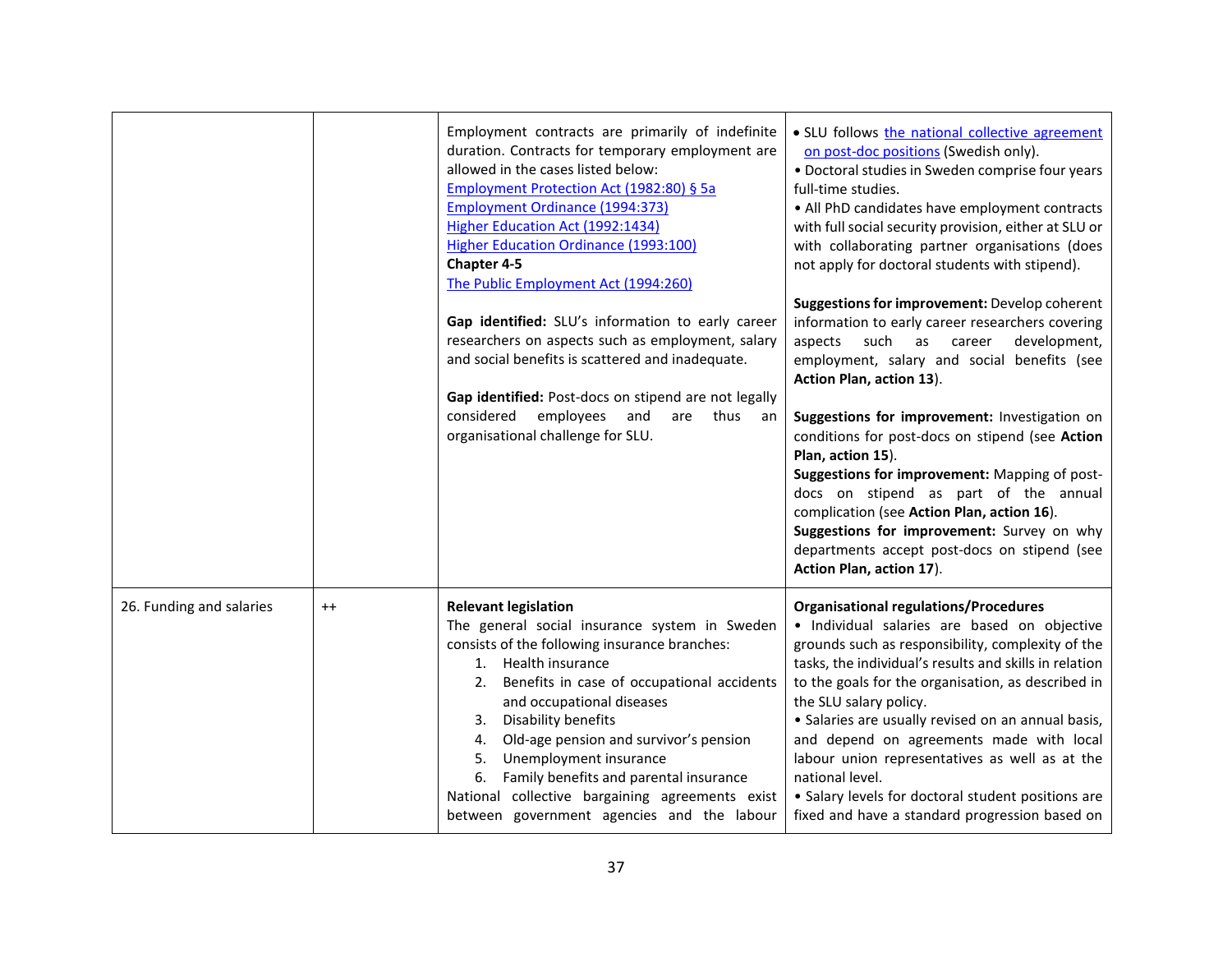|                    |         | unions SACO-S and OFR, ensuring that researchers<br>receive a contractual salary and equitable social<br>security provisions. Agreements can be found at<br>https://www.arbetsgivarverket.se/avtal--skrifter<br>Kammarkollegiet (the Swedish Legal, Financial and<br>Administrative Services Agency) provides a national<br>group insurance covering all foreign scientists in<br>research.<br>Discrimination Act (2008:567)<br>Health and parental insurance for doctoral students<br>with stipends<br>Higher Education Act (1992:1434)<br>Chapter, 1 §§ 11-12 regulating health care and<br>insurance for students with stipend.                                                                                      | achieving certain performance targets. Salary<br>levels are internationally competitive. Doctoral<br>studies in Sweden comprise four years' full-time<br>study.<br>• Social security benefits in Sweden are relatively<br>generous for employees in all categories and<br>levels.<br>• Parental benefit (Swedish only) is paid out for<br>480 days per child.<br>• Each year, SLU welcomes a number of foreign<br>students, postgraduate students<br>and<br>researchers (Swedish only). Doctoral student<br>salary agreement (Swedish only)                                                                                                                                                                                                              |
|--------------------|---------|-------------------------------------------------------------------------------------------------------------------------------------------------------------------------------------------------------------------------------------------------------------------------------------------------------------------------------------------------------------------------------------------------------------------------------------------------------------------------------------------------------------------------------------------------------------------------------------------------------------------------------------------------------------------------------------------------------------------------|----------------------------------------------------------------------------------------------------------------------------------------------------------------------------------------------------------------------------------------------------------------------------------------------------------------------------------------------------------------------------------------------------------------------------------------------------------------------------------------------------------------------------------------------------------------------------------------------------------------------------------------------------------------------------------------------------------------------------------------------------------|
| 27. Gender balance | $^{++}$ | <b>Relevant legislation</b><br>Discrimination Act (2008:567)<br>Employers are to promote an equal distribution of<br>women and men in different types of work and in<br>different employee categories, by means of<br>education and training, skills development and other<br>appropriate measures.<br>The letter of appropriation for SLU states for the year<br>2020 that SLU has to develop how the university<br>considers gender equality in the distribution of<br>research funds. Furthermore, SLU must report on<br>how to work for an equal gender distribution when<br>recruiting professors.<br>Higher Education Ordinance, Chapter 4, § 5 Equal<br>representation and § 6 Assessment by external<br>experts | <b>Organisational regulations/Procedures</b><br>SLU continuously works to achieve an even<br>gender balance among all categories of staff,<br>including senior management.<br>Members in advisory or decision-making bodies,<br>external experts for a specific matter and<br>recruitment<br>committees<br>have<br>to<br>be<br>quantitatively gender equal.<br>. Organisation and working methods for SLU's<br>work with gender equality and equal<br>opportunities. From July 2019, SLU has a new<br>organisation for work on equal opportunities and<br>gender equality. The aim is to include a gender<br>equality perspective in all processes at the<br>university. There is a coordination group<br>supporting this work, consisting of staff from |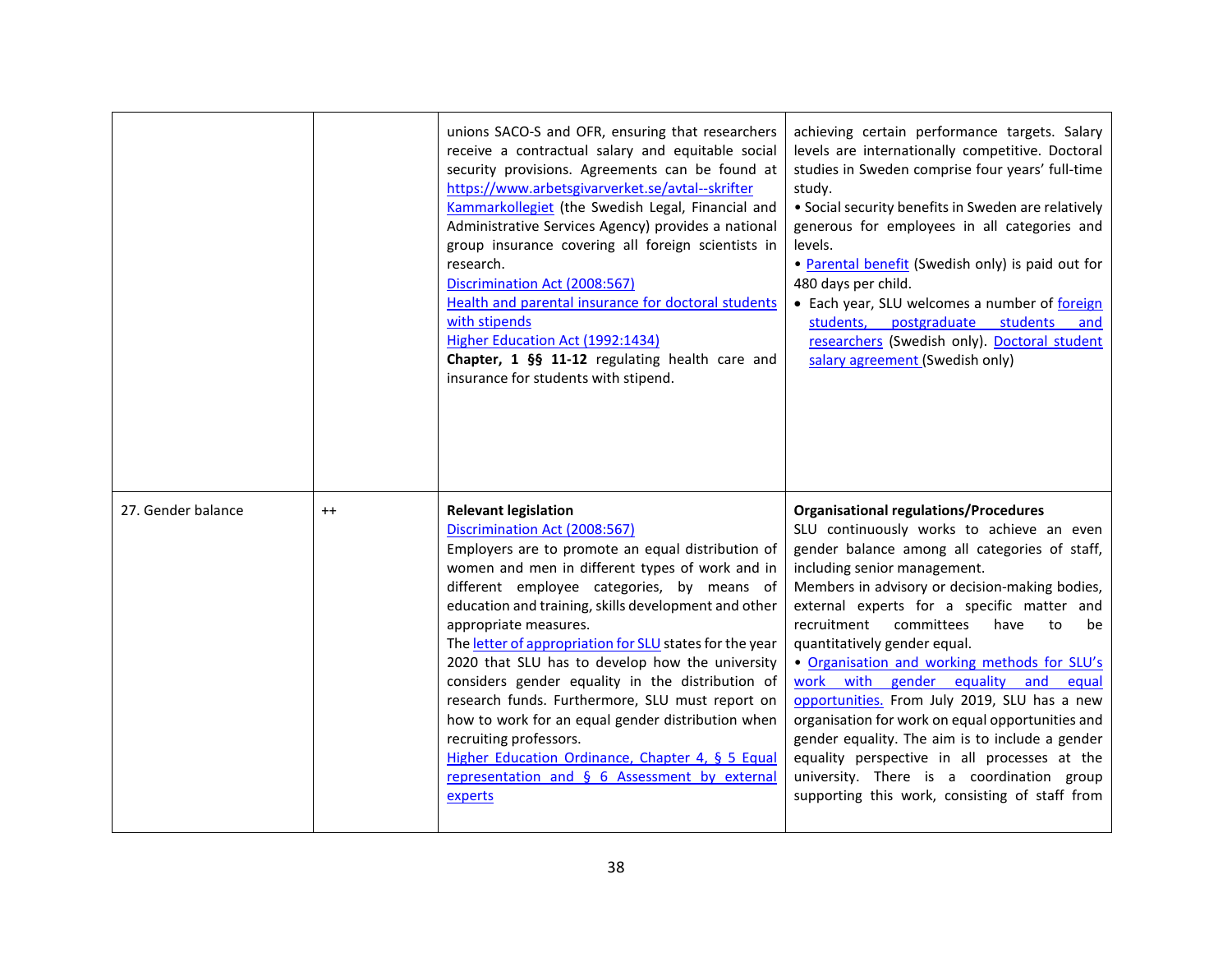|                        |       | <b>Higher Education Act</b><br>Chapter 1, $§$ 5 | SLU's Divisions of Planning, Educational Affairs<br>and Human Resources.<br>• Gender mainstreaming action plan<br>. In addition to the SLU Gender mainstreaming<br>action plan, the Faculty of Forest Sciences has<br>its own gender mainstreaming action plan<br>(Swedish only) and a mandatory course in<br>gender mainstreaming for board members and<br>teachers.<br>Gender Equality and equal opportunities at<br><b>SLU</b><br>Appointment procedures for teachers at SLU<br>Delegations of authority<br>The SLU Board's delegation of authority<br>Vice-chancellor's delegation of authority<br>Delegation of authority for the university<br>administration (Swedish only)<br>Delegation of authority at the LTV faculty<br>(Swedish only)<br>Delegation of authority at the NJ faculty<br>(Swedish only)<br>Delegation of authority at the VH faculty<br>(Swedish only)<br>Delegation of authority at the S faculty<br>(Swedish only)<br>Departments must annually draw up<br>competency maintenance plans that consider<br>gender balance. |
|------------------------|-------|-------------------------------------------------|------------------------------------------------------------------------------------------------------------------------------------------------------------------------------------------------------------------------------------------------------------------------------------------------------------------------------------------------------------------------------------------------------------------------------------------------------------------------------------------------------------------------------------------------------------------------------------------------------------------------------------------------------------------------------------------------------------------------------------------------------------------------------------------------------------------------------------------------------------------------------------------------------------------------------------------------------------------------------------------------------------------------------------------------------|
| 28. Career development | $+/-$ | <b>Relevant legislation</b>                     | <b>Organisational regulations/Procedures</b><br>• Departments must annually draw<br>up<br>competencey maintenance plans ensuring that<br>the competence needed to reach the<br>department goals is available, in both the short<br>and the long term.                                                                                                                                                                                                                                                                                                                                                                                                                                                                                                                                                                                                                                                                                                                                                                                                |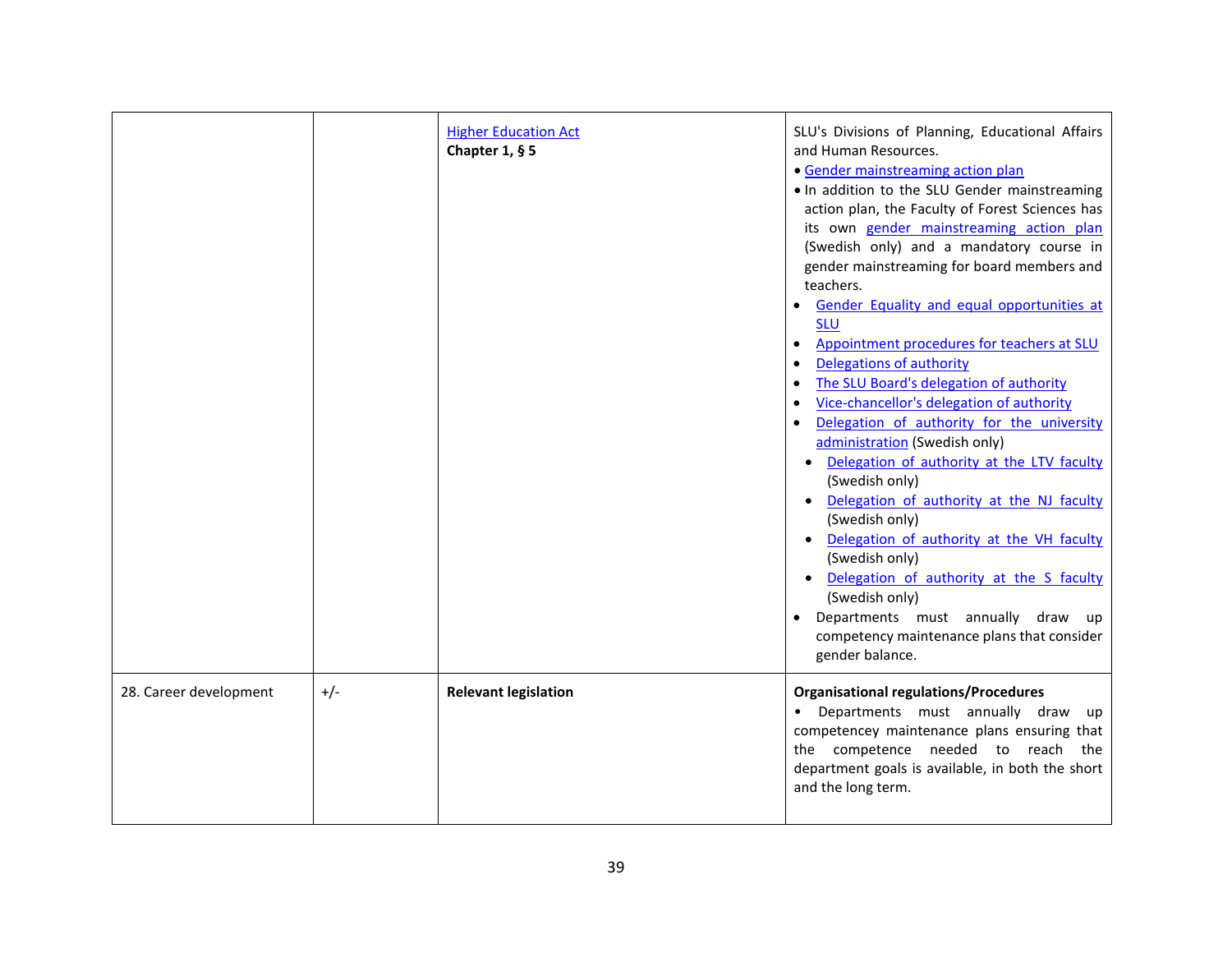|  | · Staff development review is conducted             |
|--|-----------------------------------------------------|
|  | annually                                            |
|  | • Pedagogic courses and seminars                    |
|  | • Educational consulting - teaching online and      |
|  | educational development support online.             |
|  | • Guidelines for the appointment of docents at      |
|  | <b>SLU</b>                                          |
|  | · Senior miljöanalysspecialist for SLU employees    |
|  | that mainly work with environmental monitoring      |
|  | and assessment (Swedish only).                      |
|  | · Distinguished university teacher                  |
|  | · Swedish language courses. The Division of         |
|  | Human Resources arranges courses for Swedish        |
|  | as a foreign language.                              |
|  | • Associate senior lecturer is a temporary career-  |
|  | development position with the aim to acquire        |
|  | further research qualifications in order to take    |
|  | the next step on the career ladder and be           |
|  | promoted to senior lecturer.                        |
|  | • SLU leadership (Swedish only).                    |
|  | • SLU Alumni (Swedish only)                         |
|  | . Future Faculty was established in 2018 by         |
|  | young researchers for young researchers, aiming     |
|  | to promote the career development of early          |
|  | career researchers. Young researchers at SLU are    |
|  | free to join the organisation.                      |
|  | • SLU Post-doc association (SLUPA)                  |
|  | · Focus - Forum for career development at SLU       |
|  | · Grants Office Provides training in proposal       |
|  | development, supports researchers in identifying    |
|  | funding opportunities and building individual       |
|  | strategies for external funding, also offers hands- |
|  | on support in proposal writing.                     |
|  | • Publish and analyse                               |
|  | . Writing and language support via the Biblio       |
|  | Café                                                |
|  |                                                     |
|  |                                                     |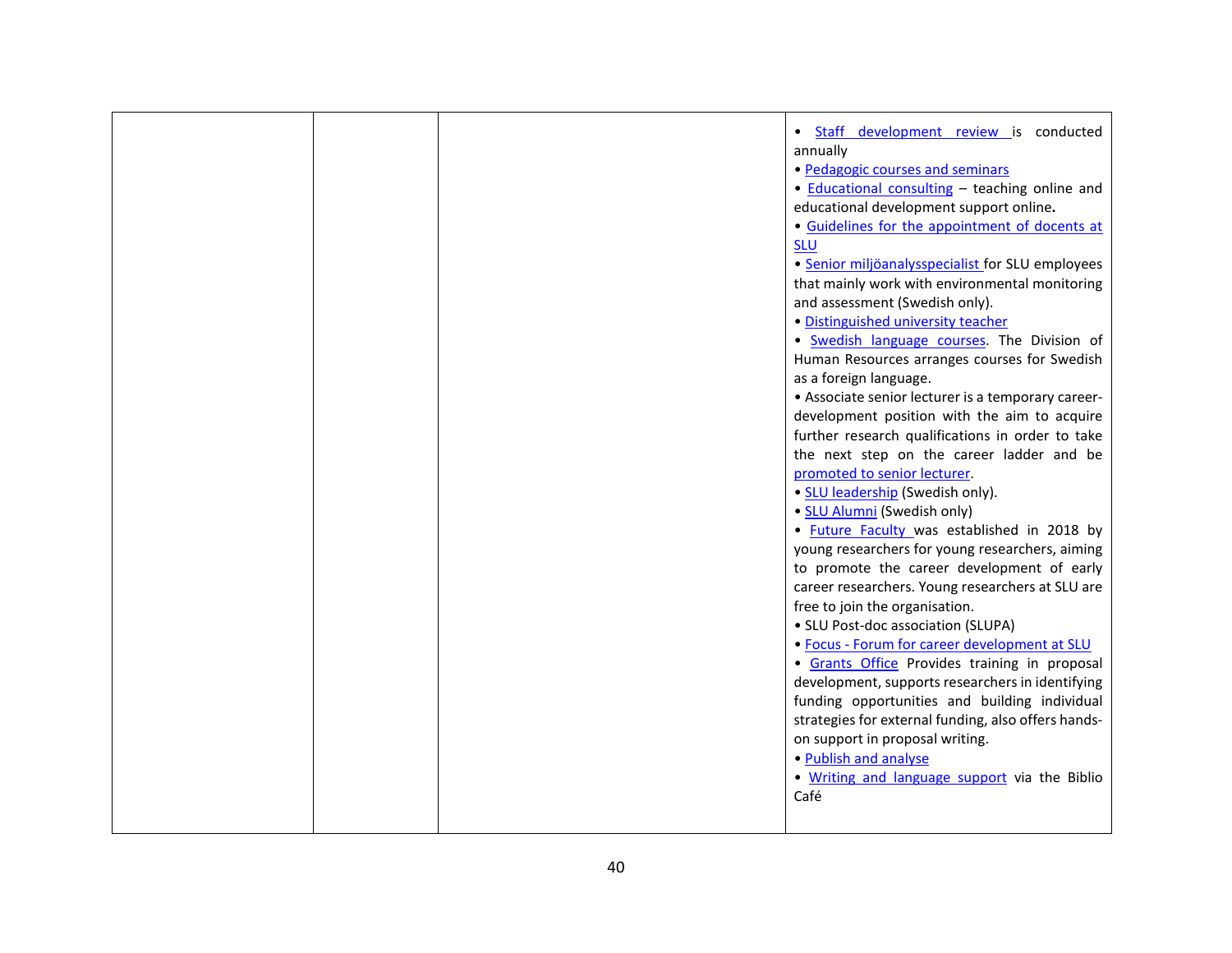|                             |       | Gap identified: SLU's information to early career<br>researchers on aspects such as employment, salary<br>and social benefits is scattered and inadequate.<br>Gap identified: SLU lacks a clinical-academic career<br>path and thus also opportunities to evaluate<br>applicants in a consistent and transparent manner.                                                                                                                                                                                                                                                                                                                                                                                                    | Employees can use InEnglishPlease@slu.se to ask<br>for translation of documents available only in<br>Swedish (documents or other information at<br>SLU's websites).<br>• Staff development review<br>· SLU is a <b>EURAXESS</b> service centre<br>Suggestions for improvement: See principle 25.<br>Initiatives undertaken: There is an ongoing<br>project regarding the career path for a clinical-<br>academic career and is thus not included in this<br>action plan.                                 |
|-----------------------------|-------|-----------------------------------------------------------------------------------------------------------------------------------------------------------------------------------------------------------------------------------------------------------------------------------------------------------------------------------------------------------------------------------------------------------------------------------------------------------------------------------------------------------------------------------------------------------------------------------------------------------------------------------------------------------------------------------------------------------------------------|----------------------------------------------------------------------------------------------------------------------------------------------------------------------------------------------------------------------------------------------------------------------------------------------------------------------------------------------------------------------------------------------------------------------------------------------------------------------------------------------------------|
| 29. Value of mobility       | $+/-$ | <b>Relevant legislation</b><br>Act (1974: 981) on workers' rights to time off for<br>studies<br>Act (1997: 1293) on the right to time off to conduct<br>business<br>Act (2008: 565) on the right to leave because of<br>illness or in order to try another job<br>Leave for workers in the governmental sector For<br>employees of authorities subordinated the<br>Government are special rules in the Ordinance on<br>Leave of Absence (1984:111) and in collective<br>agreements. The Ordinance on Leave of Absence<br>also includes regulations on the right to leave for<br>governmental employees during service abroad."<br>Gap identified: See principle 16 and 18 for<br>experience of mobility as a judging merit. | <b>Organisational regulations/Procedures</b><br>• Staff and teacher mobility<br>• Grants Office support MSCA applications to<br>stimulate the mobility of young researchers<br>$(R1+R2)$<br>. URA agreement. URA is a central framework<br>agreement with guidelines for terms of<br>employment when serving abroad and applies<br>to employees who must be stationed abroad<br>while serving abroad. The entire agreement is<br>found here.<br>Suggestions for improvement: See principle 16<br>and 18. |
| 30. Access to career advice | $+/-$ | <b>Relevant legislation</b>                                                                                                                                                                                                                                                                                                                                                                                                                                                                                                                                                                                                                                                                                                 | <b>Organisational regulations/Procedures</b>                                                                                                                                                                                                                                                                                                                                                                                                                                                             |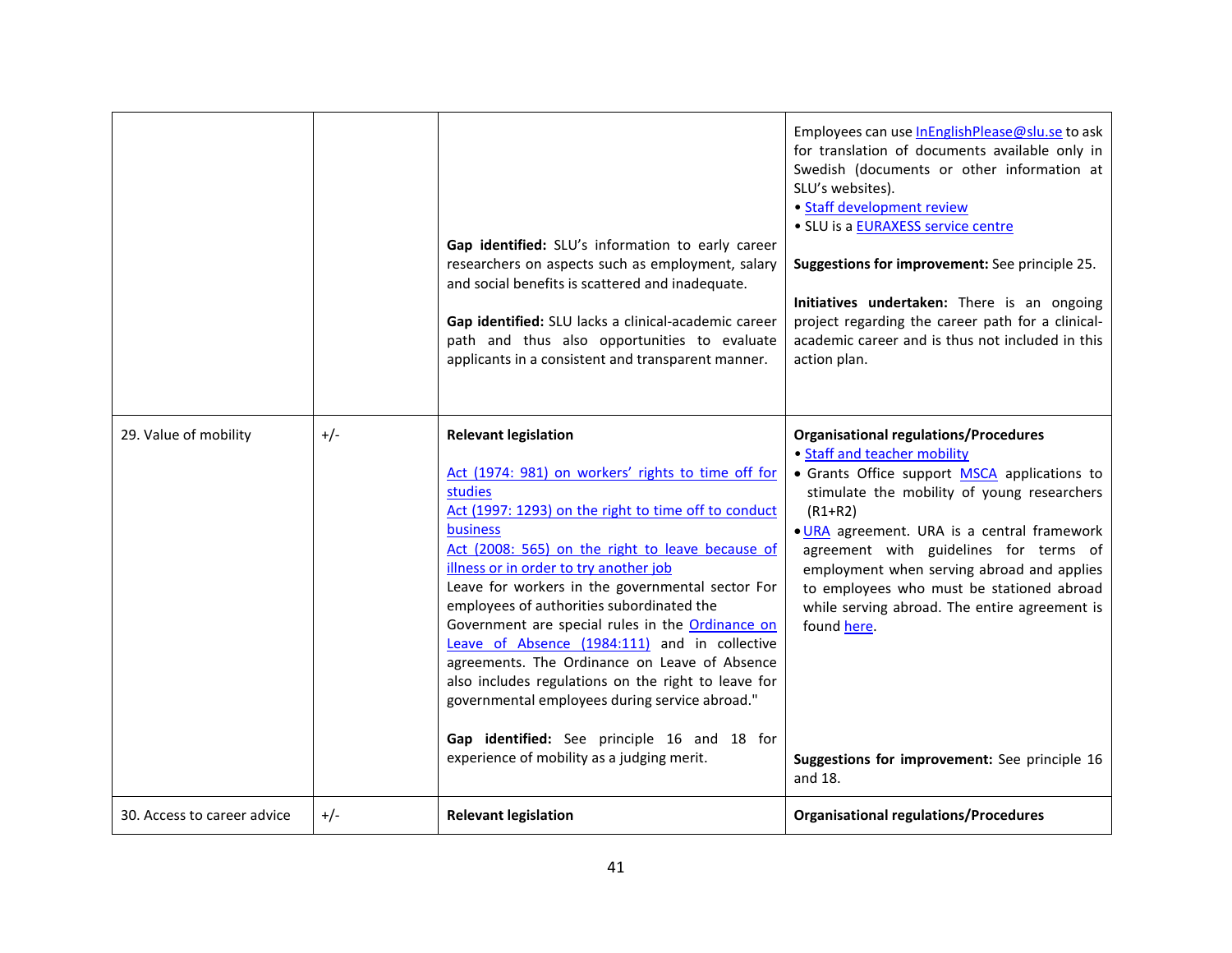|                                           |         | Higher Education Ordinance (1993:100)<br>Gap identified: See principle 16, 18 and 29 for<br>experience of mobility as a judging merit.<br>Gap identified: SLU's information to early career<br>researchers on aspects such as employment, salary<br>and social benefits is scattered and inadequate. | • SLU is a member of the EURAXESS which aims<br>to support researcher mobility and researcher<br>career development, and to make vacancies for<br>researcher positions within Europe visible.<br>. Focus - Forum for career development at SLU<br>• Staff development review<br>. Jobs and vacancies at SLU<br>· SLU Alumni SLU story<br>• Grants Office offers advice regarding external<br>funding<br>·SLU Postdoc Association (SLUPA) represents<br>postdocs and early career researchers from all<br>SLU campuses. SLUPA works to assist postdocs<br>in their new position at SLU through support<br>when settling in Sweden, career development<br>opportunities and networking with other<br>postdocs across different fields.<br>• Future Faculty aims at promoting the career of<br>early career researchers at SLU. Career-<br>promoting seminars, workshops and social<br>activities are organised. SLU Future Faculty is<br>part of the National Junior Faculty in Sweden.<br>Suggestions for improvement: See principle 16,<br>18, and 29.<br>Suggestions for improvement: See principle 25<br>and 28. |
|-------------------------------------------|---------|------------------------------------------------------------------------------------------------------------------------------------------------------------------------------------------------------------------------------------------------------------------------------------------------------|--------------------------------------------------------------------------------------------------------------------------------------------------------------------------------------------------------------------------------------------------------------------------------------------------------------------------------------------------------------------------------------------------------------------------------------------------------------------------------------------------------------------------------------------------------------------------------------------------------------------------------------------------------------------------------------------------------------------------------------------------------------------------------------------------------------------------------------------------------------------------------------------------------------------------------------------------------------------------------------------------------------------------------------------------------------------------------------------------------------------|
| Intellectual<br>31.<br>Property<br>Rights | $^{++}$ | <b>Relevant legislation</b><br>Act (1949: 345) on the Right to Employee Inventions<br>Higher Education Act (1992:1434)<br>"Principles for handling intellectual property in<br>research agreements" by the Association of Swedish                                                                    | <b>Organisational regulations/Procedures</b><br>· SLU Holding<br>. Policy for scientific publishing at SLU<br>. SLU Legal Affairs Unit provide support and<br>advice.                                                                                                                                                                                                                                                                                                                                                                                                                                                                                                                                                                                                                                                                                                                                                                                                                                                                                                                                              |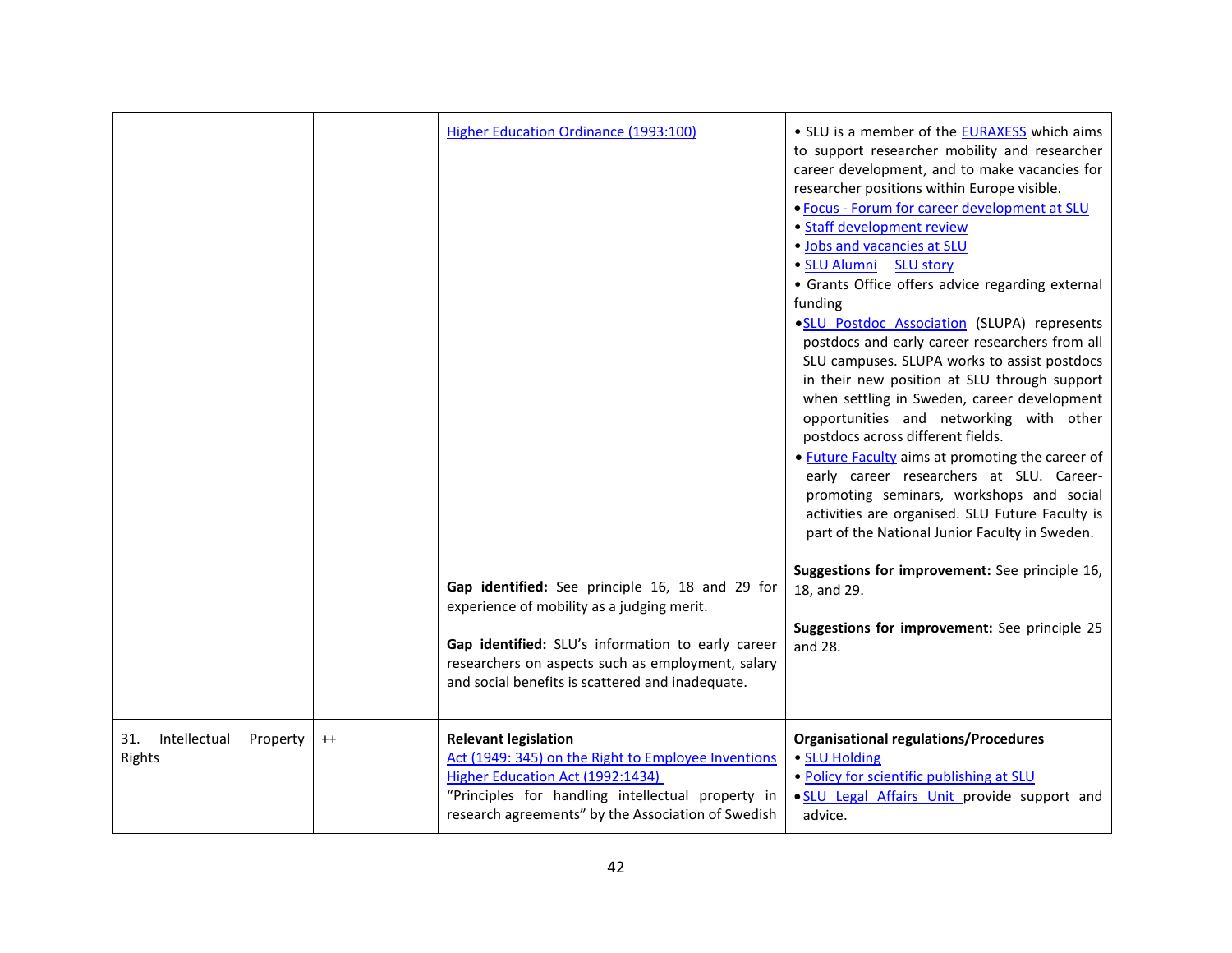|                   |       | Higher Education is recommended as praxis for<br>Swedish Higher Education Institutions.<br>As a response to the recommendation of the<br>European Commission (April 2008) on the<br>management of intellectual property in knowledge<br>transfer activities and the Code of Conduct for<br>universities and other public research organisations,<br>the Association of Swedish Higher Education has<br>developed "Principles for handling intellectual<br>property in research agreements" which is<br>recommended as praxis for Swedish higher<br>education institutions.<br>The Swedish Research Council provides guidelines<br>for Good Research Practice.<br>Rules and guidelines: Codex |                                                                                                                                                                                                                                                                                                                                                                                                                                                                                                                                                                                                                                                                             |
|-------------------|-------|----------------------------------------------------------------------------------------------------------------------------------------------------------------------------------------------------------------------------------------------------------------------------------------------------------------------------------------------------------------------------------------------------------------------------------------------------------------------------------------------------------------------------------------------------------------------------------------------------------------------------------------------------------------------------------------------|-----------------------------------------------------------------------------------------------------------------------------------------------------------------------------------------------------------------------------------------------------------------------------------------------------------------------------------------------------------------------------------------------------------------------------------------------------------------------------------------------------------------------------------------------------------------------------------------------------------------------------------------------------------------------------|
| 32. Co-authorship | $+/-$ | <b>Relevant legislation</b><br>Copyright law (1960:729)<br>Chapter 1, $§$ 6<br>There is no Swedish legislation regarding co-<br>authorship in research.<br>Vancouver convention known as the<br>Recommendations for the conduct, reporting,<br>editing, and publication of scholarly work in Medical<br>Journals.                                                                                                                                                                                                                                                                                                                                                                            | <b>Organisational regulations/Procedures</b><br>Publishing results is a fundamental part of<br>scientific work. Through publication, results are<br>disseminated and communicated to the rest of<br>the scientific community and the public. Co-<br>authorship is encouraged and SLU strives to<br>follow the Vancouver convention. However, this<br>is not regulated. Under the aspect of misconduct<br>in research, SLU brings up the regulations for co-<br>authorship, i.e. which type of contribution gives<br>a person the right to be listed as co-author of a<br>certain work.<br>• Guidelines are available for the order of<br>authors of papers produced at SLU. |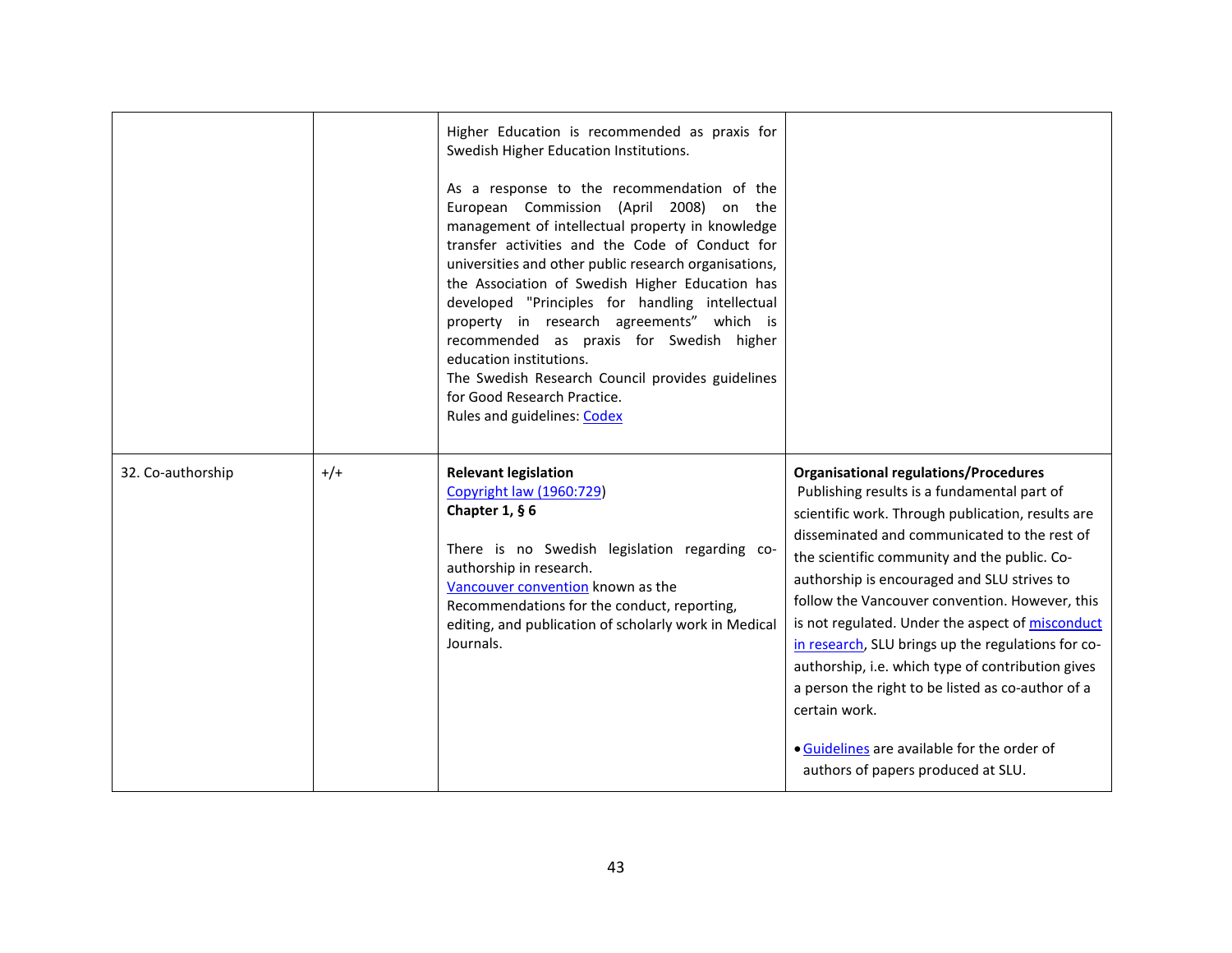|              |         |                                                                                                                                                                                                                                                                                                                                                                                                                                | . In the Intellectual property rights policy<br>aspects of authorship and citations are<br>addressed in section 8.<br>• The University Library provides information<br>on publication ethics and publication<br>strategies regarding authorship, as part of<br>the doctoral student course in information<br>retrieval.<br>• Co-authorship is addressed in the doctoral<br>supervision course<br>• The annual bibliometric report takes co-<br>authorship into account. Likewise, co-<br>authorship is analysed in the evaluation of<br>strong and excellent research groups.<br>• Manual for managing research material                                                                                                                                                                                                                                                                                 |
|--------------|---------|--------------------------------------------------------------------------------------------------------------------------------------------------------------------------------------------------------------------------------------------------------------------------------------------------------------------------------------------------------------------------------------------------------------------------------|----------------------------------------------------------------------------------------------------------------------------------------------------------------------------------------------------------------------------------------------------------------------------------------------------------------------------------------------------------------------------------------------------------------------------------------------------------------------------------------------------------------------------------------------------------------------------------------------------------------------------------------------------------------------------------------------------------------------------------------------------------------------------------------------------------------------------------------------------------------------------------------------------------|
| 33. Teaching | $^{++}$ | <b>Relevant legislation</b><br>Higher Education Ordinance (1993:100)<br>Chapter 5, $§$ 2<br>Those appointed to doctoral studentships shall<br>primarily devote themselves to their studies. Those<br>appointed to doctoral studentships may, however,<br>work to a limited extent with educational tasks,<br>research and administration. Duties of this kind may<br>not comprise more than 20 % of a full-time<br>employment. | <b>Organisational regulations/Procedures</b><br>. Local collective agreements (which are not<br>translated in order to prevent misunderstanding.<br>Contact with the Division of Human Resources is<br>recommended in the case of questions)<br>regarding the annual workload of teaching staff.<br>"Teaching staff" refers to both teachers and<br>researchers. Supervision of doctoral students is<br>considered a teaching duty.<br>• All teaching staff, including doctoral students<br>(R1 researchers), have access to a number of<br>pedagogical training courses, of which some are<br>mandatory for a permanent position as a<br>university teacher, and one is mandatory for<br>doctoral students involved in teaching. The<br>Division of Learning and Digitalisation is<br>responsible for the pedagogical development<br>within the university and the digital support<br>within education. |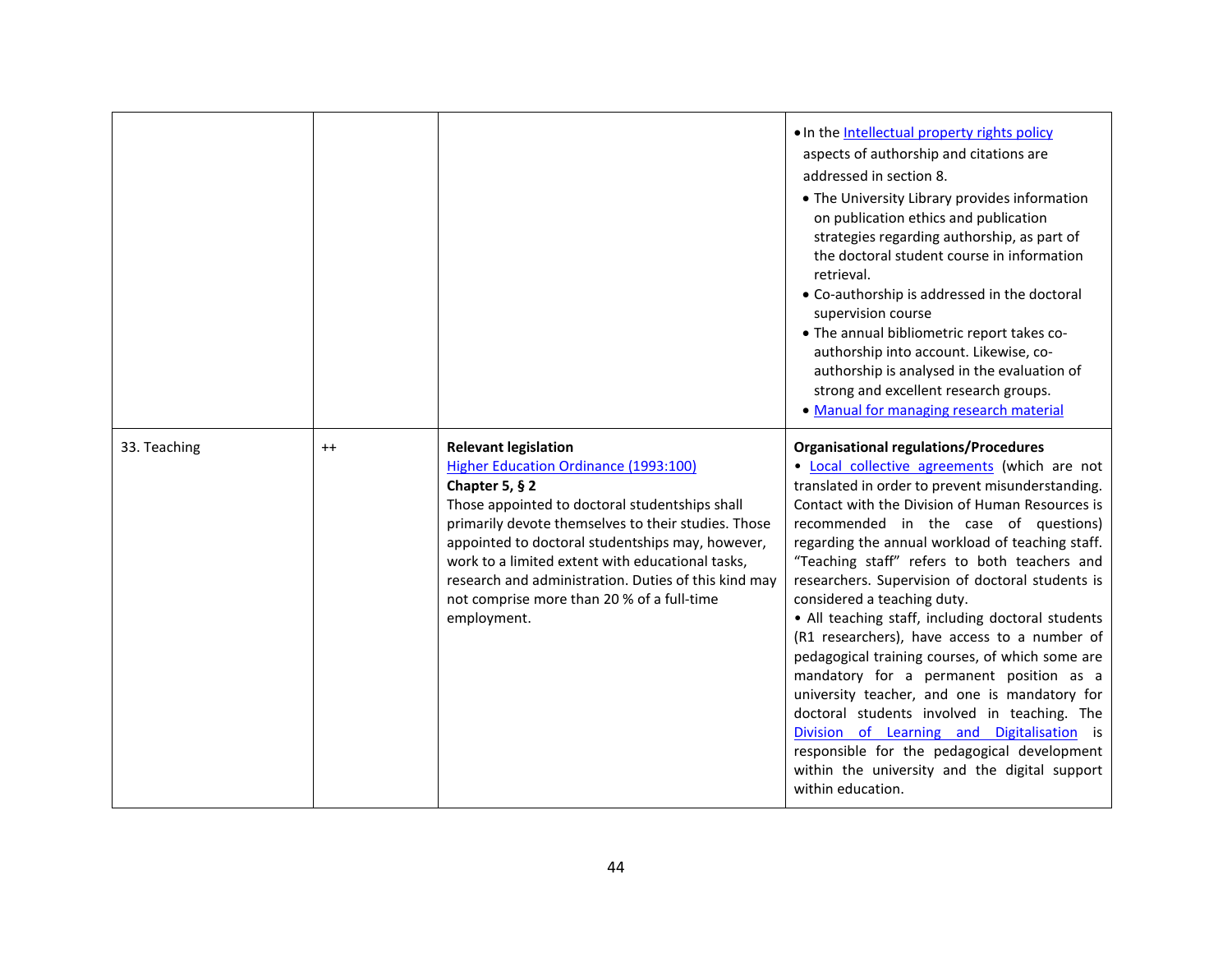|                                                 |         |                                                                                                                                                                                                                                                                                                                                                                                                                                                                                               | . SLU has six local working time agreements<br>(Swedish only), of which one specifically<br>concerns teachers.<br>For teachers<br>and<br>researchers at SLU there is a working time<br>agreement reached between the Swedish<br>Employers' Agency and the labour unions<br>SACO/S och OFR/S. Who is covered by the<br>agreement is stated in the appendix to the text<br>of the agreement (see principle 24).                                                                                                              |
|-------------------------------------------------|---------|-----------------------------------------------------------------------------------------------------------------------------------------------------------------------------------------------------------------------------------------------------------------------------------------------------------------------------------------------------------------------------------------------------------------------------------------------------------------------------------------------|----------------------------------------------------------------------------------------------------------------------------------------------------------------------------------------------------------------------------------------------------------------------------------------------------------------------------------------------------------------------------------------------------------------------------------------------------------------------------------------------------------------------------|
| 34. Complains/appeals                           | $^{++}$ | <b>Relevant legislation</b><br>Various articles of national legislation and guidelines<br>cover complaints and appeals.<br>Work Environment Act (1977:1160)<br>Systematic work regulations (AFS 2001:1), SAM<br>Organisational and social working environment (AFS<br>$2015:4$ "<br>Discrimination Act (2008:567)<br>Higher Education Ordinance (1993:100) states that<br>doctoral students (R1 researchers) have the right to<br>change supervisors, without providing reasons<br>according. | <b>Organisational regulations/Procedures</b><br>At SLU, there are several procedures for handling<br>complaints and appeals.<br>. For doctoral students, there is a doctoral<br>student counsellor.<br>• Regular employee surveys and the annual work<br>environment inspection (physical and social) are<br>followed up at the individual appraisals (see<br>principle 11).<br>• The Division of Human Resources provides<br>support in conflict management, victimisation<br>and systematic work environment management. |
| 35. Participation in decision-<br>making bodies | $^{++}$ | <b>Relevant legislation</b><br>Higher Education Act (1992:1434)<br>Chapter 2 §6<br>Higher Education Ordinance (1993:100)<br>Chapter 2, §7a                                                                                                                                                                                                                                                                                                                                                    | <b>Organisational regulations/Procedures</b><br>• Delegations of authority<br>. The SLU Board's delegation of authority<br>. Vice-chancellor's delegation of authority<br>. Delegation of authority for the university<br>administration (Swedish only).<br>. Delegation of authority at the LTV faculty<br>(Swedish only)<br>. Delegation of authority at the NJ faculty<br>(Swedish only)<br>. Delegation of authority at the VH faculty<br>(Swedish only)                                                               |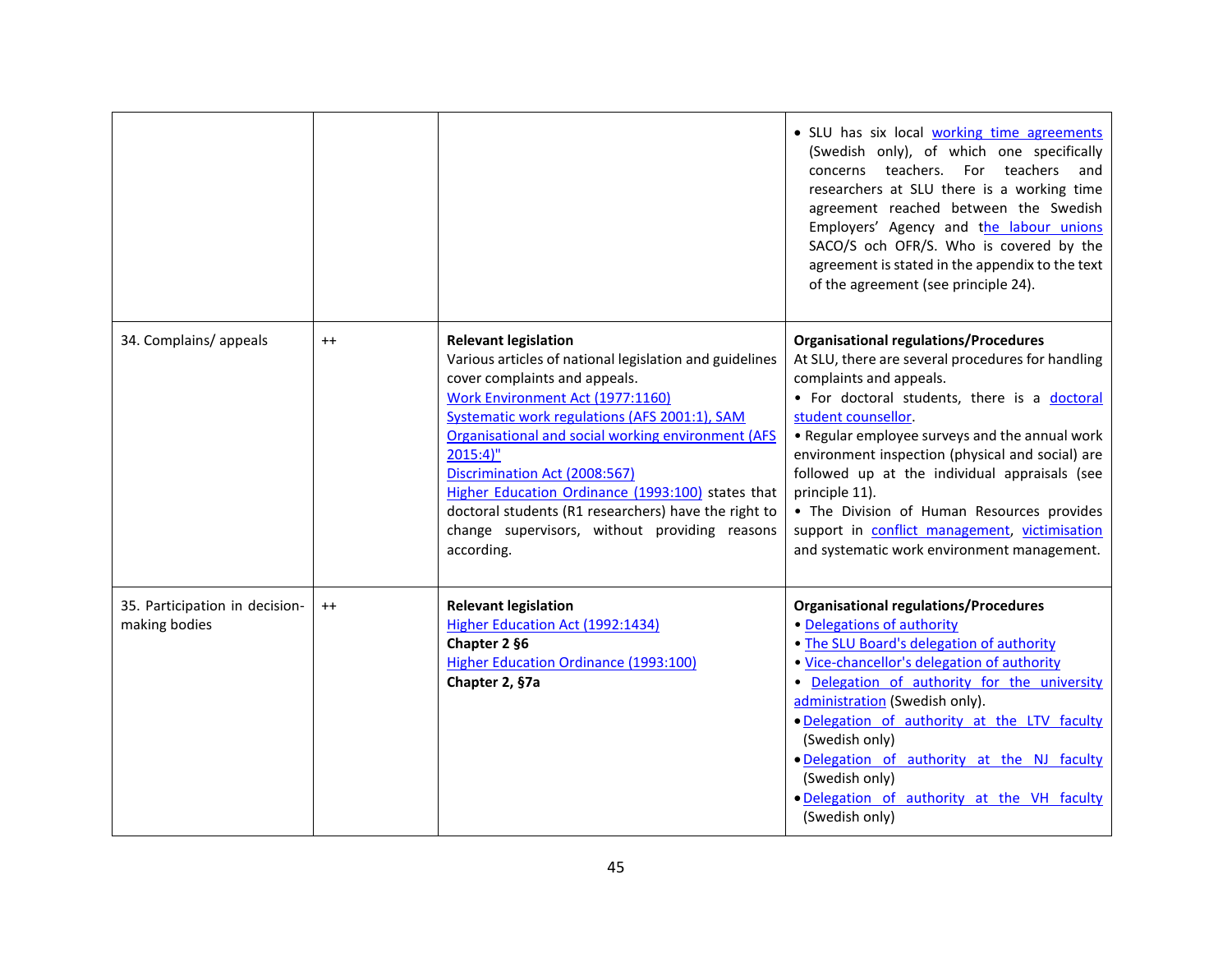|                                 |       |                                                                                                                                                                                 | . Delegation of authority at the S faculty (Swedish<br>only)                                                                                                                                                                                                                                                                                                                                                                                                                                                                                                                                                                                                                                                                                                                                                                                                                                                                                                                                                                                                |
|---------------------------------|-------|---------------------------------------------------------------------------------------------------------------------------------------------------------------------------------|-------------------------------------------------------------------------------------------------------------------------------------------------------------------------------------------------------------------------------------------------------------------------------------------------------------------------------------------------------------------------------------------------------------------------------------------------------------------------------------------------------------------------------------------------------------------------------------------------------------------------------------------------------------------------------------------------------------------------------------------------------------------------------------------------------------------------------------------------------------------------------------------------------------------------------------------------------------------------------------------------------------------------------------------------------------|
|                                 |       |                                                                                                                                                                                 | . Organisation and working methods for SLU's<br>work with gender equality<br>and<br>equal<br>opportunities.                                                                                                                                                                                                                                                                                                                                                                                                                                                                                                                                                                                                                                                                                                                                                                                                                                                                                                                                                 |
|                                 |       |                                                                                                                                                                                 | • Equal opportunities at SLU<br>• Researchers at SLU have the opportunity and<br>are encouraged to get involved in decision-<br>making bodies at many different levels, as<br>regulated in steering documents such as each<br>faculty's Delegation of authority (see principle<br>7). Students, including doctoral students, have<br>the right to be represented in all elected<br>governing bodies at the university.<br>• Advertisements for vacant positions as<br>professor can list support of the strategic<br>development of the department and faculty as<br>a duty.<br>• Language use at SLU is regulated primarily by<br>the Swedish language Act and by SLU's own<br>language policy and language guidelines. To a<br>great extent, SLU is an international workplace<br>with responsibility for ensuring that all<br>employees understand and are able to<br>participate in many activities. Therefore, it is<br>important to create a parallel-language<br>environment to the extent possible and to offer<br>courses in the Swedish language. |
| <b>Training and Development</b> |       |                                                                                                                                                                                 |                                                                                                                                                                                                                                                                                                                                                                                                                                                                                                                                                                                                                                                                                                                                                                                                                                                                                                                                                                                                                                                             |
| 36. Relation with supervisors   | $+/-$ | <b>Relevant legislation</b><br>Higher Education Ordinance (1993:100)<br>Chapter 6, § 28: 'At least two supervisors shall be<br>appointed for each doctoral student. One of them | <b>Organisational regulations/Procedures</b><br>· Doctoral supervision is regulated in the<br>Admission regulations and more specific in the<br>University guidelines for doctoral education                                                                                                                                                                                                                                                                                                                                                                                                                                                                                                                                                                                                                                                                                                                                                                                                                                                                |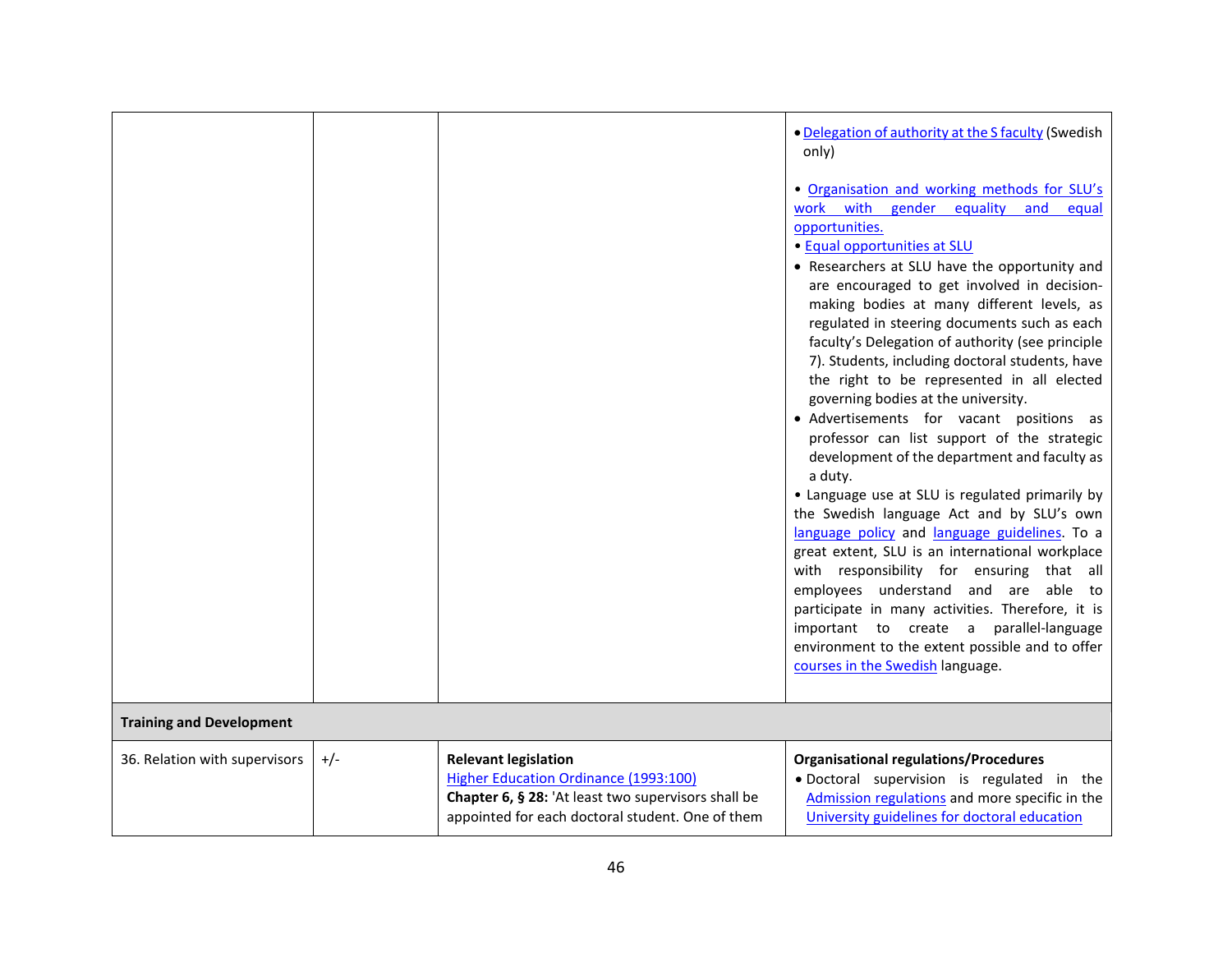| shall be nominated as the principle supervisor. The<br>doctoral student* is entitled to supervision during<br>his or her studies unless the vice-chancellor has<br>decided otherwise by virtue of Section 30. A<br>doctoral student who so requests shall be allowed<br>to change supervisor.'<br>*A PhD candidate is called a "doctoral student" in<br>Swedish." | • A Checklist for introduction of new doctoral<br>students to doctoral education exists to<br>safeguard that doctoral students receive an<br>introduction to their rights and obligations<br>from their respective department.<br>• As a complement to introduction routines at<br>departmental and faculty levels, SLU offers a<br>short online introductory course to all new<br>doctoral students.<br>. Rights and obligations for doctoral students<br>All doctoral students must have an individual<br>study plan (ISP) The individual study plan<br>describes the commitments of the doctoral<br>student and the university, respectively, An<br>update is made annually, or when necessary.<br>.Doctoral students (R1 researcher) checklist for<br>forms of cooperation (annual follow-up)<br>.The Council for PhD Education's guide for<br>formulating individual intended learning<br>outcomes to meet degree outcomes<br>· Doctoral students have the right to change<br>supervisors.<br>. There is a doctoral student ombudsman/<br>counsellor (R1 researchers) (see also principle<br>31)<br>· Doctoral students (R1 researchers) can<br>participate in faculty and departmental<br>meetings according to the faculty's delegation<br>of authority (see principle 7), as well as annual<br>appraisal<br>talks<br>with<br>departmental<br>management. |
|-------------------------------------------------------------------------------------------------------------------------------------------------------------------------------------------------------------------------------------------------------------------------------------------------------------------------------------------------------------------|------------------------------------------------------------------------------------------------------------------------------------------------------------------------------------------------------------------------------------------------------------------------------------------------------------------------------------------------------------------------------------------------------------------------------------------------------------------------------------------------------------------------------------------------------------------------------------------------------------------------------------------------------------------------------------------------------------------------------------------------------------------------------------------------------------------------------------------------------------------------------------------------------------------------------------------------------------------------------------------------------------------------------------------------------------------------------------------------------------------------------------------------------------------------------------------------------------------------------------------------------------------------------------------------------------------------------------------------------------------|
| Gap identified: There is no structure for post-doc<br>mentorship in contrast to PhD education.                                                                                                                                                                                                                                                                    | Suggestions for improvement: Investigation on<br>needs of mentorship for post-docs (see Action<br>Plan, action 14).                                                                                                                                                                                                                                                                                                                                                                                                                                                                                                                                                                                                                                                                                                                                                                                                                                                                                                                                                                                                                                                                                                                                                                                                                                              |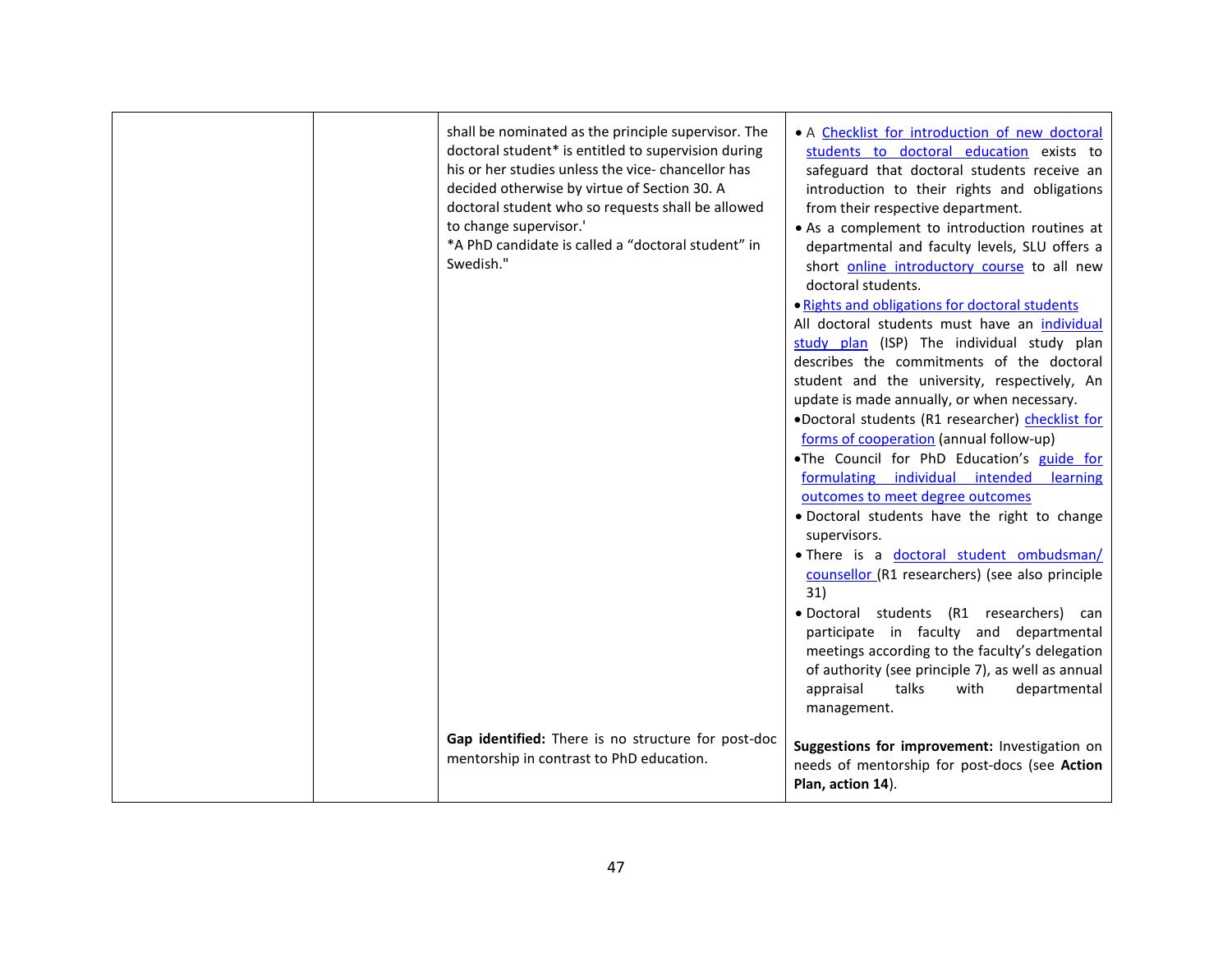| 37.<br>Supervision<br>and<br>managerial duties | $+/-$   | <b>Relevant legislation</b><br>Gap identified: See principle 36 for post-doc<br>mentorship. | <b>Organisational regulations/Procedures</b><br>SLU has developed a leadership concept that<br>describes what should signify a leader at SLU.<br>Leadership and employment The Group for<br>Sustainable Academic Leadership offers various<br>types of courses for managers and leaders.<br>student<br>• Doctoral<br>"Leading<br>course<br>organisations, projects and processes".<br>• SLU's Educational Development Unit initiated<br>a meeting forum for doctoral supervisors to<br>help them to improve their skills. This includes<br>additional training for individual supervisors,<br>supervisor groups, seminars, workshops and<br>lunch colloquia.<br>Suggestions for improvement: See principle 36.                                                                                             |
|------------------------------------------------|---------|---------------------------------------------------------------------------------------------|------------------------------------------------------------------------------------------------------------------------------------------------------------------------------------------------------------------------------------------------------------------------------------------------------------------------------------------------------------------------------------------------------------------------------------------------------------------------------------------------------------------------------------------------------------------------------------------------------------------------------------------------------------------------------------------------------------------------------------------------------------------------------------------------------------|
| 38. Continuing Professional<br>Development     | $^{++}$ | <b>Relevant legislation</b><br>Higher Education Ordinance (1993:100)                        | <b>Organisational regulations/Procedures</b><br>· Professional development is discussed and<br>followed-up in the annual appraisal talks.<br>· SLU Postdoc Association (SLUPA) represents<br>postdocs and early career researchers from all<br>SLU campuses. SLUPA works to assist postdocs<br>in their new position at SLU through support<br>when settling in Sweden, career development<br>opportunities and networking with other<br>postdocs across different fields.<br>• Future Faculty aims at promoting the career of<br>early career researchers at SLU. Career-<br>promoting seminars, workshops and social<br>activities are organised. SLU Future Faculty is<br>part of the National Junior Faculty in Sweden.<br>· National and international<br>conferences<br>arranged by external funders |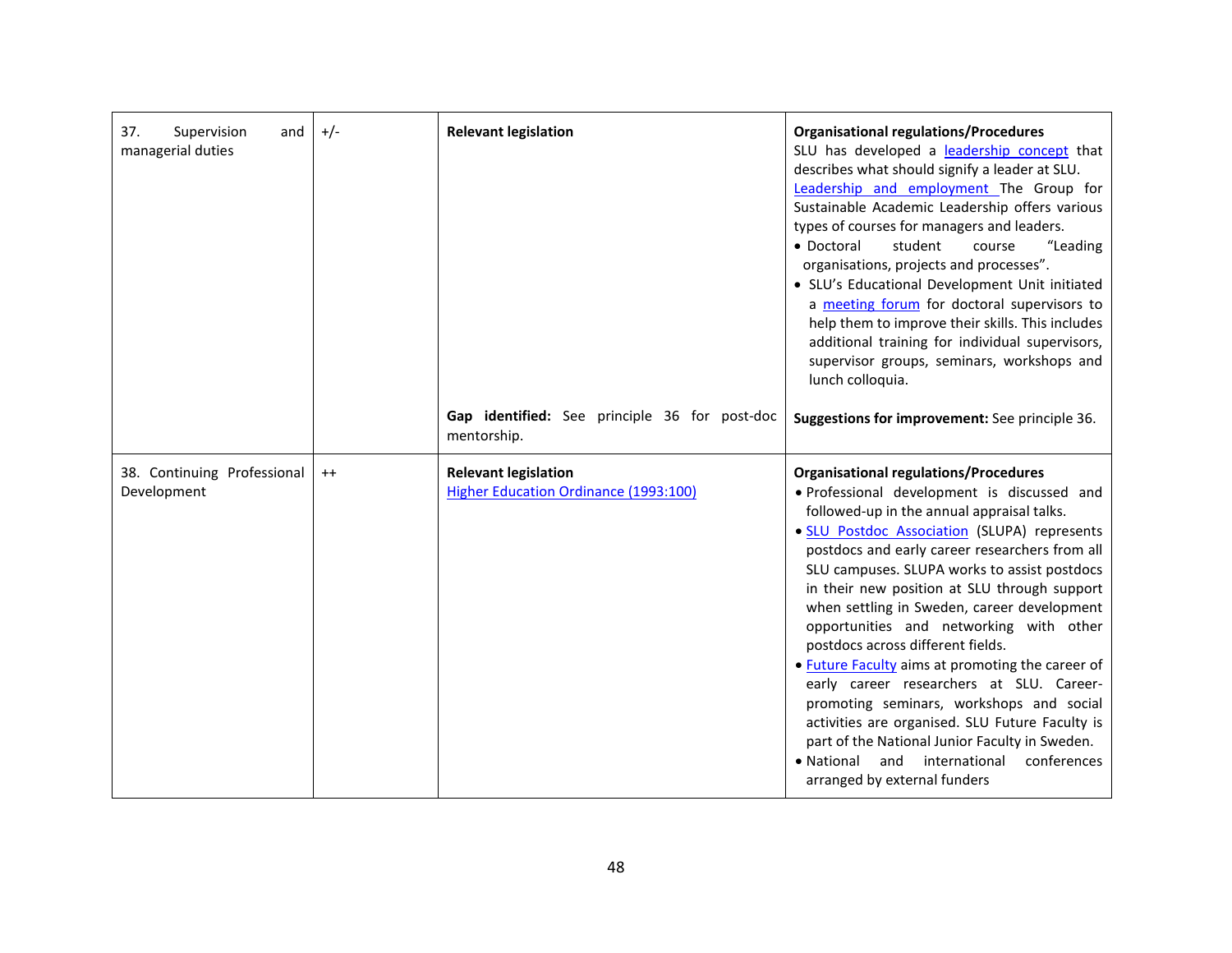|                                                                        |         |                                                                                                                                                                                                                                                                                                                                                                                                                                                                                                                                                                                                                                                                                                                                                                                                                                                                                                                                                                                                                              | · Seminars and conferences arranged by SLU,<br>sometimes in collaboration with authorities or<br>non-academic part.<br>. Annual Staff Development reviews All SLU<br>employees must have an annual, prepared and<br>structured dialogue with their immediate<br>manager. The review aims to further the<br>individual's<br>department's/division's<br>and<br>development by evaluating the past and<br>discussing what could be developed in the<br>future.                                                                                                                                                                                                                                                                                                                                                                                                                                                                                                                                                                                                                                                      |
|------------------------------------------------------------------------|---------|------------------------------------------------------------------------------------------------------------------------------------------------------------------------------------------------------------------------------------------------------------------------------------------------------------------------------------------------------------------------------------------------------------------------------------------------------------------------------------------------------------------------------------------------------------------------------------------------------------------------------------------------------------------------------------------------------------------------------------------------------------------------------------------------------------------------------------------------------------------------------------------------------------------------------------------------------------------------------------------------------------------------------|------------------------------------------------------------------------------------------------------------------------------------------------------------------------------------------------------------------------------------------------------------------------------------------------------------------------------------------------------------------------------------------------------------------------------------------------------------------------------------------------------------------------------------------------------------------------------------------------------------------------------------------------------------------------------------------------------------------------------------------------------------------------------------------------------------------------------------------------------------------------------------------------------------------------------------------------------------------------------------------------------------------------------------------------------------------------------------------------------------------|
| 39. Access to<br>research<br>training and<br>continuous<br>development | $^{++}$ | <b>Relevant legislation</b><br><b>Higher Education Ordinance (1993:100)</b><br>Chapter 6, § 29: Individual study plans<br>An individual study plan shall be established for each<br>doctoral student. This plan shall contain the<br>undertakings made by the doctoral student and the<br>higher education institution and a timetable for the<br>doctoral student's study programme. The plan shall<br>be adopted after consultation with the doctoral<br>student and his or her supervisors.<br>The individual study plan shall be reviewed regularly<br>and amended by the higher education institution to<br>the extent required after consultation with the<br>doctoral student and his or her supervisors. The<br>period of study may only be extended if there are<br>special grounds for doing so. Such grounds may<br>comprise leave of absence because of illness, leave<br>of absence for service in the defence forces or an<br>elected position in a trade union or student<br>organisation, or parental leave. | <b>Organisational regulations/Procedures</b><br>. Learning and Digitalisation - The Division of<br>Learning and Digitalisation supports SLU's<br>teaching staff and others who are active in<br>education through consultation,<br>project<br>management, courses and seminars such as 1)<br>Supervising doctoral students, 2) Course in<br>grading and assessment, 3) Education for<br>critical thinking and criticality, 4) Education for<br>sustainable development, 5) Teaching Active E-<br>learning workshop.<br>• General doctoral student courses in addition<br>to the subject-specific courses.<br>. Annual Staff Development reviews All SLU<br>employees must have an annual, prepared<br>and structured dialogue with their immediate<br>manager. The review aims to further the<br>individual's and department's/division's<br>development by evaluating the past and<br>discussing what could be developed in the<br>future (see also principle 38).<br>. Mentoring programme for doctoral students<br>at SLU. It brings together doctoral students<br>interested in independent, extracurricular |